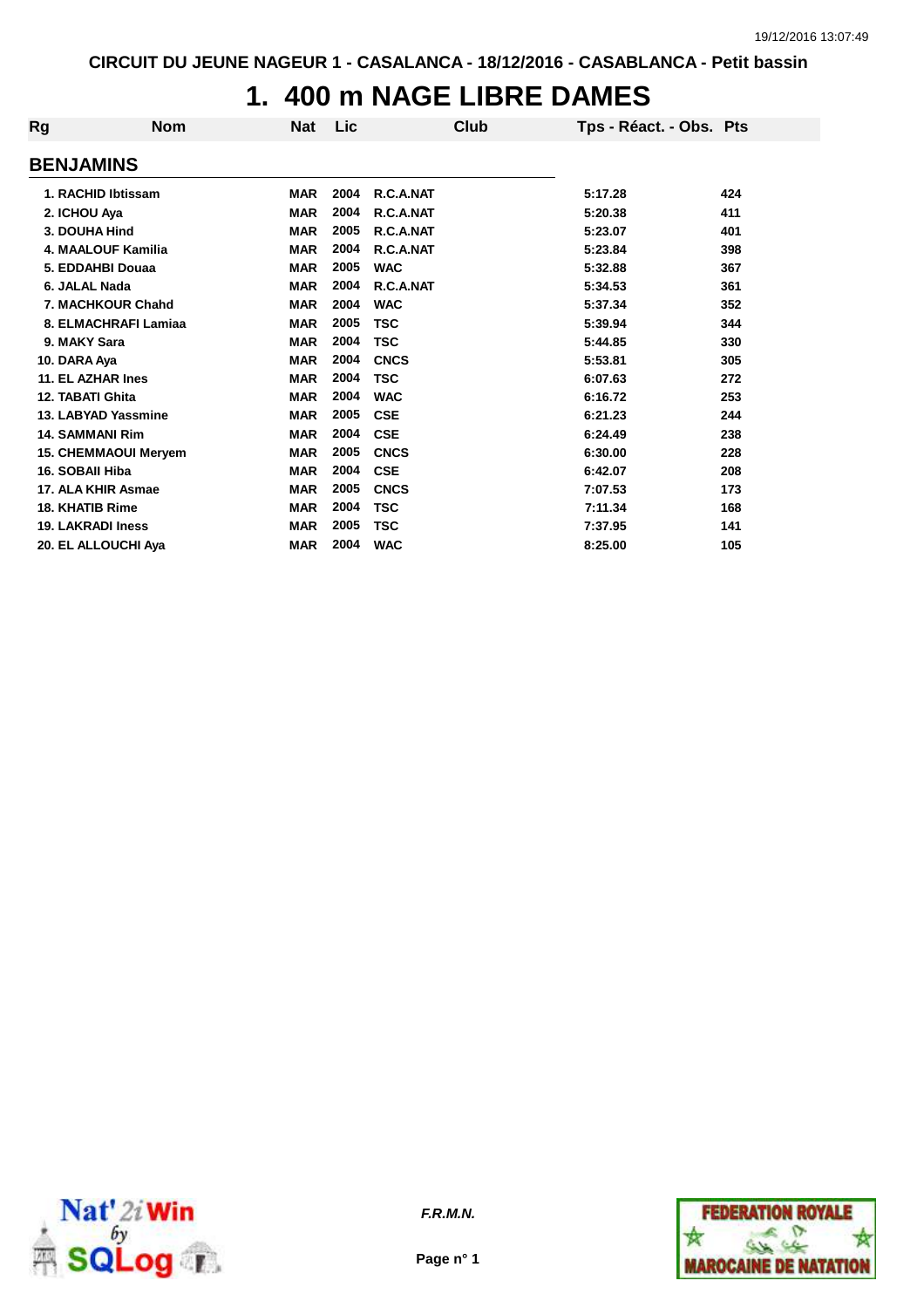## **2. 200 m NAGE LIBRE DAMES**

| Rg                       | <b>Nom</b>                     | <b>Nat</b> | Lic  | Club        | Tps - Réact. - Obs. Pts |     |
|--------------------------|--------------------------------|------------|------|-------------|-------------------------|-----|
| <b>POUSSINS</b>          |                                |            |      |             |                         |     |
|                          | 1. DRAYEF Yassmine             | <b>MAR</b> | 2006 | R.C.A.NAT   | 2:34.00                 | 394 |
|                          | 2. YOUSRI Yasmine              | <b>MAR</b> | 2006 | <b>CNCS</b> | 2:41.69                 | 341 |
|                          | 3. IDRISSI Zainab              | <b>MAR</b> | 2007 | <b>CNCS</b> | 3:09.19                 | 212 |
|                          | 4. CHEMMAOUI Safae             | <b>MAR</b> | 2006 | <b>CNCS</b> | 3:09.22                 | 212 |
|                          | 5. AMRANI Camelia              | <b>MAR</b> | 2006 | <b>TSC</b>  | 3:09.83                 | 210 |
|                          | 6. LAHLAISSI Hajar             | <b>MAR</b> | 2007 | <b>TSC</b>  | 3:10.84                 | 207 |
|                          | 7. LAHLAISSI Israa             | <b>MAR</b> | 2006 | <b>TSC</b>  | 3:13.88                 | 197 |
| 8. KARIMI Rim            |                                | <b>MAR</b> | 2007 | <b>WAC</b>  | 3:14.83                 | 195 |
|                          | 9. MAHRACH Razane              | <b>MAR</b> | 2007 | <b>WAC</b>  | 3:16.94                 | 188 |
| 10. SABIR Ghita          |                                | <b>MAR</b> | 2006 | <b>CNCS</b> | 3:18.45                 | 184 |
|                          | 11. BERRISSOUL Lina            | <b>MAR</b> | 2007 | <b>WAC</b>  | 3:24.92                 | 167 |
| 12. ATIF Kamilia         |                                | <b>MAR</b> | 2007 | <b>TSC</b>  | 3:34.26                 | 146 |
|                          | 13. EL HODAIGUI Aya            | <b>MAR</b> | 2007 | <b>CCC</b>  | 3:41.77                 | 132 |
|                          | 14. HAJJARY Riham              | <b>MAR</b> | 2007 | <b>WAC</b>  | 4:12.66                 | 89  |
|                          | <b>15. SIFALLAH Yasmine</b>    | <b>MAR</b> | 2006 | <b>WAC</b>  | 4:14.98                 | 86  |
|                          | <b>16. KOUSSAIR Douaa</b>      | <b>MAR</b> | 2007 | <b>WAC</b>  | 4:23.98                 | 78  |
| <b>17. BAAKILI Sara</b>  |                                | <b>MAR</b> | 2006 | <b>WAC</b>  | 4:31.30                 | 72  |
|                          | <b>18. FILALI NASSAH Ghada</b> | <b>MAR</b> | 2006 | <b>WAC</b>  | 4:33.20                 | 70  |
| 19. BOUSLIM Lina         |                                | <b>MAR</b> | 2007 | <b>TSC</b>  | 4:42.00                 | 64  |
|                          | 20. MOUNASSIR Nada             | <b>MAR</b> | 2007 | <b>WAC</b>  | 4:50.98                 | 58  |
|                          | 21. DEALMEIDA Kiyenne          | <b>MAR</b> | 2007 | <b>WAC</b>  | 4:54.60                 | 56  |
| <b>NC. ATIF Aicha</b>    |                                | <b>MAR</b> | 2007 | <b>CNCS</b> | Frf n.d.                |     |
| <b>NC. HARRAG Rim</b>    |                                | <b>MAR</b> | 2007 | <b>WAC</b>  | Frf n.d.                |     |
| <b>NC. CHIKARI Kenza</b> |                                | <b>MAR</b> | 2007 | <b>WAC</b>  | Frf n.d.                |     |



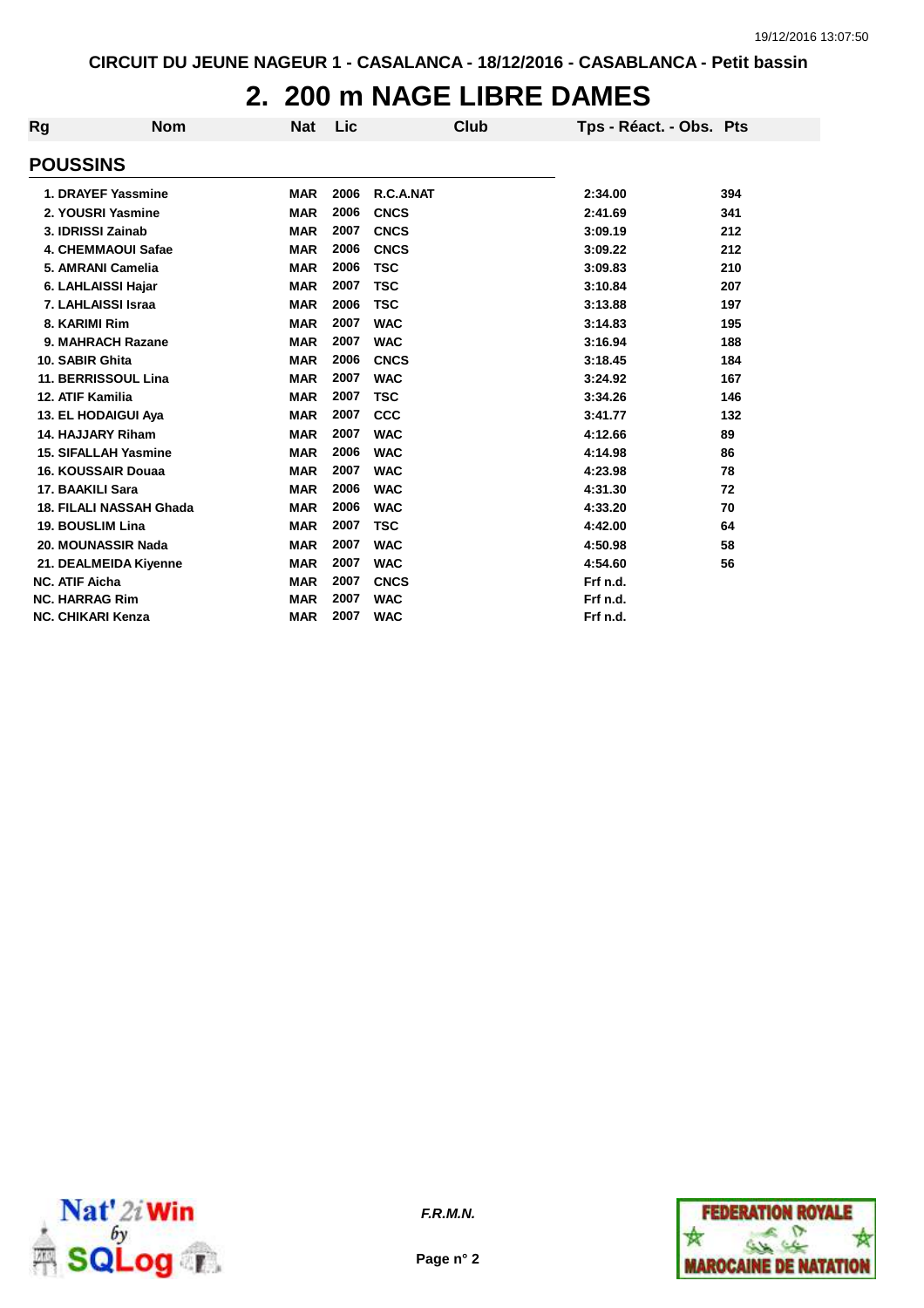## **3. 50 m PAPILLON MESSIEURS**

| Rg | Nom                            | Nat        | Lic  | Club        | Tps - Réact. - Obs. Pts |          |
|----|--------------------------------|------------|------|-------------|-------------------------|----------|
|    | <b>BENJAMINS</b>               |            |      |             |                         |          |
|    | 1. EL YOUSFI Ismail            | <b>MAR</b> | 2004 | R.C.A.NAT   | 34.98                   | 263      |
|    | 2. EDDARI Ilias                | <b>MAR</b> | 2004 | R.C.A.NAT   | 36.48                   | 232      |
|    | 3. HARRABIDA Mohamed Aymen     | <b>MAR</b> | 2005 | R.C.A.NAT   | 36.83                   | 225      |
|    | 4. LARABI Ilyas                | <b>MAR</b> | 2004 | <b>CNCS</b> | 37.73                   | 210      |
|    | 5. EL BOUZKRI Mohamed          | <b>MAR</b> | 2005 | <b>CNCS</b> | 38.90                   | 191      |
|    | <b>6. EL KHOUAJA Youssef</b>   | <b>MAR</b> | 2004 | <b>CNCS</b> | 39.41                   | 184      |
|    | 7. BOUKIOUD Saad               | <b>MAR</b> | 2004 | <b>CNCS</b> | 39.78                   | 179      |
|    | 8. MJIDI Idris Rayane          | <b>MAR</b> | 2005 | <b>CNCS</b> | 45.34                   | 121      |
|    | 9. MOUSTAGHFIR Saad            | <b>MAR</b> | 2004 | R.C.A.NAT   | 45.65                   | 118      |
|    | 10. EL ATLASSI Wahb            | <b>MAR</b> | 2004 | <b>CNCS</b> | 46.56                   | 111      |
|    | 11. CHADIDE Othmane            | <b>MAR</b> | 2005 | R.C.A.NAT   | 47.69                   | 104      |
|    | <b>12. ZEHNOUNI Mehdi</b>      | <b>MAR</b> | 2005 | <b>DHJ</b>  | 48.86                   | 96       |
|    | 13. EL KAOUTI Abderrahmane     | <b>MAR</b> | 2004 | <b>DHJ</b>  | 49.76                   | 91       |
|    | <b>14. ABOUKIR Hamza</b>       | <b>MAR</b> | 2005 | R.C.A.NAT   | 51.73                   | 81       |
|    | <b>15. AMRANE Hatim</b>        | <b>MAR</b> | 2004 | <b>CNCS</b> | 53.53                   | 73       |
|    | <b>NC. MOUAAD Omar</b>         | <b>MAR</b> | 2005 | CCC         | Frf n.d.                |          |
|    | <b>NC. ESSBAA Akram</b>        | <b>MAR</b> | 2005 | <b>CNCS</b> | Disqual.                | 0        |
|    | <b>NC. BENMAAZOUZ Samy</b>     | <b>MAR</b> | 2005 | <b>WAC</b>  | Disqual.                | $\bf{0}$ |
|    | <b>POUSSINS</b>                |            |      |             |                         |          |
|    | 1. MAHLI Yasser                | <b>MAR</b> | 2006 | R.C.A.NAT   | 42.41                   | 147      |
|    | 2. ZOUHAIR Abderrazak          | <b>MAR</b> | 2007 | R.C.A.NAT   | 45.28                   | 121      |
|    | 3. SLIM Saad                   | <b>MAR</b> | 2006 | R.C.A.NAT   | 46.66                   | 111      |
|    | 4. ZIANE Othman                | <b>MAR</b> | 2007 | <b>CNCS</b> | 48.40                   | 99       |
|    | 5. BOURAOUD Ziad               | <b>MAR</b> | 2007 | R.C.A.NAT   | 48.41                   | 99       |
|    | <b>6. BELABBES Ahmed Amine</b> | <b>MAR</b> | 2006 | <b>DHJ</b>  | 49.66                   | 92       |
|    | 7. SAMMANI Adam                | <b>MAR</b> | 2006 | <b>CSE</b>  | 51.55                   | 82       |
|    | 8. EL BOUZKRI Ismail           | <b>MAR</b> | 2007 | <b>CNCS</b> | 52.17                   | 79       |
|    | 9. CHAFFAA Abdelhakim          | <b>MAR</b> | 2006 | <b>CSE</b>  | 53.44                   | 73       |
|    | 10. KHADRAOUI Mohamed Ghali    | <b>MAR</b> | 2006 | <b>CSE</b>  | 58.87                   | 55       |
|    | 11. LAFRIDI Ilyas              | <b>MAR</b> | 2006 | CCC         | 59.16                   | 54       |
|    | 12. EZZAKY Ali                 | <b>MAR</b> | 2007 | <b>CNCS</b> | 1:09.45                 | 33       |
|    | NC. ELAZZAOUI Yassine          | <b>MAR</b> | 2006 | <b>CNCS</b> | Disqual.                | 0        |
|    | <b>NC. OUARDI Adam</b>         | <b>MAR</b> | 2006 | R.C.A.NAT   | Disqual.                | $\bf{0}$ |
|    | NC. KAMIL Mehdi                | <b>MAR</b> | 2006 | <b>WAC</b>  | Disqual.                | $\Omega$ |



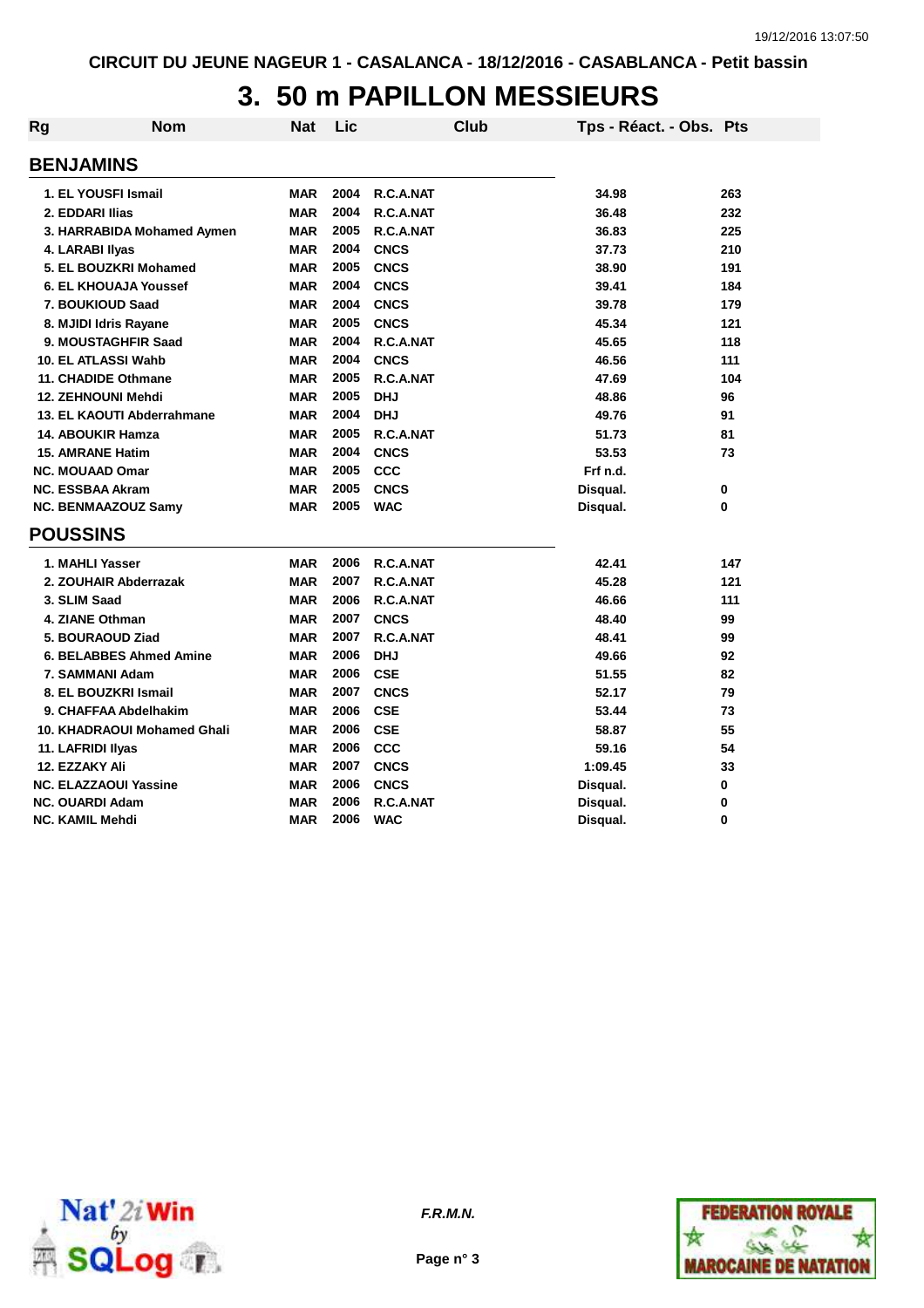# **4. 50 m PAPILLON DAMES**

| Rg                       | <b>Nom</b>                    | <b>Nat</b> | Lic  | Club        | Tps - Réact. - Obs. Pts |     |
|--------------------------|-------------------------------|------------|------|-------------|-------------------------|-----|
| <b>BENJAMINS</b>         |                               |            |      |             |                         |     |
| 1. DOUHA Hind            |                               | <b>MAR</b> | 2005 | R.C.A.NAT   | 37.64                   | 273 |
| 2. LAMANE Safaa          |                               | <b>MAR</b> | 2004 | <b>WAC</b>  | 37.73                   | 271 |
| 3. JALAL Nada            |                               | <b>MAR</b> | 2004 | R.C.A.NAT   | 39.00                   | 245 |
| <b>3. BELHOCINE IIII</b> |                               | <b>MAR</b> | 2005 | <b>WAC</b>  | 39.00                   | 245 |
|                          | 5. CHEMMAOUI Meryem           | <b>MAR</b> | 2005 | <b>CNCS</b> | 46.25                   | 147 |
| 6. NAMLY Maria           |                               | <b>MAR</b> | 2005 | <b>WAC</b>  | 46.31                   | 146 |
| 7. YAHIA Maissam         |                               | <b>MAR</b> | 2005 | <b>DHJ</b>  | 51.80                   | 104 |
|                          | 8. BOULAHIA Salma             | <b>MAR</b> | 2005 | <b>CNCS</b> | 52.55                   | 100 |
|                          | 9. AZOUGGARH Rim              | <b>MAR</b> | 2005 | <b>DHJ</b>  | 54.25                   | 91  |
| 10. BELLALI Ines         |                               | <b>MAR</b> | 2005 | <b>CNCS</b> | 1:00.61                 | 65  |
|                          | <b>11. KHOURCHECH Malak</b>   | <b>MAR</b> | 2005 | CCC         | 1:03.85                 | 56  |
| 12. AYYADA Aya           |                               | <b>MAR</b> | 2004 | <b>CNCS</b> | 1:05.25                 | 52  |
| <b>NC. RAMI Wijdane</b>  |                               | <b>MAR</b> | 2005 | <b>CSE</b>  | Frf n.d.                |     |
| NC. QRIBIS Aya           |                               | <b>MAR</b> | 2004 | <b>CNCS</b> | Disqual.                | 0   |
| <b>POUSSINS</b>          |                               |            |      |             |                         |     |
|                          | 1. DRAYEF Yassmine            | <b>MAR</b> | 2006 | R.C.A.NAT   | 35.41                   | 328 |
| 2. IDRISSI Zainab        |                               | <b>MAR</b> | 2007 | <b>CNCS</b> | 45.28                   | 157 |
|                          | 3. CHEMMAOUI Safae            | <b>MAR</b> | 2006 | <b>CNCS</b> | 45.73                   | 152 |
|                          | 4. EL YOUSFI Salma            | <b>MAR</b> | 2007 | R.C.A.NAT   | 47.50                   | 136 |
|                          | 5. MIRHLAMI Kawtar            | <b>MAR</b> | 2007 | <b>DHJ</b>  | 56.97                   | 78  |
|                          | 6. EL HODAIGUI Aya            | <b>MAR</b> | 2007 | CCC         | 1:05.50                 | 51  |
| 7. HILALI Hiba           |                               | <b>MAR</b> | 2007 | CCC         | 1:13.75                 | 36  |
|                          | <b>NC. EL MOUATARIF Ghita</b> | <b>MAR</b> | 2007 | <b>CCC</b>  | Frf n.d.                |     |
|                          | <b>NC. MACHMOUM Safae</b>     | <b>MAR</b> | 2006 | <b>CNCS</b> | Disqual.                | 0   |
| <b>NC. SAMIRI Maryam</b> |                               | <b>MAR</b> | 2007 | <b>CNCS</b> | Disqual.                | 0   |





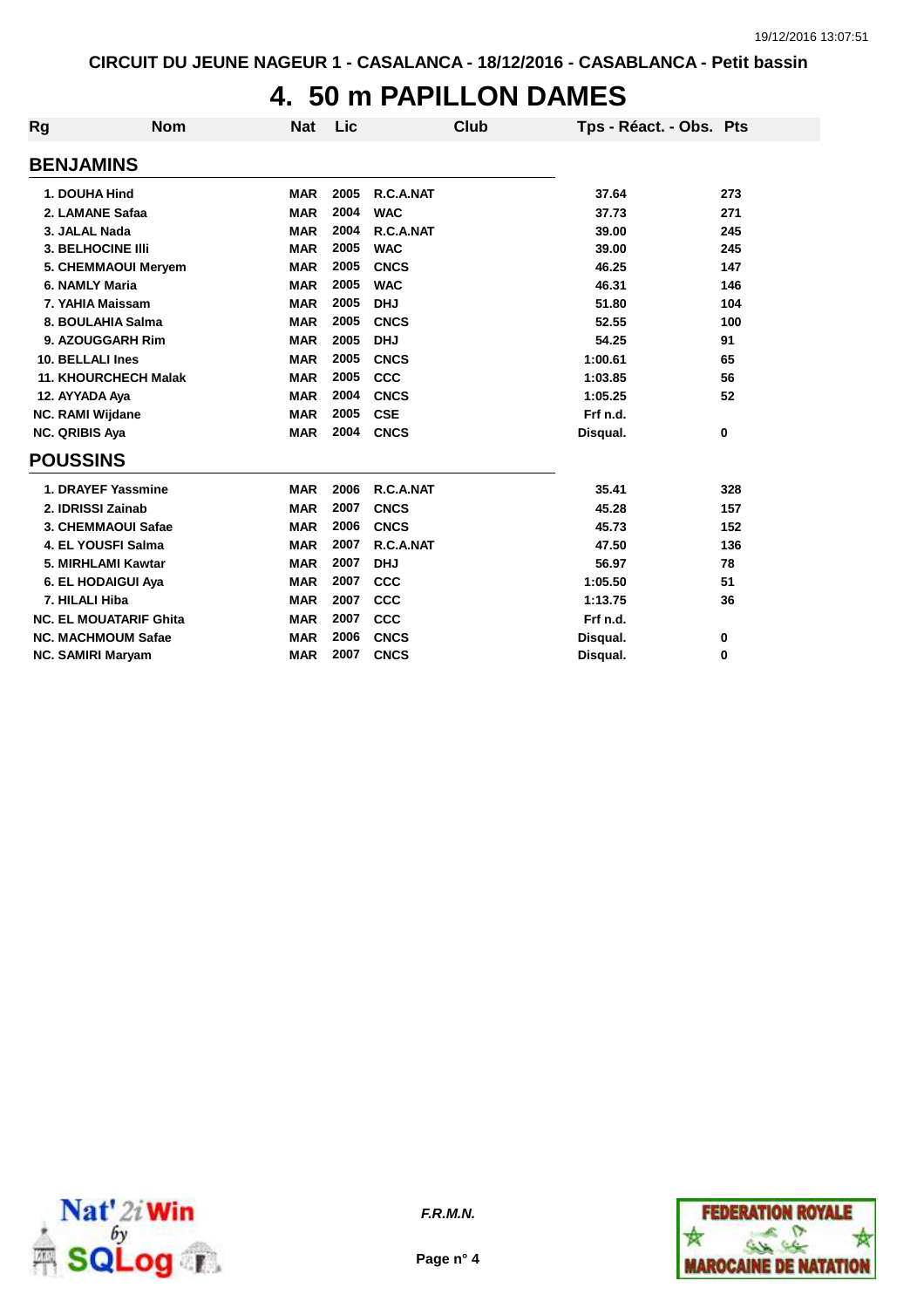## **5. 100 m NAGE LIBRE MESSIEURS**

| Rg | <b>Nom</b>                                           | <b>Nat</b>        | Lic          | Club                       | Tps - Réact. - Obs. Pts |          |
|----|------------------------------------------------------|-------------------|--------------|----------------------------|-------------------------|----------|
|    | <b>BENJAMINS</b>                                     |                   |              |                            |                         |          |
|    | 1. EL YOUSFI Ismail                                  | <b>MAR</b>        | 2004         | R.C.A.NAT                  | 1:08.34                 | 323      |
|    | 2. EDDARI Ilias                                      | <b>MAR</b>        | 2004         | R.C.A.NAT                  | 1:10.16                 | 298      |
|    | 3. OUAMMOU Mohamed Badr                              | <b>MAR</b>        | 2004         | <b>WAC</b>                 | 1:10.34                 | 296      |
|    | 4. RAFILI Mohamed                                    | <b>MAR</b>        | 2004         | R.C.A.NAT                  | 1:11.38                 | 283      |
|    | 5. LAALA Younes                                      | <b>MAR</b>        | 2004         | <b>TSC</b>                 | 1:14.17                 | 253      |
|    | 6. HARRABIDA Mohamed Aymen                           | <b>MAR</b>        | 2005         | R.C.A.NAT                  | 1:15.02                 | 244      |
|    | 7. HAMDAOUI Mohamed Amine                            | <b>MAR</b>        | 2004         | <b>TSC</b>                 | 1:16.16                 | 233      |
|    | 8. LOUAHAJ Reda                                      | <b>MAR</b>        | 2004         | <b>WAC</b>                 | 1:18.38                 | 214      |
|    | 9. EL KHOUAJA Youssef                                | <b>MAR</b>        | 2004         | <b>CNCS</b>                | 1:23.89                 | 174      |
|    | 10. MOUSTAGHFIR Saad                                 | <b>MAR</b>        | 2004         | R.C.A.NAT                  | 1:25.11                 | 167      |
|    | 11. BENJARY Youssef                                  | <b>MAR</b>        | 2004         | <b>CSE</b>                 | 1:25.22                 | 166      |
|    | 12. EL ATLASSI Wahb                                  | <b>MAR</b>        | 2004         | <b>CNCS</b>                | 1:25.72                 | 163      |
|    | 13. MJIDI Idris Rayane                               | <b>MAR</b>        | 2005         | <b>CNCS</b>                | 1:25.89                 | 162      |
|    | <b>14. BOUCHTI IIvass</b>                            | <b>MAR</b>        | 2004         | <b>WAC</b>                 | 1:26.34                 | 160      |
|    | 15. EL KAOUTI Abderrahmane                           | <b>MAR</b>        | 2004         | <b>DHJ</b>                 | 1:26.68                 | 158      |
|    | <b>16. OUITASSANE Adnane</b>                         | <b>MAR</b>        | 2004         | <b>CSE</b>                 | 1:26.72                 | 158      |
|    | 17. ZEHNOUNI Mehdi                                   | <b>MAR</b>        | 2005         | <b>DHJ</b>                 | 1:27.60                 | 153      |
|    | <b>18. AMRANE Hatim</b>                              | <b>MAR</b>        | 2004         | <b>CNCS</b>                | 1:28.48                 | 149      |
|    | <b>19. ABOUKIR Hamza</b>                             | <b>MAR</b>        | 2005         | R.C.A.NAT                  | 1:30.38                 | 139      |
|    | 20. CHADIDE Othmane                                  | <b>MAR</b>        | 2005         | R.C.A.NAT                  | 1:31.00                 | 137      |
|    | 21. BENATMANE Amr                                    | <b>MAR</b>        | 2005         | TSC                        | 1:32.12                 | 132      |
|    | 22. BENSALAH IIyass                                  | <b>MAR</b>        | 2004         | <b>WAC</b>                 | 1:32.13                 | 132      |
|    | 23. AYOUCHI Akram                                    | <b>MAR</b>        | 2004         | <b>TSC</b>                 | 1:32.72                 | 129      |
|    | 24. ZERHOUN Ayman                                    | <b>MAR</b>        | 2004         | <b>CNCS</b>                | 1:32.95                 | 128      |
|    | 25. AOUAM Achraf                                     | <b>MAR</b>        | 2004         | <b>CNCS</b>                | 1:35.70                 | 117      |
|    | 26. KHALLAD Adam                                     | <b>MAR</b>        | 2004         | <b>TSC</b>                 | 1:35.94                 | 116      |
|    | 27. BOURZIK Rayane                                   | <b>MAR</b>        | 2004         | <b>TSC</b>                 | 1:37.34                 | 111      |
|    | 28. ESSBAA Akram                                     | <b>MAR</b>        | 2005         | <b>CNCS</b>                | 1:38.12                 | 109      |
|    | 29. RAWASHE OUSSAMA Youssef                          | <b>MAR</b>        | 2005         | <b>WAC</b>                 | 1:38.24                 | 108      |
|    | <b>30. ABOUTAIB Ilias</b>                            | <b>MAR</b>        | 2005         | <b>WAC</b>                 | 1:39.19                 | 105      |
|    | 31. CHBIHI EL WAHOUDI Zakariae                       | <b>MAR</b>        | 2005         | <b>WAC</b>                 | 1:41.13                 | 99       |
|    | 32. BOUBKERI Abdelkoddous                            | <b>MAR</b>        | 2004         | <b>TSC</b>                 | 1:41.22                 | 99       |
|    | 33. KATANE Sohaib                                    | <b>MAR</b>        | 2004         | <b>CSE</b>                 | 1:42.13                 | 96       |
|    | 34. SLILI Souhail                                    | <b>MAR</b>        | 2004         | <b>CSEJL</b>               | 1:42.30                 | 96       |
|    | 35. IDHAMMOU Hamza                                   | MAR               | 2005         | <b>WAC</b>                 | 1:42.75                 | 95       |
|    | 36. NAFI Adam                                        | MAR               | 2004         | R.C.A.NAT                  | 1:43.01                 | 94       |
|    | 37. EL FIOU Youssef                                  | <b>MAR</b>        | 2004         | <b>CSEJL</b>               | 1:45.13                 | 88       |
|    | 38. KASSI Ismail                                     | <b>MAR</b>        | 2004         | <b>TSC</b>                 | 1:46.52                 | 85       |
|    | 39. HOMZI Mohamed Reda<br><b>40. FALIH Mouhssine</b> | MAR               | 2004<br>2005 | <b>CSEJL</b>               | 1:46.96                 | 84       |
|    |                                                      | MAR<br><b>MAR</b> | 2005         | <b>CSEJL</b><br><b>CSE</b> | 1:48.70                 | 80       |
|    | 41. SAYADI Mohammed Amine<br>42. ATYA Walid          | <b>MAR</b>        | 2005         | <b>TSC</b>                 | 1:50.03<br>1:50.16      | 77<br>77 |
|    | 43. ZAKARIA Salah Eddine                             | <b>MAR</b>        | 2004         | <b>TSC</b>                 | 1:51.06                 | 75       |
|    | 44. REGRAGUI Mohammed                                | <b>MAR</b>        | 2005         | <b>CSEJL</b>               | 1:51.08                 | 75       |
|    | <b>45. ELAICHI Walid</b>                             | <b>MAR</b>        | 2004         | <b>CNCS</b>                | 1:53.49                 | 70       |
|    | 46. GRIBA Anas                                       | <b>MAR</b>        | 2005         | <b>TSC</b>                 | 1:55.05                 | 67       |
|    | 47. HASSOUNI Khalid                                  | <b>MAR</b>        | 2004         | <b>CSE</b>                 | 1:55.09                 | 67       |
|    | 48. DIYAAEDDINE Mouaddine                            | <b>MAR</b>        | 2004         | <b>CNCS</b>                | 1:55.20                 | 67       |
|    | 49. BENABDALLAH Hadi                                 | MAR               | 2005         | R.C.A.NAT                  | 1:55.61                 | 66       |
|    | <b>50. BELHOUJI Firass</b>                           | <b>MAR</b>        | 2005         | <b>TSC</b>                 | 1:57.22                 | 64       |
|    | 51. KHERBA Abdessalam                                | <b>MAR</b>        | 2005         | <b>IRT</b>                 | 2:00.21                 | 59       |
|    | 52. KHERBA Mohamed                                   | <b>MAR</b>        | 2005         | IRT                        | 2:07.80                 | 49       |
|    | 53. OUDADESS Anas                                    | <b>MAR</b>        | 2005         | <b>CSE</b>                 | 2:14.41                 | 42       |
|    | <b>NC. BOUTAYEB Haitam</b>                           | <b>MAR</b>        | 2005         | <b>CSP</b>                 | Frf n.d.                |          |



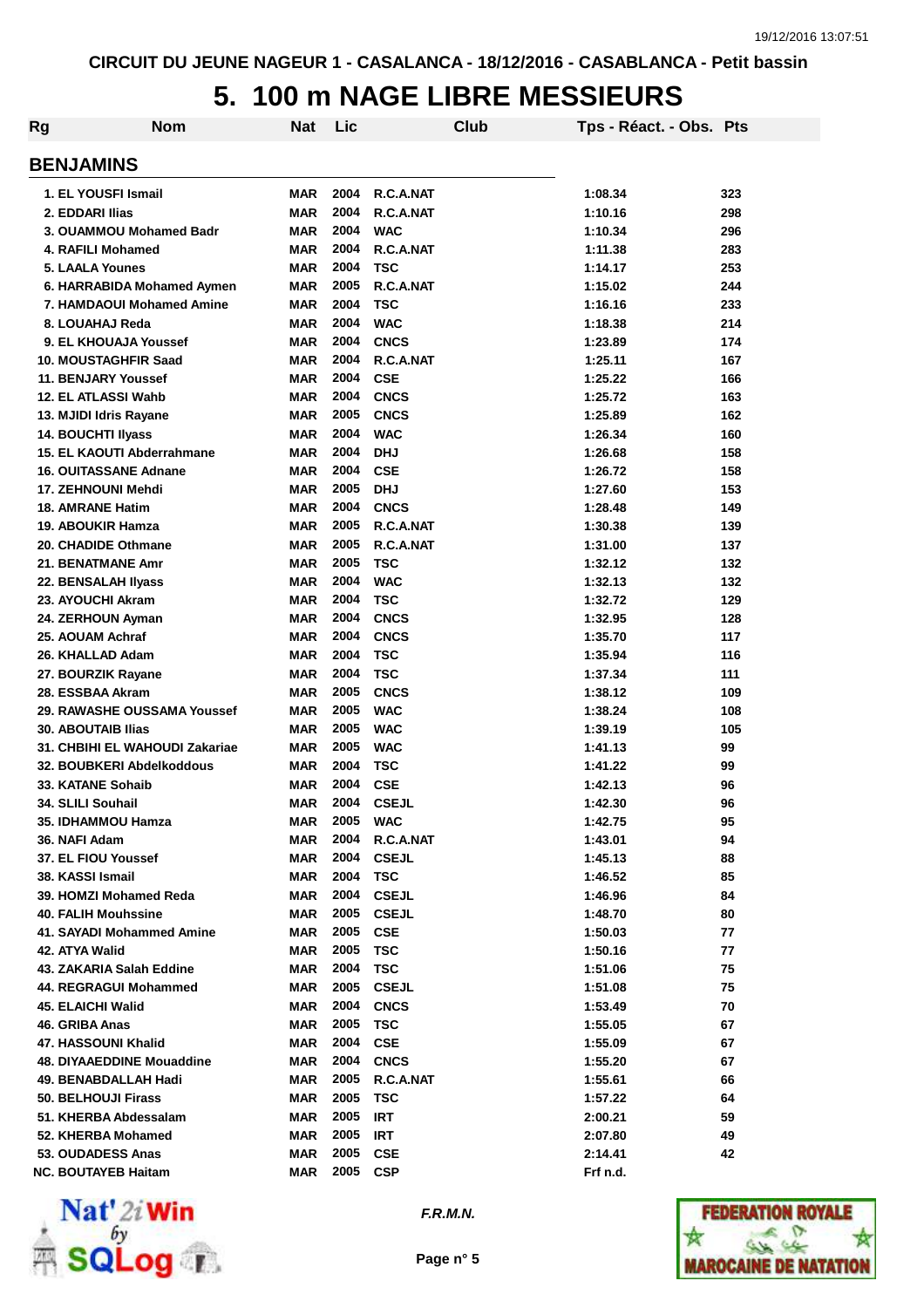# **5. 100 m NAGE LIBRE MESSIEURS**

| Rg                     | <b>Nom</b> | Nat        | <b>Lic</b> |       | Club | Tps - Réact. - Obs. Pts |  |
|------------------------|------------|------------|------------|-------|------|-------------------------|--|
| <b>BENJAMINS</b>       |            |            |            |       |      |                         |  |
| <b>NC. MOUAAD Omar</b> |            | MAR        | 2005 CCC   |       |      | Frf n.d.                |  |
| <b>NC. WARDI Anas</b>  |            | <b>MAR</b> | 2004       | CSEJL |      | Frf n.d.                |  |



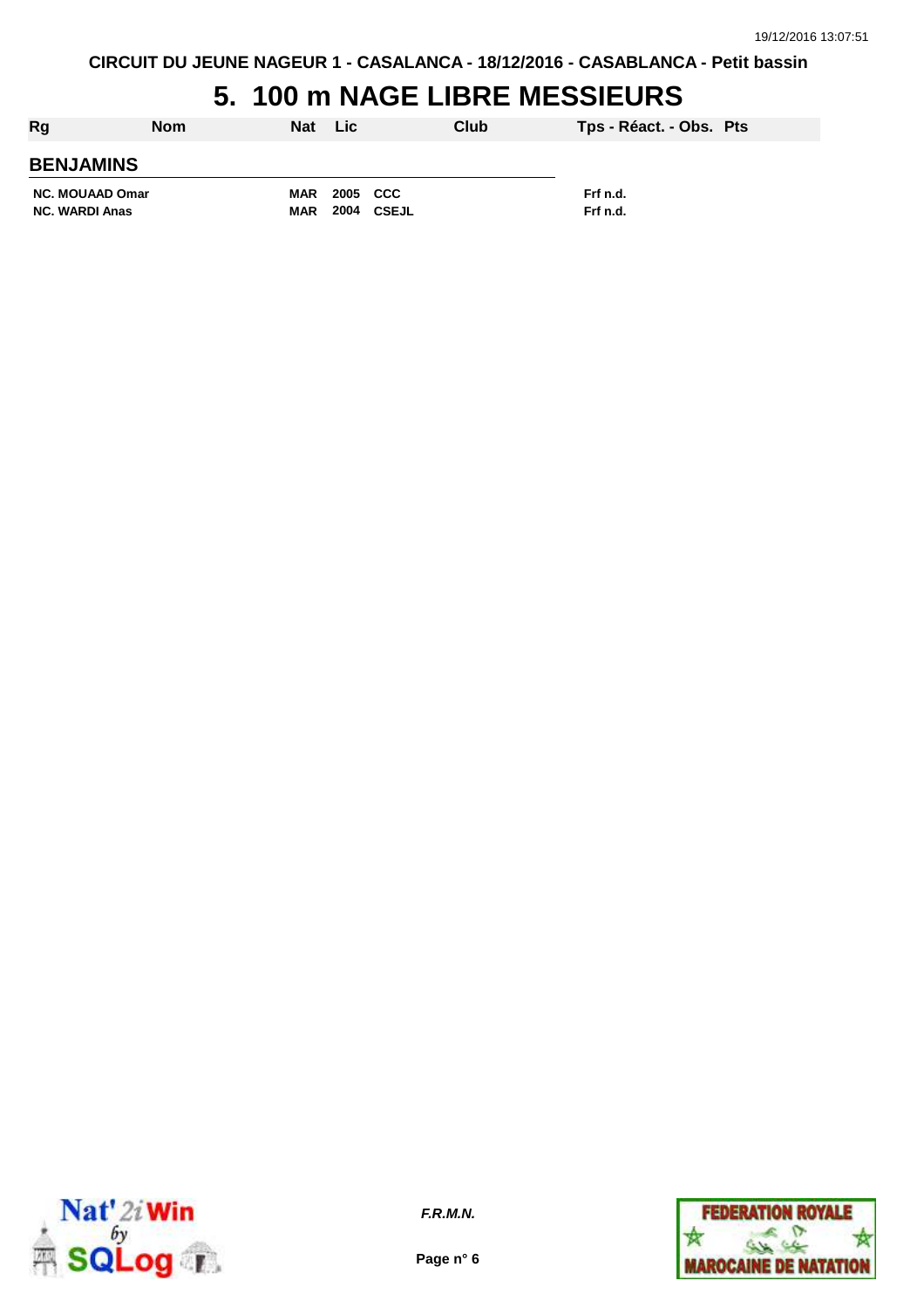### **6. 100 m NAGE LIBRE DAMES**

| Rg                           | <b>Nom</b> | Nat        | Lic  |              | Club | Tps - Réact. - Obs. Pts |     |
|------------------------------|------------|------------|------|--------------|------|-------------------------|-----|
| <b>BENJAMINS</b>             |            |            |      |              |      |                         |     |
| 1. RACHID Ibtissam           |            | <b>MAR</b> | 2004 | R.C.A.NAT    |      | 1:09.03                 | 429 |
| 2. FIRAS Nisrine             |            | <b>MAR</b> | 2004 | <b>WAC</b>   |      | 1:10.59                 | 401 |
| 3. ICHOU Aya                 |            | <b>MAR</b> | 2004 | R.C.A.NAT    |      | 1:10.84                 | 397 |
| 4. ELMACHRAFI Lamiaa         |            | <b>MAR</b> | 2005 | <b>TSC</b>   |      | 1:13.59                 | 354 |
| <b>5. BELHOCINE IIII</b>     |            | <b>MAR</b> | 2005 | <b>WAC</b>   |      | 1:14.88                 | 336 |
| 6. EDDAHBI Douaa             |            | <b>MAR</b> | 2005 | <b>WAC</b>   |      | 1:15.08                 | 333 |
| 7. LAMANE Safaa              |            | <b>MAR</b> | 2004 | <b>WAC</b>   |      | 1:15.16                 | 332 |
| 8. MAKY Sara                 |            | <b>MAR</b> | 2004 | <b>TSC</b>   |      | 1:15.68                 | 325 |
| 9. DARA Aya                  |            | <b>MAR</b> | 2004 | <b>CNCS</b>  |      | 1:17.68                 | 301 |
| 10. ZOHRY Amira              |            | <b>MAR</b> | 2004 | <b>WAC</b>   |      | 1:17.72                 | 300 |
| 11. EL AZHAR Ines            |            | <b>MAR</b> | 2004 | <b>TSC</b>   |      | 1:18.05                 | 296 |
| 12. SALMAN Kenza             |            | <b>MAR</b> | 2005 | R.C.A.NAT    |      | 1:20.34                 | 272 |
| 13. MOUKTADIR Fatima Zahra   |            | MAR        | 2004 | <b>CNCS</b>  |      | 1:20.38                 | 271 |
| <b>14. SAMMANI Rim</b>       |            | MAR        | 2004 | <b>CSE</b>   |      | 1:22.44                 | 252 |
| 15. ARSALANE Ranya           |            | MAR        | 2004 | <b>CNCS</b>  |      | 1:25.07                 | 229 |
| <b>16. NAMLY Maria</b>       |            | <b>MAR</b> | 2005 | <b>WAC</b>   |      | 1:25.34                 | 227 |
| 17. SOBAII Hiba              |            | MAR        | 2004 | <b>CSE</b>   |      | 1:25.95                 | 222 |
| <b>18. BALLOUK Amina</b>     |            | MAR        | 2005 | <b>CNCS</b>  |      | 1:27.34                 | 211 |
| 19. SAADOUD Hiba             |            | MAR        | 2004 | <b>CSE</b>   |      | 1:29.02                 | 200 |
| 20. YAHIA Maissam            |            | MAR        | 2005 | <b>DHJ</b>   |      | 1:29.92                 | 194 |
| 21. BELBEIDA Asmae           |            | <b>MAR</b> | 2004 | <b>CNCS</b>  |      | 1:31.88                 | 182 |
| 22. KANAZY Hiba              |            | <b>MAR</b> | 2005 | <b>CNCS</b>  |      | 1:32.07                 | 180 |
| 23. KHATIB Rime              |            | <b>MAR</b> | 2004 | <b>TSC</b>   |      | 1:32.88                 | 176 |
| 24. SOBAII Salma             |            | <b>MAR</b> | 2005 | <b>CSE</b>   |      | 1:34.24                 | 168 |
| <b>25. LAKRADI Iness</b>     |            | <b>MAR</b> | 2005 | <b>TSC</b>   |      | 1:34.56                 | 166 |
| 26. SEBOU Basma              |            | <b>MAR</b> | 2005 | <b>WAC</b>   |      | 1:35.91                 | 160 |
| 27. LAARIF Malak             |            | <b>MAR</b> | 2005 | R.C.A.NAT    |      | 1:36.23                 | 158 |
| 28. BOULAHIA Salma           |            | <b>MAR</b> | 2005 | <b>CNCS</b>  |      | 1:36.52                 | 157 |
| 29. KARTI Chaimaa            |            | <b>MAR</b> | 2004 | <b>CSE</b>   |      | 1:37.33                 | 153 |
| 30. BERRADA Zineb            |            | <b>MAR</b> | 2004 | <b>CSE</b>   |      | 1:37.87                 | 150 |
| 31. EL ALLOUCHI Aya          |            | <b>MAR</b> | 2004 | <b>WAC</b>   |      | 1:38.61                 | 147 |
| <b>32. KHOURCHECH Malak</b>  |            | <b>MAR</b> | 2005 | <b>CCC</b>   |      | 1:38.66                 | 147 |
| 33. ZIDANE Noure El Houda    |            | <b>MAR</b> | 2005 | <b>CSE</b>   |      | 1:38.67                 | 146 |
| <b>34. AZOUGGARH Rim</b>     |            | <b>MAR</b> | 2005 | <b>DHJ</b>   |      | 1:40.24                 | 140 |
| 35. AYYADA Aya               |            | MAR        | 2004 | <b>CNCS</b>  |      | 1:40.63                 | 138 |
| <b>36. EL AOUANI Kaltoum</b> |            | <b>MAR</b> | 2004 | R.C.A.NAT    |      | 1:40.72                 | 138 |
| 37. BELLALI Ines             |            | <b>MAR</b> | 2005 | <b>CNCS</b>  |      | 1:43.00                 | 129 |
| <b>38. ECHARAFI Zineb</b>    |            | <b>MAR</b> | 2004 | <b>CNCS</b>  |      | 1:43.06                 | 128 |
| 39. AMAADOUR Nohaila         |            | <b>MAR</b> | 2004 | <b>WAC</b>   |      | 1:44.03                 | 125 |
| 40. ARSALANE Rim             |            | <b>MAR</b> | 2004 | <b>CNCS</b>  |      | 1:44.78                 | 122 |
| 41. JEBRI Nada               |            | <b>MAR</b> | 2005 | R.C.A.NAT    |      | 1:44.89                 | 122 |
| 42. MGHARI Kenza             |            | <b>MAR</b> | 2004 | <b>CNCS</b>  |      | 1:46.14                 | 118 |
| 43. ELMOUADEN Hoyam          |            | <b>MAR</b> | 2004 | <b>CNCS</b>  |      | 1:48.48                 | 110 |
| 44. JEBRANE Rim              |            | <b>MAR</b> | 2005 | <b>CSEJL</b> |      | 1:50.77                 | 103 |
| 45. RAISSE Noura             |            | <b>MAR</b> | 2004 | <b>WAC</b>   |      | 1:51.15                 | 102 |
| 46. MALKI Hiba               |            | <b>MAR</b> | 2005 | <b>WAC</b>   |      | 1:53.34                 | 96  |
| 47. ELAICHI Aya              |            | <b>MAR</b> | 2004 | <b>CNCS</b>  |      | 1:54.41                 | 94  |
| 48. NASSAB Ghita             |            | MAR        | 2005 | <b>WAC</b>   |      | 1:55.91                 | 90  |
| 49. BENMENSOUR Kawthar       |            | <b>MAR</b> | 2004 | <b>IRT</b>   |      | 1:56.76                 | 88  |
| <b>50. OUINAKSI Nisrine</b>  |            | MAR        | 2004 | <b>CNCS</b>  |      | 1:59.00                 | 83  |
| 51. QRIBIS Aya               |            | MAR        | 2004 | <b>CNCS</b>  |      | 2:08.31                 | 66  |
| 52. AZIZI Yasmine            |            | <b>MAR</b> | 2004 | <b>TSC</b>   |      | 2:08.91                 | 65  |
| 53. ESSADEQ Sabrine          |            | <b>MAR</b> | 2005 | <b>CNCS</b>  |      | 2:13.13                 | 59  |
| 54. HANAFI Douaa             |            | <b>MAR</b> | 2005 | R.C.A.NAT    |      | 2:13.94                 | 58  |



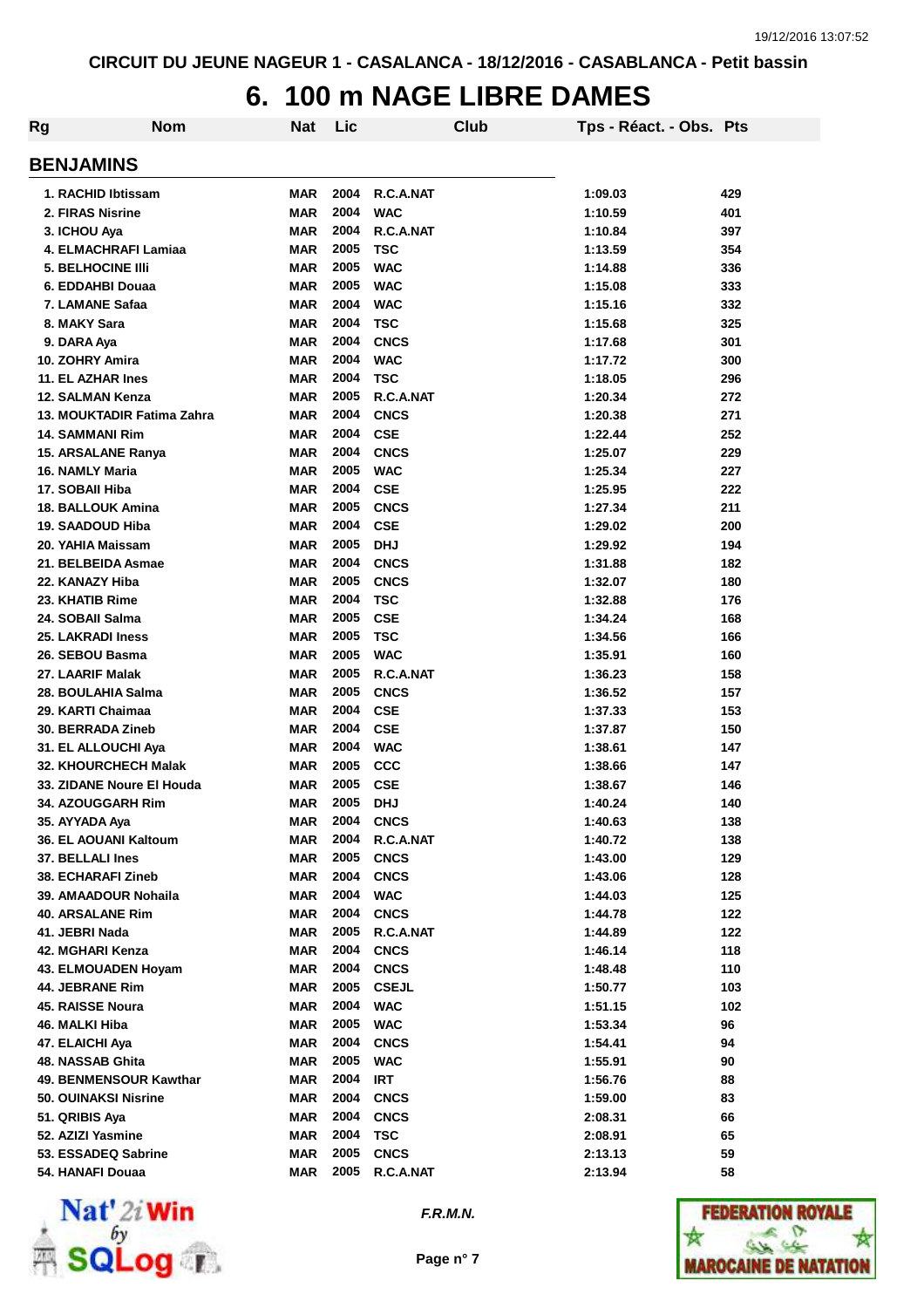## **6. 100 m NAGE LIBRE DAMES**

| Rg                      | <b>Nom</b> | <b>Nat</b> | Lic              |            | Club | Tps - Réact. - Obs. Pts |    |
|-------------------------|------------|------------|------------------|------------|------|-------------------------|----|
| <b>BENJAMINS</b>        |            |            |                  |            |      |                         |    |
| 55. KHERBA Dina         |            | MAR        | 2005 IRT         |            |      | 2:14.16                 | 58 |
| 56. AMAMOU Hasna        |            | <b>MAR</b> | <b>2005 CNCS</b> |            |      | 2:24.42                 | 46 |
| 57. KASSI Aya           |            | <b>MAR</b> | 2005 TSC         |            |      | 2:38.94                 | 35 |
| <b>NC. ELBITAR Dina</b> |            | <b>MAR</b> | 2004             | <b>CCC</b> |      | Frf n.d.                |    |
| <b>NC. RAMI Wijdane</b> |            | <b>MAR</b> | 2005             | CSE        |      | Frf n.d.                |    |



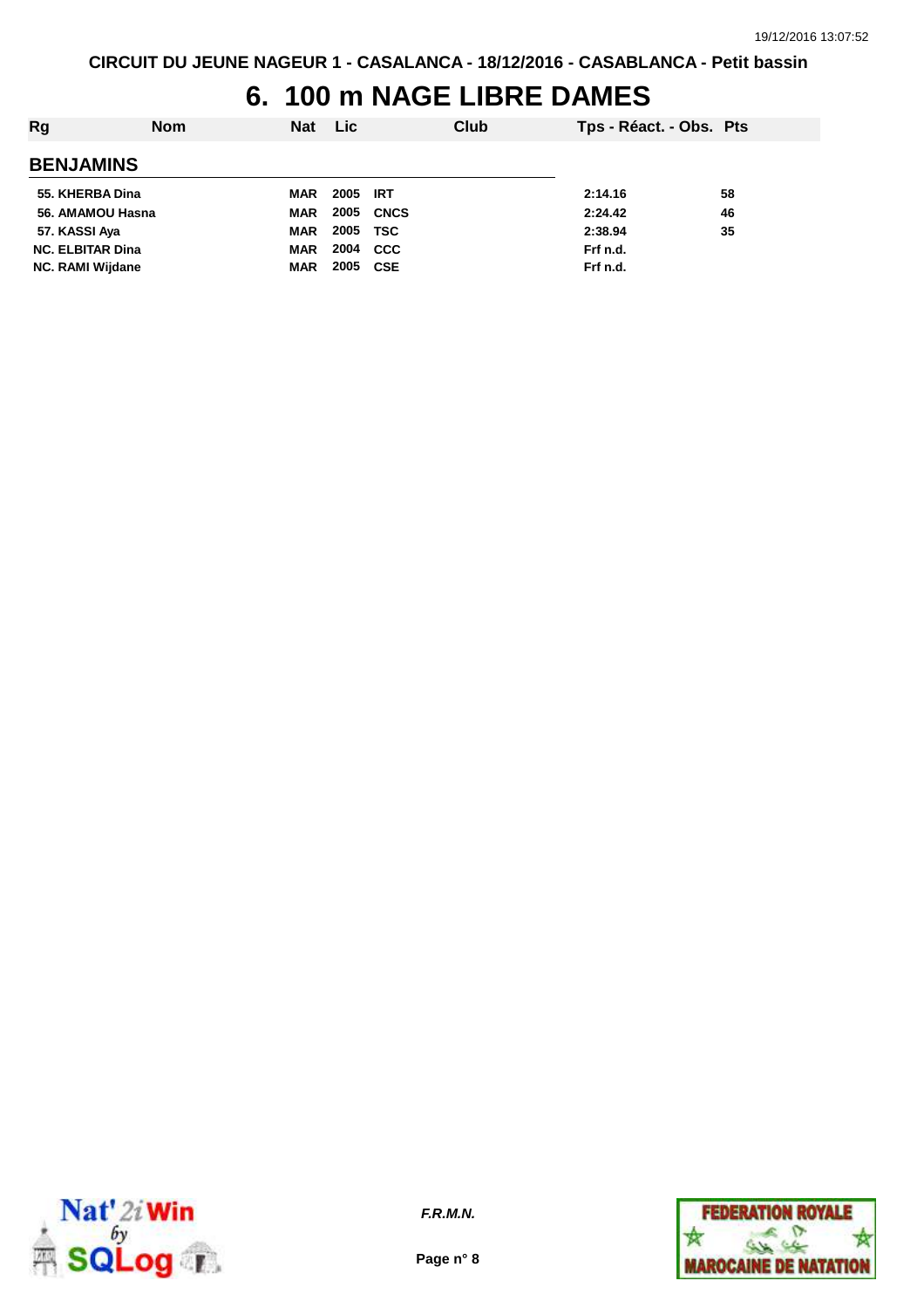## **7. 50 m NAGE LIBRE MESSIEURS**

| Rg | <b>Nom</b>                                   | Nat                      | Lic          |                          | Club | Tps - Réact. - Obs. Pts |            |
|----|----------------------------------------------|--------------------------|--------------|--------------------------|------|-------------------------|------------|
|    | <b>POUSSINS</b>                              |                          |              |                          |      |                         |            |
|    | 1. MAHRACH Ahmed Amine                       | <b>MAR</b>               | 2006         | <b>WAC</b>               |      | 35.11                   | 211        |
|    | 2. NACHAT Yahya                              | <b>MAR</b>               | 2006         | <b>WAC</b>               |      | 36.07                   | 194        |
|    | 3. SERHIR Abdarahman                         | <b>MAR</b>               | 2006         | <b>CNCS</b>              |      | 36.66                   | 185        |
|    | 4. MAHLI Yasser                              | <b>MAR</b>               | 2006         | R.C.A.NAT                |      | 36.91                   | 181        |
|    | 5. NAMLY Ahmed Rayane                        | <b>MAR</b>               | 2007         | <b>WAC</b>               |      | 37.78                   | 169        |
|    | <b>6. BOUSLIM Ali</b>                        | <b>MAR</b>               | 2006         | <b>TSC</b>               |      | 37.95                   | 167        |
|    | <b>7. BELABBES Ahmed Amine</b>               | <b>MAR</b>               | 2006         | <b>DHJ</b>               |      | 38.80                   | 156        |
|    | 8. KAMIL Mehdi                               | <b>MAR</b>               | 2006         | <b>WAC</b>               |      | 38.92                   | 155        |
|    | 9. HAJOUANE Mohamed Hamza                    | <b>MAR</b>               | 2006         | R.C.A.NAT                |      | 38.98                   | 154        |
|    | 10. ZOUGGARI Fadi                            | <b>MAR</b>               | 2007         | <b>DHJ</b>               |      | 39.02                   | 153        |
|    | 11. AIT ZOULET Ibrahim                       | <b>MAR</b>               | 2006         | <b>CSEJL</b>             |      | 39.22                   | 151        |
|    | 12. BAZZINE Yassir                           | <b>MAR</b>               | 2007         | <b>CNCS</b>              |      | 39.33                   | 150        |
|    | 13. SABIH Adam                               | <b>MAR</b>               | 2007         | <b>CNCS</b>              |      | 39.39                   | 149        |
|    | 14. BOURAOUD Ziad                            | <b>MAR</b>               | 2007         | R.C.A.NAT                |      | 39.77                   | 145        |
|    | 15. BENMAAZOUZ Adam                          | <b>MAR</b>               | 2006         | <b>WAC</b>               |      | 39.88                   | 144        |
|    | 16. MALKI Mohamed                            | <b>MAR</b>               | 2007         | <b>WAC</b>               |      | 40.08                   | 142        |
|    | 17. LAGSSAIBI Ismail                         | <b>MAR</b>               | 2007         | R.C.A.NAT                |      | 40.09                   | 141        |
|    | 17. ZOUHAIR Abderrazak                       | <b>MAR</b>               | 2007         | R.C.A.NAT                |      | 40.09                   | 141        |
|    | 19. ZIANE Othman                             | <b>MAR</b>               | 2007         | <b>CNCS</b>              |      | 40.88                   | 133        |
|    | <b>20. ENNHAILI Mohamed Amine</b>            | <b>MAR</b>               | 2007         | <b>WAC</b>               |      | 40.91                   | 133        |
|    | 21. LAKHDAR IDRISSI Ghali                    | <b>MAR</b>               | 2006         | <b>CSP</b>               |      | 40.97                   | 132        |
|    | 22. EL HACHIMI EL ALAOUI Hachem              | <b>MAR</b>               | 2007         | <b>WAC</b>               |      | 41.38                   | 129        |
|    | 23. AKIL Achraf                              | <b>MAR</b>               | 2006         | <b>CSEJL</b>             |      | 41.56                   | 127        |
|    | 24. KHADRAOUI Mohamed Ghali                  | <b>MAR</b>               | 2006         | <b>CSE</b>               |      | 41.69                   | 126        |
|    | 25. BELAOUNI Omar                            | <b>MAR</b>               | 2007         | <b>WAC</b>               |      | 41.80                   | 125        |
|    | 26. NIDAOUI Ahmed                            | <b>MAR</b>               | 2007         | <b>WAC</b>               |      | 42.02                   | 123        |
|    | 27. NARBAD Fahd                              | <b>MAR</b>               | 2007         | <b>CSE</b>               |      | 42.12                   | 122        |
|    | 28. HOURICH Elmehdi                          | <b>MAR</b>               | 2007         | <b>DHJ</b>               |      | 42.20                   | 121        |
|    | 29. EZZOUBI Omar                             | <b>MAR</b>               | 2006         | <b>CNCS</b>              |      | 42.61                   | 118        |
|    | 30. EL MESKINI Yahya                         | <b>MAR</b>               | 2006         | <b>CNCS</b>              |      | 42.75                   | 117        |
|    | 31. BOUJNANE Achraf                          | <b>MAR</b>               | 2006         | <b>CSE</b>               |      | 42.88                   | 115        |
|    | 32. BICHARA Badr                             | <b>MAR</b>               | 2007         | R.C.A.NAT                |      | 43.06                   | 114        |
|    | 33. ELBARMI Elmehdi                          | <b>MAR</b>               | 2007         | <b>CNCS</b>              |      | 43.11                   | 114        |
|    | 34. ASAIEB Aymen                             | <b>MAR</b>               | 2006         | R.C.A.NAT                |      | 43.42                   | 111        |
|    | 35. KEBIRI Rayane                            | <b>MAR</b>               | 2006         | R.C.A.NAT                |      | 43.59                   | 110        |
|    | 36. BEN HAMOU Ilias                          | <b>MAR</b>               | 2007         | <b>CSE</b>               |      | 43.66                   | 109        |
|    | 37. M'GHARI Rayane                           | <b>MAR</b>               | 2007         | <b>DHJ</b>               |      | 43.80                   | 108        |
|    | 38. AYYADA Karimeddine<br>39. HOUMMANE Mouad | <b>MAR</b><br><b>MAR</b> | 2006<br>2006 | <b>CNCS</b><br>R.C.A.NAT |      | 43.91<br>44.09          | 108<br>106 |
|    | <b>40. OUITASSANE Nizar</b>                  | <b>MAR</b>               | 2006         | <b>CSE</b>               |      | 44.85                   | 101        |
|    | 41. NAJAH Abdelmajid                         | <b>MAR</b>               | 2007         | <b>CNCS</b>              |      | 44.91                   | 100        |
|    | 42. FENNICH Aymen                            | <b>MAR</b>               | 2006         | R.C.A.NAT                |      | 44.98                   | 100        |
|    | 43. EL AIROUKI Adam                          | <b>MAR</b>               | 2007         | <b>DHJ</b>               |      | 45.05                   | 100        |
|    | 44. BILAL Mohamed Rayan                      | <b>MAR</b>               | 2007         | <b>CNCS</b>              |      | 45.10                   | 99         |
|    | <b>45. SAGHIR Moslim</b>                     | <b>MAR</b>               | 2007         | <b>CNCS</b>              |      | 45.19                   | 99         |
|    | 46. BAHI Rayane                              | <b>MAR</b>               | 2006         | <b>TSC</b>               |      | 45.33                   | 98         |
|    | 47. OUBENAMI Mohamed                         | <b>MAR</b>               | 2006         | <b>TSC</b>               |      | 45.80                   | 95         |
|    | 48. LARABI Rayane                            | <b>MAR</b>               | 2007         | <b>CNCS</b>              |      | 45.83                   | 95         |
|    | 49. LAFKIHI Diyaa                            | <b>MAR</b>               | 2007         | <b>TSC</b>               |      | 45.95                   | 94         |
|    | 50. SAADOUD Mohamed Amine                    | <b>MAR</b>               | 2006         | <b>CSE</b>               |      | 45.97                   | 94         |
|    | 51. ENNASSER Yassine                         | <b>MAR</b>               | 2007         | <b>WAC</b>               |      | 46.09                   | 93         |
|    | 52. SENTISSI Ghali Brahim                    | <b>MAR</b>               | 2007         | <b>WAC</b>               |      | 46.15                   | 93         |
|    | 53. LOURAK Adam                              | <b>MAR</b>               | 2007         | <b>WAC</b>               |      | 46.44                   | 91         |
|    | 54. RACHDY Rayane                            | <b>MAR</b>               | 2007         | <b>WAC</b>               |      | 46.63                   | 90         |
|    |                                              |                          |              |                          |      |                         |            |



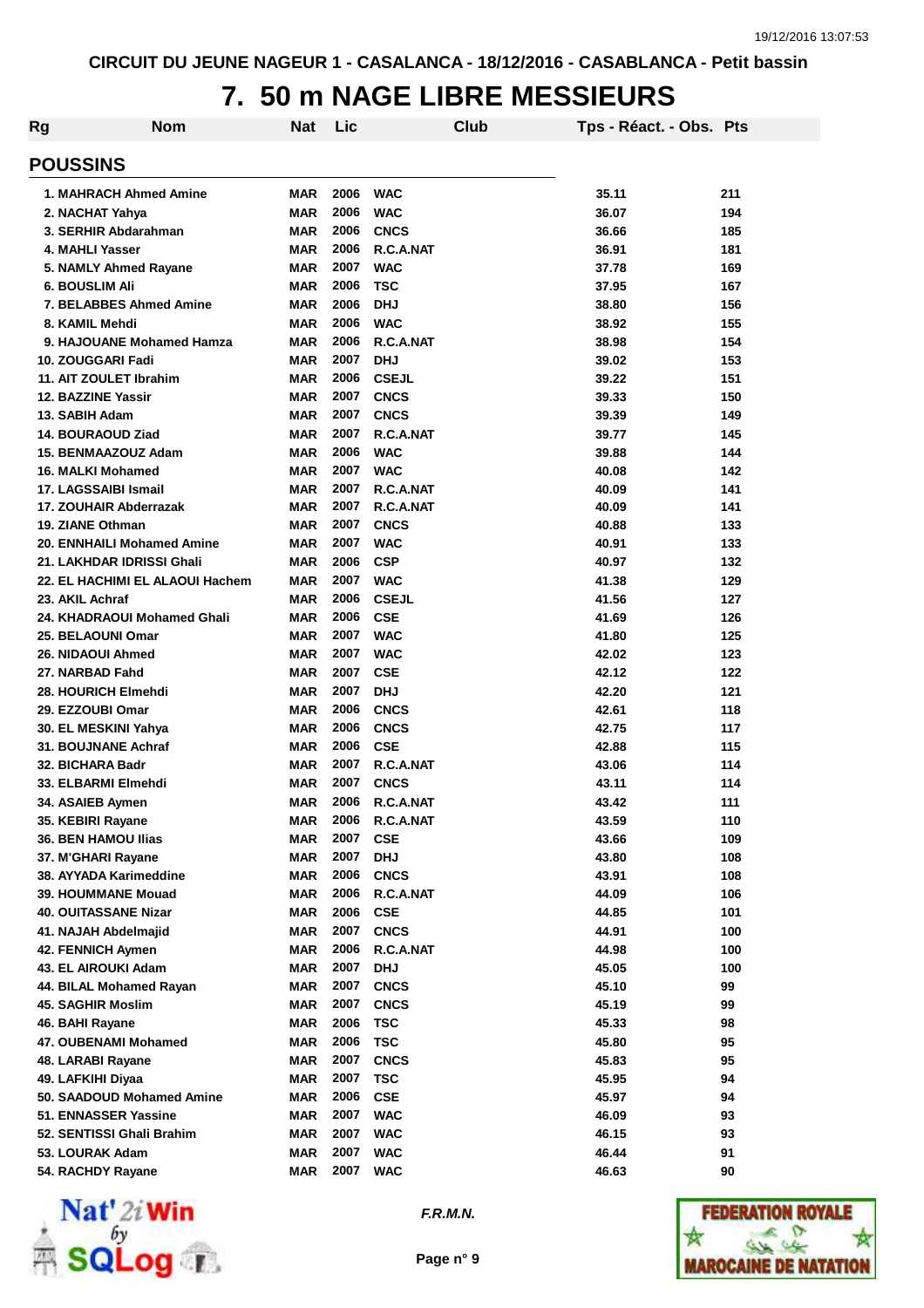### **7. 50 m NAGE LIBRE MESSIEURS**

| Rg | Nom                               | Nat        | Lic      | Club         | Tps - Réact. - Obs. Pts |    |
|----|-----------------------------------|------------|----------|--------------|-------------------------|----|
|    | <b>POUSSINS</b>                   |            |          |              |                         |    |
|    | 55. TAJEDDINE Othmane             | <b>MAR</b> | 2007     | <b>CNCS</b>  | 46.72                   | 89 |
|    | 56. EZZAKY Ali                    | <b>MAR</b> | 2007     | <b>CNCS</b>  | 46.95                   | 88 |
|    | 57. ATILLAH Haytame               | <b>MAR</b> | 2007     | <b>CNCS</b>  | 47.09                   | 87 |
|    | 58. LAFRIDI Ilyas                 | <b>MAR</b> | 2006     | <b>CCC</b>   | 47.28                   | 86 |
|    | 59. OUBIH Ilias                   | <b>MAR</b> | 2006     | <b>CSE</b>   | 47.54                   | 85 |
|    | 60. OUARDI Adam                   | <b>MAR</b> | 2006     | R.C.A.NAT    | 47.75                   | 83 |
|    | <b>61. MAAROUF Ali</b>            | <b>MAR</b> | 2006     | R.C.A.NAT    | 47.97                   | 82 |
|    | <b>62. HABBANE Youssef</b>        | <b>MAR</b> | 2006     | <b>WAC</b>   | 48.11                   | 82 |
|    | 63. ELAZZAOUI Yassine             | <b>MAR</b> | 2006     | <b>CNCS</b>  | 49.04                   | 77 |
|    | 64. DAMIRI Ilyas                  | <b>MAR</b> | 2006     | R.C.A.NAT    | 49.30                   | 76 |
|    | 65. HARIB Rayane                  | <b>MAR</b> | 2006     | R.C.A.NAT    | 49.44                   | 75 |
|    | 66. ELKHATIBI Zakaria             | <b>MAR</b> | 2007     | <b>DHJ</b>   | 50.00                   | 73 |
|    | 67. KARAM Ilyas                   | <b>MAR</b> | 2007     | <b>CSEJL</b> | 50.13                   | 72 |
|    | 68. ENNAAMANI Adam                | <b>MAR</b> | 2006     | <b>CSE</b>   | 50.72                   | 70 |
|    | 69. LOUFA Youssef                 | <b>MAR</b> | 2007     | <b>CNCS</b>  | 50.88                   | 69 |
|    | 70. MGHARI Ahmed Amine            | <b>MAR</b> | 2007     | <b>CNCS</b>  | 51.52                   | 66 |
|    | 71. MAAZOUZ Mohamed Ali           | <b>MAR</b> | 2007     | <b>WAC</b>   | 51.92                   | 65 |
|    | 72. FALIH Adam                    | <b>MAR</b> | 2007     | <b>CSEJL</b> | 52.44                   | 63 |
|    | 73. MOKRINI Mohamed Amine         | <b>MAR</b> | 2006     | <b>TSC</b>   | 53.06                   | 61 |
|    | 74. OUALID Ayoub                  | <b>MAR</b> | 2006     | R.C.A.NAT    | 53.36                   | 60 |
|    | 75. ESSAIDI Rayan                 | <b>MAR</b> | 2006     | <b>IRT</b>   | 53.42                   | 59 |
|    | <b>76. ELBADRE Noureddine</b>     | <b>MAR</b> | 2007     | <b>CSE</b>   | 53.70                   | 59 |
|    | 77. FARASS Awab                   | <b>MAR</b> | 2007     | <b>DHJ</b>   | 53.73                   | 58 |
|    | 78. AFIF Yahya                    | <b>MAR</b> | 2006     | <b>TSC</b>   | 54.09                   | 57 |
|    | 79. BOUNOUAR Aymen                | <b>MAR</b> | 2006     | <b>WAC</b>   | 54.92                   | 55 |
|    | 80. REGRAGUI Yasser               | <b>MAR</b> | 2006     | <b>CSEJL</b> | 55.22                   | 54 |
|    | 81. JMEL Oussama                  | <b>MAR</b> | 2007     | R.C.A.NAT    | 56.27                   | 51 |
|    | 82. BOUFTASS Ryad                 | <b>MAR</b> | 2007     | <b>WAC</b>   | 57.13                   | 49 |
|    | 83. ELKHATIBI Yahya               | <b>MAR</b> | 2006     | <b>DHJ</b>   | 57.23                   | 48 |
|    | 84. ZOUAKI Imad                   | <b>MAR</b> | 2007     | <b>DHJ</b>   | 57.56                   | 47 |
|    | <b>85. AUSALAH TAOUFIK Ismail</b> | <b>MAR</b> | 2006     | <b>CNCS</b>  | 57.63                   | 47 |
|    | 86. AL ECHCHEIKH AL ALAOUI Yazid  | <b>MAR</b> | 2006     | <b>CNCS</b>  | 57.97                   | 46 |
|    | 87. ZOJAJI Abdelghafour           | <b>MAR</b> | 2007     | <b>CSEJL</b> | 58.69                   | 45 |
|    | 88. ARBIDY Aymen                  | <b>MAR</b> | 2006     | <b>CNCS</b>  | 58.81                   | 44 |
|    | 89. SHERIF Ziad                   | MAR        | 2006 WAC |              | 1:06.74                 | 30 |
|    | 90. BELHAMDOUNIA Anass            | <b>MAR</b> | 2007     | <b>DHJ</b>   | 1:06.81                 | 30 |
|    | 91. OUDADESS Soufiane             | <b>MAR</b> | 2007     | <b>CSE</b>   | 1:10.37                 | 26 |
|    | 92. ABAOUSS Sami                  | <b>MAR</b> | 2007     | <b>DHJ</b>   | 1:14.25                 | 22 |
|    | <b>NC. BOUJABALE Souhail</b>      | <b>MAR</b> | 2006     | <b>CSP</b>   | Frf n.d.                |    |
|    | <b>NC. ECHAITI Ilyass</b>         | <b>MAR</b> | 2006 CSP |              | Frf n.d.                |    |
|    | <b>NC. ABOUELFATH Yahya</b>       | <b>MAR</b> | 2007     | <b>CNCS</b>  | Frf n.d.                |    |
|    | <b>NC. ELAYAZI Anas</b>           | <b>MAR</b> | 2006     | <b>CNCS</b>  | Frf n.d.                |    |
|    | <b>NC. BENHAROUN Jad</b>          | <b>MAR</b> | 2006     | R.C.A.NAT    | Frf n.d.                |    |
|    | NC. KHALDI Mohamed Taha           | <b>MAR</b> | 2007     | R.C.A.NAT    | Frf n.d.                |    |
|    | <b>NC. FARID Badreddine</b>       | <b>MAR</b> | 2006     | <b>WAC</b>   | Frf n.d.                |    |
|    | <b>NC. BOUDLAL Abdennour</b>      | <b>MAR</b> | 2006     | <b>WAC</b>   | Frf n.d.                |    |



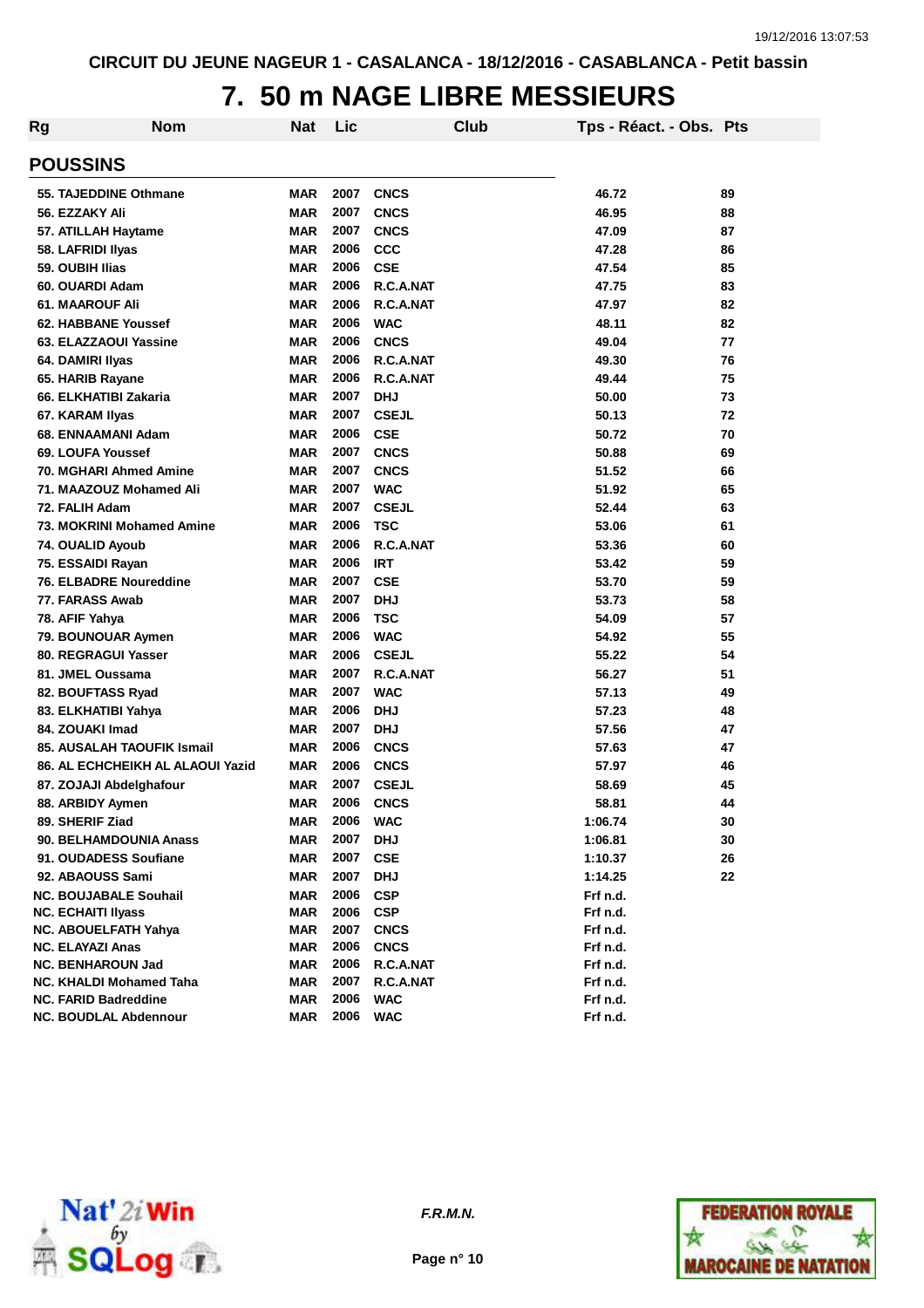### **8. 50 m NAGE LIBRE DAMES**

| <b>Rg</b>                             | <b>Nom</b>                    | Nat                      | Lic          |                          | Club | Tps - Réact. - Obs. Pts |          |
|---------------------------------------|-------------------------------|--------------------------|--------------|--------------------------|------|-------------------------|----------|
| <b>POUSSINS</b>                       |                               |                          |              |                          |      |                         |          |
| 1. AMRANI Camelia                     |                               | <b>MAR</b>               | 2006         | <b>TSC</b>               |      | 37.02                   | 263      |
| 2. LAHLAISSI Israa                    |                               | <b>MAR</b>               | 2006         | <b>TSC</b>               |      | 37.34                   | 256      |
| 3. EL YOUSFI Salma                    |                               | <b>MAR</b>               | 2007         | R.C.A.NAT                |      | 37.41                   | 255      |
| 4. MOSSADDIK Nada                     |                               | <b>MAR</b>               | 2006         | <b>CNCS</b>              |      | 37.84                   | 246      |
| 5. MAHRACH Razane                     |                               | <b>MAR</b>               | 2007         | <b>WAC</b>               |      | 38.81                   | 228      |
| 6. TOUHAMI Marwa                      |                               | <b>MAR</b>               | 2007         | R.C.A.NAT                |      | 38.89                   | 227      |
| 7. KARIMI Rim                         |                               | <b>MAR</b>               | 2007         | <b>WAC</b>               |      | 39.06                   | 224      |
| 8. MIRHLAMI Kawtar                    |                               | <b>MAR</b>               | 2007         | <b>DHJ</b>               |      | 39.47                   | 217      |
| 9. LAHLAISSI Hajar                    |                               | <b>MAR</b>               | 2007         | <b>TSC</b>               |      | 39.72                   | 213      |
| 10. SABIR Ghita                       |                               | <b>MAR</b>               | 2006         | <b>CNCS</b>              |      | 40.47                   | 201      |
| 11. ZAID Salma                        |                               | <b>MAR</b>               | 2007         | R.C.A.NAT                |      | 40.88                   | 195      |
| <b>12. BERRISSOUL Lina</b>            |                               | <b>MAR</b>               | 2007         | <b>WAC</b>               |      | 41.14                   | 191      |
| 13. ATIF Kamilia                      |                               | <b>MAR</b>               | 2007         | <b>TSC</b>               |      | 42.26                   | 177      |
| 14. YAMOURI Dina                      |                               | <b>MAR</b>               | 2006         | <b>CNCS</b>              |      | 42.75                   | 171      |
| 15. CHIKARI Kenza                     |                               | <b>MAR</b>               | 2007         | <b>WAC</b>               |      | 43.47                   | 162      |
| 16. MJIDI Inas                        |                               | <b>MAR</b>               | 2007         | <b>CNCS</b>              |      | 43.84                   | 158      |
| 17. BAROUDI Malak                     |                               | <b>MAR</b>               | 2007         | R.C.A.NAT                |      | 44.41                   | 152      |
| 18. LABHALLA Samia                    |                               | <b>MAR</b>               | 2006         | <b>DHJ</b>               |      | 44.55                   | 151      |
| 19. ZARGANI Rihab                     |                               | <b>MAR</b>               | 2006         | <b>CNCS</b>              |      | 44.84                   | 148      |
| 20. EL AMARTI Alae                    |                               | <b>MAR</b>               | 2007         | <b>DHJ</b>               |      | 45.90                   | 138      |
| 21. NABIL Yasmine                     |                               | <b>MAR</b>               | 2007         | <b>CNCS</b>              |      | 46.06                   | 136      |
| 22. SIFALLAH Yasmine                  |                               | <b>MAR</b>               | 2006         | <b>WAC</b>               |      | 46.44                   | 133      |
| 23. EL BADLI Farah                    |                               | <b>MAR</b>               | 2007         | <b>CNCS</b>              |      | 47.08                   | 128      |
| 24. RADELLAH Abir                     |                               | <b>MAR</b>               | 2007         | <b>CNCS</b>              |      | 47.53                   | 124      |
| 25. TUNA SALAS Lina                   |                               | <b>MAR</b>               | 2007         | <b>CNCS</b>              |      | 47.82                   | 122      |
|                                       | 26. BENCHERIF OUEDGHIRI Rania | <b>MAR</b>               | 2007         | <b>WAC</b>               |      | 48.13                   | 119      |
| 27. HABBOUBI Hiba                     |                               | <b>MAR</b>               | 2007         | <b>CNCS</b>              |      | 48.14                   | 119      |
| 28. CHAKIB Soulafa                    |                               | <b>MAR</b>               | 2006         | <b>TSC</b>               |      | 48.30                   | 118      |
| 29. BAHI Rihab                        |                               | <b>MAR</b>               | 2006         | R.C.A.NAT                |      | 48.70                   | 115      |
| <b>30. KORDANE Yousra</b>             |                               | MAR                      | 2006         | R.C.A.NAT                |      | 49.53                   | 110      |
| 31. FILALI NASSAH Ghada               |                               | <b>MAR</b>               | 2006         | <b>WAC</b>               |      | 49.59                   | 109      |
| 32. HAJJARY Riham                     |                               | MAR                      | 2007         | <b>WAC</b>               |      | 50.22                   | 105      |
| 33. AOUAM Rania                       |                               | MAR                      | 2006         | <b>CNCS</b>              |      | 51.38                   | 98       |
| 34. BAAKILI Sara                      |                               | <b>MAR</b>               | 2006         | <b>WAC</b>               |      | 51.67                   | 96       |
| 35. BENLOULID Rita                    |                               | MAR                      | 2006         | R.C.A.NAT                |      | 51.97                   | 95       |
| 36. ZANARI Zineb Assaliha             |                               | <b>MAR</b>               | 2007         | <b>TSC</b>               |      | 52.28                   | 93       |
| 37. SABRI Alaa                        |                               | <b>MAR</b>               | 2007<br>2007 | <b>CNCS</b>              |      | 52.88                   | 90       |
| 38. LOUFA Yousra<br>39. MAKBOULI Hiba |                               | <b>MAR</b>               | 2007         | <b>CNCS</b>              |      | 53.06                   | 89       |
| 40. HILALI Hiba                       |                               | <b>MAR</b><br><b>MAR</b> | 2007         | <b>DHJ</b><br><b>CCC</b> |      | 53.20<br>53.22          | 88<br>88 |
| 41. LAALA Aya                         |                               | <b>MAR</b>               | 2007         | <b>TSC</b>               |      | 54.94                   | 80       |
| 42. OUKCHOU Sara                      |                               | <b>MAR</b>               | 2006         | <b>TSC</b>               |      | 55.00                   | 80       |
| 43. KOUSSAIR Douaa                    |                               | <b>MAR</b>               | 2007         | <b>WAC</b>               |      | 55.25                   | 79       |
| 44. MOUNASSIR Nada                    |                               | <b>MAR</b>               | 2007         | <b>WAC</b>               |      | 55.53                   | 78       |
| 45. AZIZI Salma                       |                               | <b>MAR</b>               | 2007         | <b>TSC</b>               |      | 56.31                   | 74       |
| 46. EDDADSY Imane                     |                               | MAR                      | 2007         | R.C.A.NAT                |      | 56.63                   | 73       |
| 47. AMRANI Sara                       |                               | <b>MAR</b>               | 2007         | <b>IRT</b>               |      | 56.97                   | 72       |
| 48. BOUCHRIF Fatima Zahra             |                               | <b>MAR</b>               | 2006         | R.C.A.NAT                |      | 57.05                   | 71       |
| 49. ATIF Aicha                        |                               | <b>MAR</b>               | 2007         | <b>CNCS</b>              |      | 57.16                   | 71       |
| 50. AFRIAD Ghita                      |                               | <b>MAR</b>               | 2007         | <b>CSE</b>               |      | 57.95                   | 68       |
| 51. BOUSLIM Lina                      |                               | <b>MAR</b>               | 2007         | <b>TSC</b>               |      | 59.56                   | 63       |
| 52. SAOUT EL HAK Alaa                 |                               | <b>MAR</b>               | 2006         | <b>CNCS</b>              |      | 1:00.36                 | 60       |
| 53. ARRAMI Amira                      |                               | <b>MAR</b>               | 2007         | R.C.A.NAT                |      | 1:00.88                 | 59       |
| 54. MACHMOUM Safae                    |                               | <b>MAR</b>               | 2006         | <b>CNCS</b>              |      | 1:02.55                 | 54       |



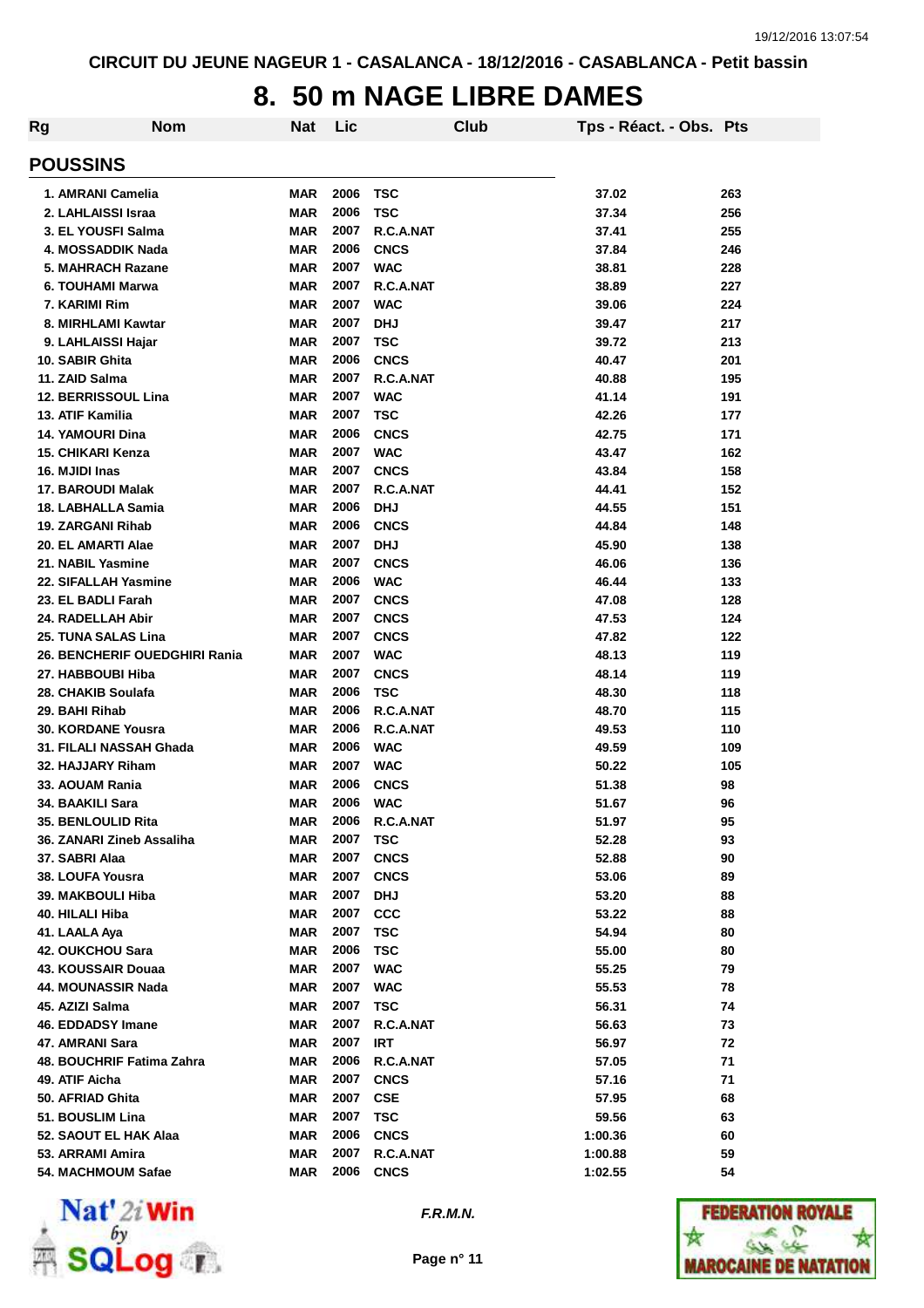#### **8. 50 m NAGE LIBRE DAMES**

| Rg                     | <b>Nom</b>                    | Nat        | Lic  | Club        | Tps - Réact. - Obs. Pts |    |
|------------------------|-------------------------------|------------|------|-------------|-------------------------|----|
| <b>POUSSINS</b>        |                               |            |      |             |                         |    |
|                        | 55. BOUMAHDI Lina Soulaika    | <b>MAR</b> | 2007 | <b>DHJ</b>  | 1:02.59                 | 54 |
|                        | 56. SAMADI Nossaiba           | <b>MAR</b> | 2007 | <b>CNCS</b> | 1:04.57                 | 49 |
|                        | 57. MACHMOUM Marwa            | <b>MAR</b> | 2006 | <b>CNCS</b> | 1:05.88                 | 46 |
|                        | 58. LOUZI Wissal              | <b>MAR</b> | 2007 | R.C.A.NAT   | 1:07.55                 | 43 |
|                        | 59. SAYOUTY Sofia             | <b>MAR</b> | 2006 | R.C.A.NAT   | 1:08.20                 | 42 |
|                        | 60. HARRAG Rim                | <b>MAR</b> | 2007 | <b>WAC</b>  | 1:09.48                 | 39 |
|                        | 61. ELOMRI Ghita              | <b>MAR</b> | 2007 | <b>CNCS</b> | 1:23.00                 | 23 |
|                        | 62. CHAHI Khadija             | <b>MAR</b> | 2007 | R.C.A.NAT   | 1:27.45                 | 19 |
|                        | 63. ELKADIM Roaya             | <b>MAR</b> | 2007 | R.C.A.NAT   | 1:42.45                 | 12 |
| 64. AICH Sofia         |                               | <b>MAR</b> | 2007 | R.C.A.NAT   | 1:53.59                 | 9  |
|                        | <b>NC. EL MOUATARIF Ghita</b> | <b>MAR</b> | 2007 | <b>CCC</b>  | Frf n.d.                |    |
|                        | <b>NC. ELBITAR Chedine</b>    | <b>MAR</b> | 2006 | <b>CCC</b>  | Frf n.d.                |    |
|                        | <b>NC. BENNANI Selma</b>      | <b>MAR</b> | 2007 | <b>CNCS</b> | Frf n.d.                |    |
|                        | <b>NC. MAYA Meryem</b>        | <b>MAR</b> | 2007 | R.C.A.NAT   | Frf n.d.                |    |
|                        | <b>NC. MAHIR Hafsa</b>        | <b>MAR</b> | 2007 | R.C.A.NAT   | Frf n.d.                |    |
| <b>NC. LITIMI Dina</b> |                               | <b>MAR</b> | 2006 | <b>TSC</b>  | Frf n.d.                |    |



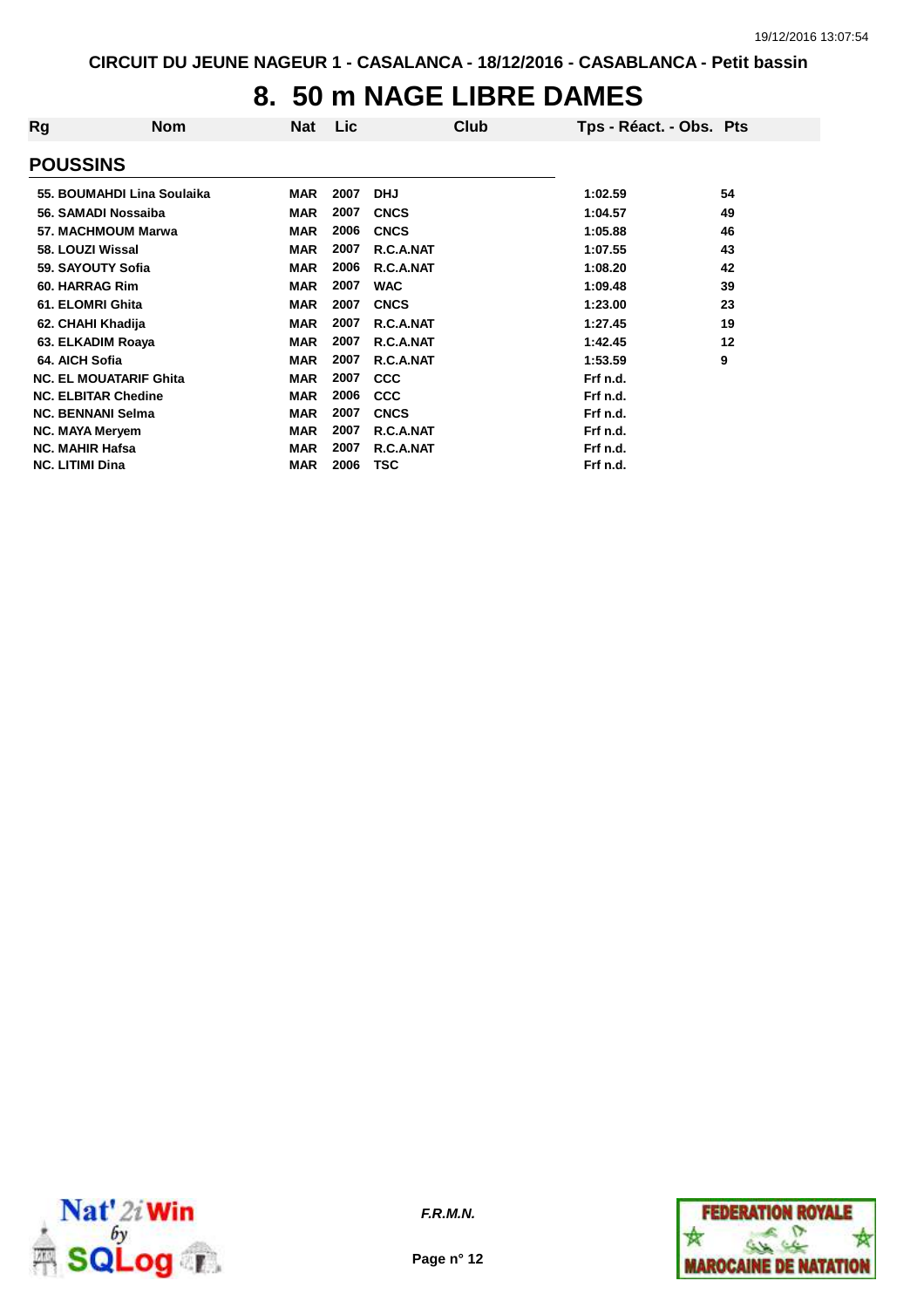# **9. 200 m 4 NAGES MESSIEURS**

| Rg                    | <b>Nom</b>                 | Nat        | Lic. | Club        | Tps - Réact. - Obs. Pts |     |
|-----------------------|----------------------------|------------|------|-------------|-------------------------|-----|
| <b>BENJAMINS</b>      |                            |            |      |             |                         |     |
|                       | 1. LAGSSAIBI IIyas         | <b>MAR</b> | 2004 | R.C.A.NAT   | 2:50.31                 | 302 |
|                       | 2. LARABI Ilyas            | <b>MAR</b> | 2004 | <b>CNCS</b> | 3:06.41                 | 230 |
|                       | 3. RAFILI Mohamed          | <b>MAR</b> | 2004 | R.C.A.NAT   | 3:06.97                 | 228 |
|                       | 4. BOUKIOUD Saad           | <b>MAR</b> | 2004 | <b>CNCS</b> | 3:12.61                 | 209 |
|                       | 5. EL BOUZKRI Mohamed      | <b>MAR</b> | 2005 | <b>CNCS</b> | 3:18.81                 | 190 |
| 6. NAFI Adam          |                            | <b>MAR</b> | 2004 | R.C.A.NAT   | 4:41.48                 | 67  |
|                       | <b>NC. EL MANSAR Mehdi</b> | <b>MAR</b> | 2004 | R.C.A.NAT   | Frf n.d.                |     |
| <b>POUSSINS</b>       |                            |            |      |             |                         |     |
|                       | 1. MAHRACH Ahmed Amine     | <b>MAR</b> | 2006 | <b>WAC</b>  | 3:24.31                 | 175 |
| 2. SLIM Saad          |                            | <b>MAR</b> | 2006 | R.C.A.NAT   | 3:36.23                 | 147 |
|                       | 3. LAKHDAR IDRISSI Ghali   | <b>MAR</b> | 2006 | <b>CSP</b>  | 3:47.96                 | 126 |
|                       | 4. CHAFFAA Abdelhakim      | <b>MAR</b> | 2006 | <b>CSE</b>  | 3:53.19                 | 117 |
|                       | 5. OUARDI Adam             | <b>MAR</b> | 2006 | R.C.A.NAT   | 4:17.83                 | 87  |
| <b>NC. SABIH Adam</b> |                            | <b>MAR</b> | 2007 | <b>CNCS</b> | Disqual.                | 0   |



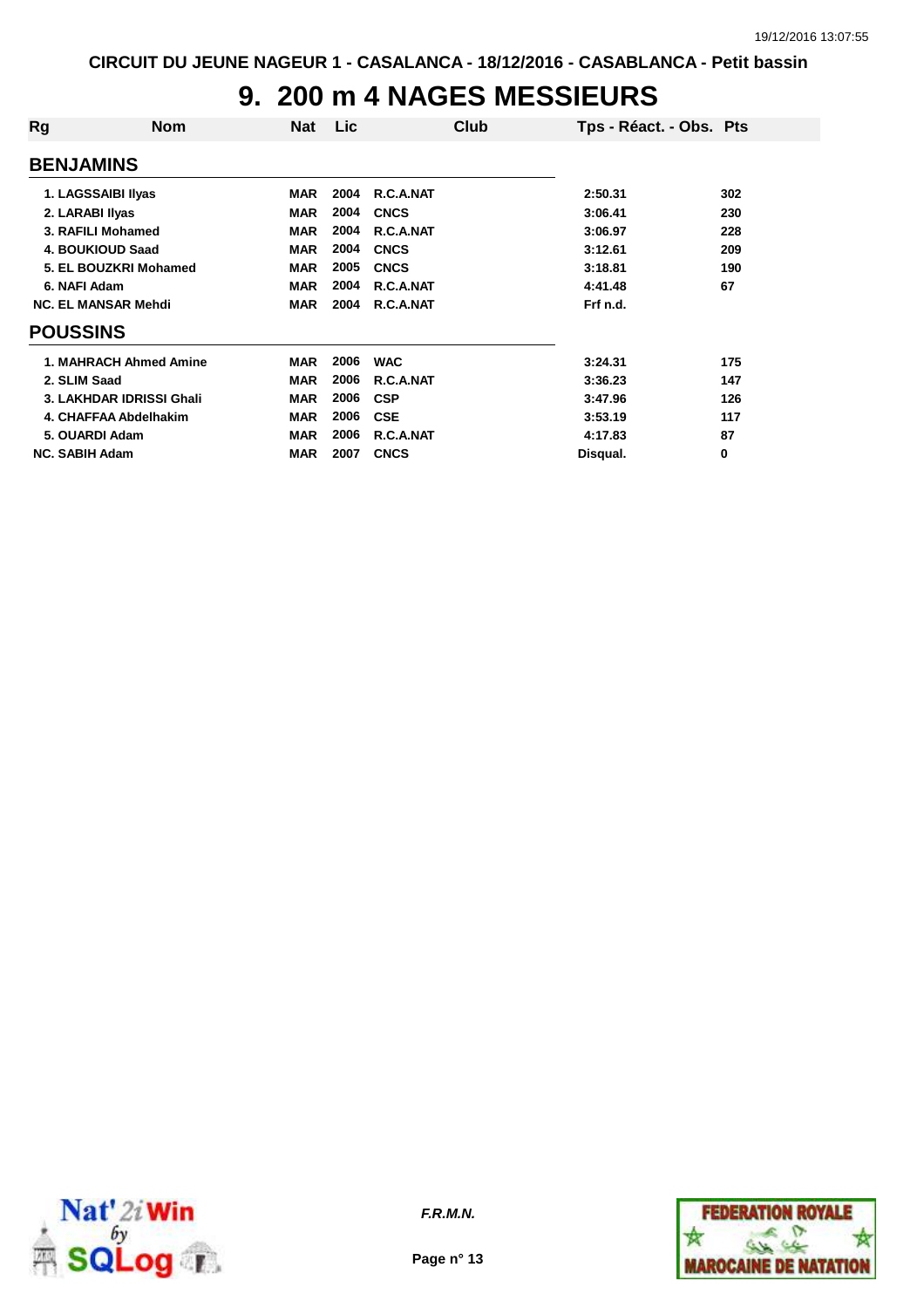## **10. 400 m NAGE LIBRE MESSIEURS**

| Rg                        | <b>Nom</b>                     | Nat        | <b>Lic</b> | Club        | Tps - Réact. - Obs. Pts |     |
|---------------------------|--------------------------------|------------|------------|-------------|-------------------------|-----|
| <b>BENJAMINS</b>          |                                |            |            |             |                         |     |
|                           | 1. EL YOUSFI Ismail            | <b>MAR</b> | 2004       | R.C.A.NAT   | 5:16.06                 | 337 |
| 2. EDDARI Ilias           |                                | <b>MAR</b> | 2004       | R.C.A.NAT   | 5:25.80                 | 308 |
| 3. LARABI IIyas           |                                | <b>MAR</b> | 2004       | <b>CNCS</b> | 5:30.63                 | 294 |
|                           | 4. HAMDAOUI Mohamed Amine      | <b>MAR</b> | 2004       | <b>TSC</b>  | 5:56.46                 | 235 |
|                           | 5. BOURZIK Rayane              | <b>MAR</b> | 2004       | <b>TSC</b>  | 5:57.67                 | 232 |
|                           | 5. LAALA Younes                | <b>MAR</b> | 2004       | <b>TSC</b>  | 5:57.67                 | 232 |
|                           | 5. KHALLAD Adam                | <b>MAR</b> | 2004       | <b>TSC</b>  | 5:57.67                 | 232 |
|                           | 8. BENJARY Youssef             | <b>MAR</b> | 2004       | <b>CSE</b>  | 6:39.61                 | 167 |
|                           | 9. BENMAAZOUZ Samy             | <b>MAR</b> | 2005       | <b>WAC</b>  | 7:08.03                 | 135 |
|                           | 10. BENSALAH IIyass            | <b>MAR</b> | 2004       | <b>WAC</b>  | 7:08.94                 | 135 |
|                           | 11. AYOUCHI Akram              | <b>MAR</b> | 2004       | <b>TSC</b>  | 7:27.54                 | 118 |
| <b>12. ABOUTAIB Ilias</b> |                                | <b>MAR</b> | 2005       | <b>WAC</b>  | 7:54.24                 | 99  |
|                           | 13. CHBIHI EL WAHOUDI Zakariae | <b>MAR</b> | 2005       | <b>WAC</b>  | 8:04.10                 | 93  |
|                           | <b>14. IDHAMMOU Hamza</b>      | <b>MAR</b> | 2005       | <b>WAC</b>  | 8:05.72                 | 93  |
|                           | 15. ZAKARIA Salah Eddine       | <b>MAR</b> | 2004       | <b>TSC</b>  | 8:50.63                 | 71  |



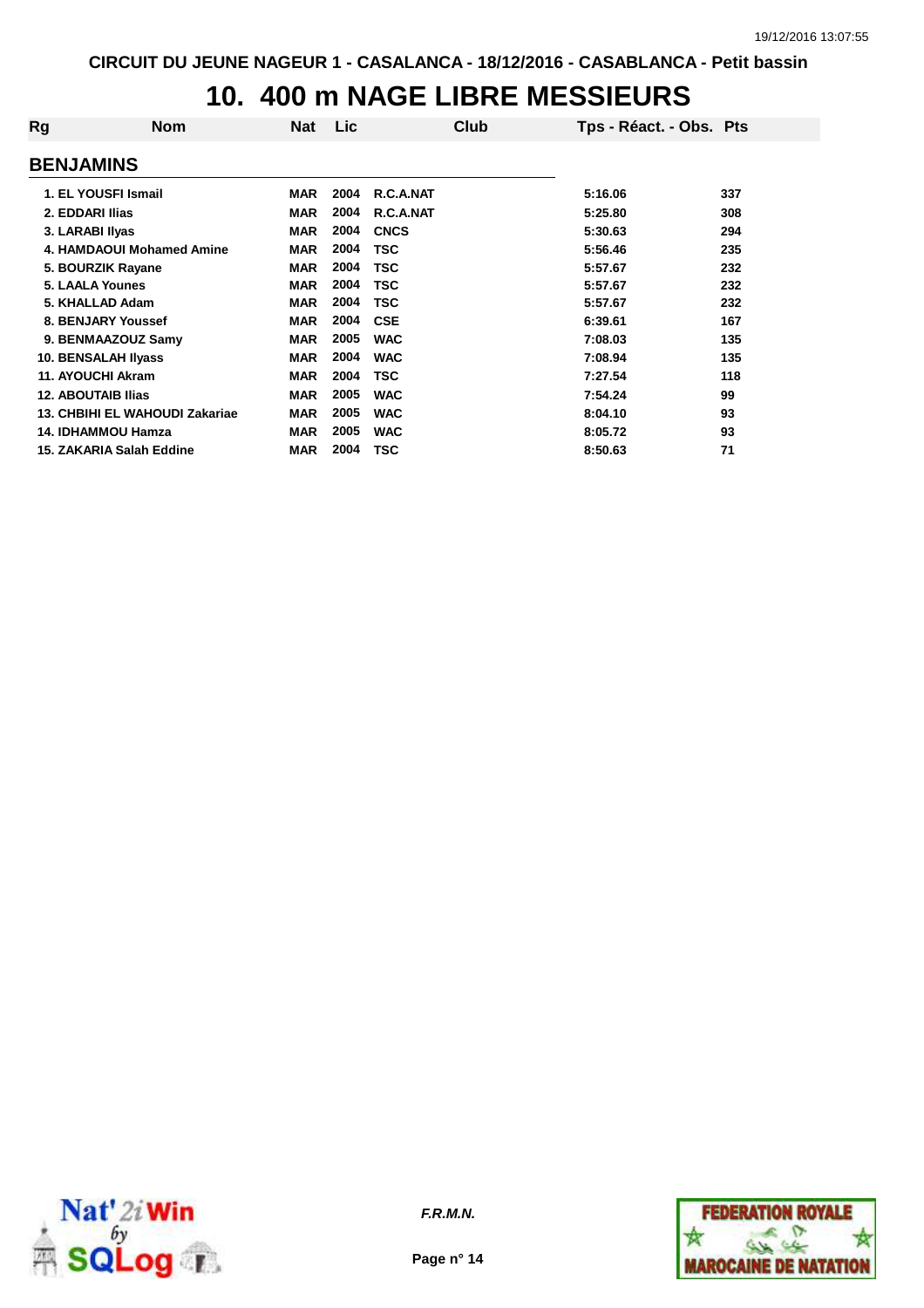### **11. 200 m NAGE LIBRE MESSIEURS**

| Rg | <b>Nom</b>                        | Nat        | Lic  | <b>Club</b> | Tps - Réact. - Obs. Pts |     |
|----|-----------------------------------|------------|------|-------------|-------------------------|-----|
|    | <b>POUSSINS</b>                   |            |      |             |                         |     |
|    | 1. NACHAT Yahya                   | MAR        | 2006 | <b>WAC</b>  | 2:55.84                 | 195 |
|    | 2. ALACHBILI Zakaria              | <b>MAR</b> | 2006 | <b>WAC</b>  | 2:56.68                 | 192 |
|    | 3. MAHLI Yasser                   | <b>MAR</b> | 2006 | R.C.A.NAT   | 2:59.16                 | 184 |
|    | 4. HAJOUANE Mohamed Hamza         | <b>MAR</b> | 2006 | R.C.A.NAT   | 3:10.53                 | 153 |
|    | 5. SABIH Adam                     | <b>MAR</b> | 2007 | <b>CNCS</b> | 3:11.88                 | 150 |
|    | 6. BOUSLIM Ali                    | <b>MAR</b> | 2006 | <b>TSC</b>  | 3:13.32                 | 146 |
|    | 7. SERHIR Abdarahman              | <b>MAR</b> | 2006 | <b>CNCS</b> | 3:15.81                 | 141 |
|    | 8. BENMAAZOUZ Adam                | <b>MAR</b> | 2006 | <b>WAC</b>  | 3:19.70                 | 133 |
|    | 9. EL BOUZKRI Ismail              | <b>MAR</b> | 2007 | <b>CNCS</b> | 3:23.20                 | 126 |
|    | 10. LAGSSAIBI Ismail              | <b>MAR</b> | 2007 | R.C.A.NAT   | 3:24.28                 | 124 |
|    | 11. EL HACHIMI EL ALAOUI Hachem   | <b>MAR</b> | 2007 | <b>WAC</b>  | 3:24.57                 | 123 |
|    | <b>12. MALKI Mohamed</b>          | <b>MAR</b> | 2007 | <b>WAC</b>  | 3:28.80                 | 116 |
|    | 13. BAZZINE Yassir                | <b>MAR</b> | 2007 | <b>CNCS</b> | 3:29.05                 | 116 |
|    | <b>14. BOUJNANE Achraf</b>        | <b>MAR</b> | 2006 | <b>CSE</b>  | 3:29.31                 | 115 |
|    | <b>15. BELAOUNI Omar</b>          | <b>MAR</b> | 2007 | <b>WAC</b>  | 3:31.81                 | 111 |
|    | <b>16. ENNHAILI Mohamed Amine</b> | <b>MAR</b> | 2007 | <b>WAC</b>  | 3:32.32                 | 110 |
|    | 17. NIDAOUI Ahmed                 | <b>MAR</b> | 2007 | <b>WAC</b>  | 3:35.09                 | 106 |
|    | <b>18. SENTISSI Ghali Brahim</b>  | <b>MAR</b> | 2007 | <b>WAC</b>  | 3:38.70                 | 101 |
|    | 19. LARABI Rayane                 | <b>MAR</b> | 2007 | <b>CNCS</b> | 3:39.23                 | 100 |
|    | 20. EZZOUBI Omar                  | <b>MAR</b> | 2006 | <b>CNCS</b> | 3:45.61                 | 92  |
|    | 21. BAHI Rayane                   | <b>MAR</b> | 2006 | <b>TSC</b>  | 3:53.16                 | 83  |
|    | 22. QUISTAS Abdelialil            | MAR        | 2006 | <b>WAC</b>  | 3:53.18                 | 83  |
|    | 23. MAAZOUZ Mohamed Ali           | <b>MAR</b> | 2007 | <b>WAC</b>  | 3:58.33                 | 78  |
|    | 24. RACHDY Rayane                 | <b>MAR</b> | 2007 | <b>WAC</b>  | 4:01.27                 | 75  |
|    | 25. OUBENAMI Mohamed              | <b>MAR</b> | 2006 | <b>TSC</b>  | 4:01.62                 | 75  |
|    | 26. HABBANE Youssef               | <b>MAR</b> | 2006 | <b>WAC</b>  | 4:07.53                 | 69  |
|    | 27. LOURAK Adam                   | <b>MAR</b> | 2007 | <b>WAC</b>  | 4:13.13                 | 65  |
|    | 28. BOUFTASS Ryad                 | <b>MAR</b> | 2007 | <b>WAC</b>  | 4:41.10                 | 47  |
|    | 29. ATTAR Adam                    | <b>MAR</b> | 2006 | <b>WAC</b>  | 4:49.20                 | 43  |
|    | 30. BAGASS TAGHAOUTI Ramy         | MAR        | 2007 | <b>WAC</b>  | 4:51.44                 | 42  |
|    | 31. SHERIF Ziad                   | <b>MAR</b> | 2006 | <b>WAC</b>  | 5:37.39                 | 27  |
|    | NC. SAMMANI Adam                  | <b>MAR</b> | 2006 | <b>CSE</b>  | Frf n.d.                |     |
|    | <b>NC. ENNASSER Yassine</b>       | MAR        | 2007 | <b>WAC</b>  | Frf n.d.                |     |
|    | NC. FARID Badreddine              | MAR        | 2006 | <b>WAC</b>  | Frf n.d.                |     |





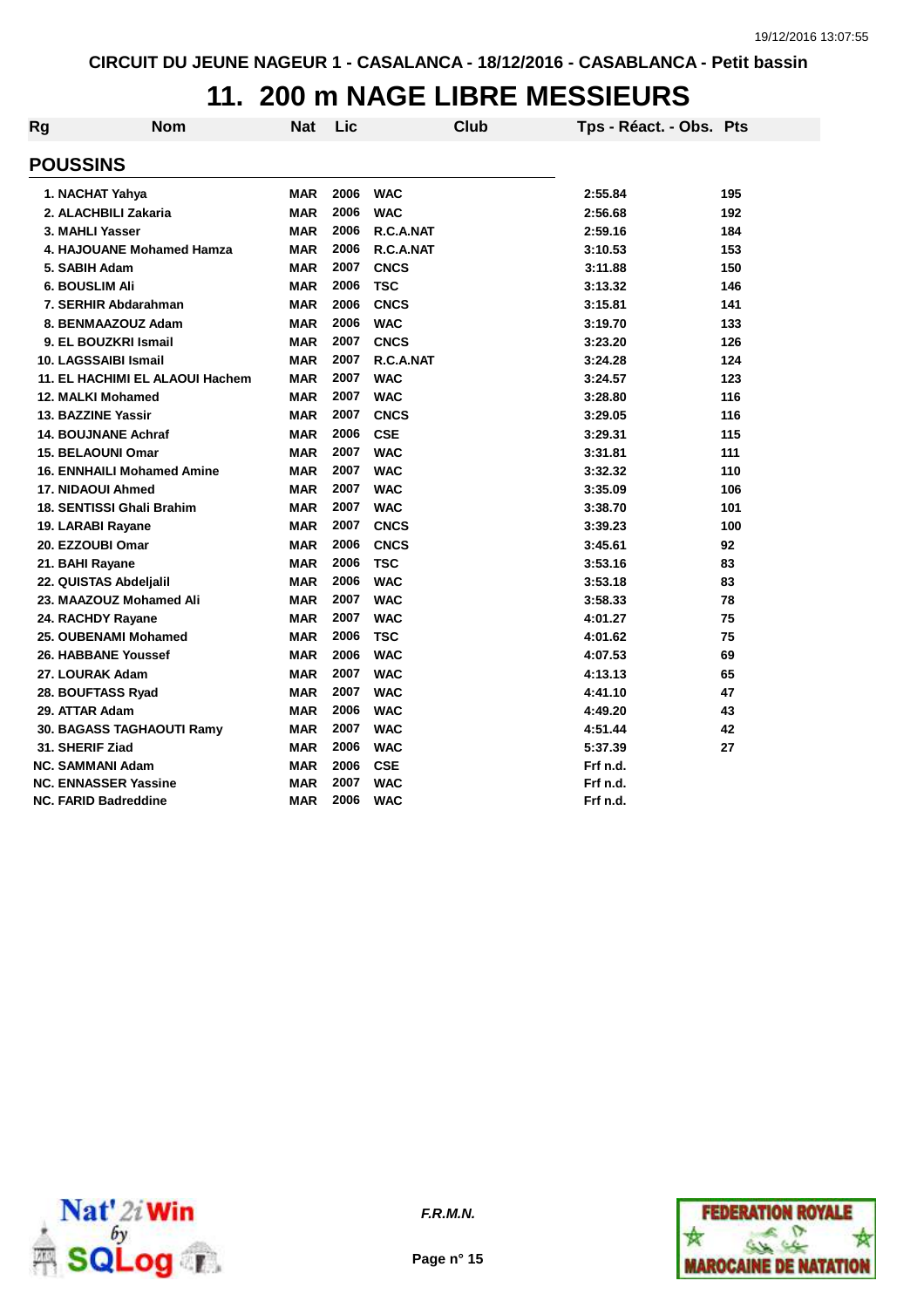### **12. 50 m DOS DAMES**

| Rg | <b>Nom</b>                                  | Nat                      | Lic          |                           | Club | Tps - Réact. - Obs. Pts |               |
|----|---------------------------------------------|--------------------------|--------------|---------------------------|------|-------------------------|---------------|
|    | <b>BENJAMINS</b>                            |                          |              |                           |      |                         |               |
|    | 1. RACHID Ibtissam                          | <b>MAR</b>               | 2004         | R.C.A.NAT                 |      | 37.48                   | 376           |
|    | 2. MAALOUF Kamilia                          | <b>MAR</b>               | 2004         | R.C.A.NAT                 |      | 38.92                   | 336           |
|    | 3. ELMACHRAFI Lamiaa                        | <b>MAR</b>               | 2005         | <b>TSC</b>                |      | 41.22                   | 283           |
|    | 4. EL AZHAR Ines                            | <b>MAR</b>               | 2004         | <b>TSC</b>                |      | 42.08                   | 266           |
|    | <b>5. BELHOCINE IIII</b>                    | <b>MAR</b>               | 2005         | <b>WAC</b>                |      | 42.35                   | 260           |
|    | 6. MAKY Sara                                | <b>MAR</b>               | 2004         | <b>TSC</b>                |      | 43.83                   | 235           |
|    | 7. LABYAD Yassmine                          | <b>MAR</b>               | 2005         | <b>CSE</b>                |      | 45.67                   | 208           |
|    | 8. SALMAN Kenza                             | <b>MAR</b>               | 2005         | R.C.A.NAT                 |      | 47.85                   | 180           |
|    | 9. BALLOUK Amina                            | <b>MAR</b>               | 2005         | <b>CNCS</b>               |      | 48.19                   | 177           |
|    | 10. YAHIA Maissam                           | <b>MAR</b>               | 2005         | <b>DHJ</b>                |      | 49.59                   | 162           |
|    | 11. KANAZY Hiba                             | <b>MAR</b>               | 2005         | <b>CNCS</b>               |      | 50.23                   | 156           |
|    | 12. SAADOUD Hiba                            | <b>MAR</b>               | 2004         | <b>CSE</b>                |      | 50.71                   | 151           |
|    | 13. KHATIB Rime                             | <b>MAR</b>               | 2004         | <b>TSC</b>                |      | 51.75                   | 143           |
|    | 14. MGHARI Kenza                            | <b>MAR</b>               | 2004<br>2005 | <b>CNCS</b>               |      | 52.73                   | 135           |
|    | 15. BOULAHIA Salma                          | <b>MAR</b>               | 2005         | <b>CNCS</b><br><b>TSC</b> |      | 53.13<br>53.88          | 132<br>126    |
|    | <b>16. LAKRADI Iness</b><br>17. SEBOU Basma | <b>MAR</b><br><b>MAR</b> | 2005         | <b>WAC</b>                |      | 54.70                   | 121           |
|    | 18. MALKI Hiba                              | <b>MAR</b>               | 2005         | <b>WAC</b>                |      | 55.17                   | 118           |
|    | 19. ZIDANE Noure El Houda                   | <b>MAR</b>               | 2005         | <b>CSE</b>                |      | 55.25                   | 117           |
|    | 20. KARTI Chaimaa                           | <b>MAR</b>               | 2004         | <b>CSE</b>                |      | 55.72                   | 114           |
|    | 21. JOUNAID Malak                           | <b>MAR</b>               | 2004         | R.C.A.NAT                 |      | 55.80                   | 114           |
|    | 22. JEBRANE Rim                             | <b>MAR</b>               | 2005         | <b>CSEJL</b>              |      | 55.91                   | 113           |
|    | 23. SOBAII Salma                            | <b>MAR</b>               | 2005         | <b>CSE</b>                |      | 56.71                   | 108           |
|    | 24. BERRADA Zineb                           | <b>MAR</b>               | 2004         | <b>CSE</b>                |      | 57.13                   | 106           |
|    | 25. EL AOUANI Kaltoum                       | <b>MAR</b>               | 2004         | R.C.A.NAT                 |      | 57.93                   | 101           |
|    | 26. EL ALLOUCHI Aya                         | <b>MAR</b>               | 2004         | <b>WAC</b>                |      | 58.49                   | 99            |
|    | 27. ELAICHI Hiba                            | <b>MAR</b>               | 2004         | <b>CNCS</b>               |      | 1:00.71                 | 88            |
|    | 28. ELMOUADEN Hoyam                         | <b>MAR</b>               | 2004         | <b>CNCS</b>               |      | 1:01.45                 | 85            |
|    | 29. AZIZI Yasmine                           | <b>MAR</b>               | 2004         | <b>TSC</b>                |      | 1:02.42                 | 81            |
|    | <b>30. OUINAKSI Nisrine</b>                 | <b>MAR</b>               | 2004         | <b>CNCS</b>               |      | 1:03.41                 | 77            |
|    | 31. NASSAB Ghita                            | <b>MAR</b>               | 2005         | <b>WAC</b>                |      | 1:04.50                 | 73            |
|    | 32. AMAMOU Hasna                            | <b>MAR</b>               | 2005         | <b>CNCS</b>               |      | 1:05.66                 | 70            |
|    | 33. KHOURCHECH Malak                        | <b>MAR</b>               | 2005         | CCC                       |      | 1:06.95                 | 66            |
|    | 34. ESSADEQ Sabrine                         | <b>MAR</b>               | 2005         | <b>CNCS</b>               |      | 1:07.06                 | 65            |
|    | 35. ELAICHI Aya                             | <b>MAR</b>               | 2004         | <b>CNCS</b>               |      | 1:07.41                 | 64            |
|    | 36. RAISSE Noura                            | <b>MAR</b>               | 2004         | <b>WAC</b>                |      | 1:07.94                 | 63            |
|    | <b>NC. ELBITAR Dina</b>                     | <b>MAR</b>               | 2004         | <b>CCC</b>                |      | Frf n.d.                |               |
|    | <b>NC. RAMI Wijdane</b>                     | <b>MAR</b>               | 2005         | <b>CSE</b>                |      | Frf n.d.                |               |
|    | <b>NC. AZOUGGARH Rim</b>                    | <b>MAR</b>               | 2005         | <b>DHJ</b>                |      | Disqual.                | 0             |
|    | <b>NC. KASSI Aya</b>                        | <b>MAR</b>               | 2005         | <b>TSC</b>                |      | Disqual.                | 0             |
|    | <b>NC. TABATI Ghita</b>                     | <b>MAR</b>               | 2004         | <b>WAC</b>                |      | Disqual.                | 0             |
|    | <b>POUSSINS</b>                             |                          |              |                           |      |                         |               |
|    | 1. DRAYEF Yassmine                          | <b>MAR</b>               | 2006         | R.C.A.NAT                 |      | 37.95                   | 362           |
|    | 2. TOUHAMI Marwa                            | <b>MAR</b>               | 2007         | R.C.A.NAT                 |      | 43.94                   | 233           |
|    | 3. AMRANI Camelia                           | <b>MAR</b>               | 2006         | <b>TSC</b>                |      | 45.55                   | 209           |
|    | 4. KARIMI Rim                               | <b>MAR</b>               | 2007         | <b>WAC</b>                |      | 45.75                   | 206           |
|    | 5. LAHLAISSI Hajar                          | <b>MAR</b>               | 2007         | <b>TSC</b>                |      | 47.31                   | 187           |
|    | 6. LAHLAISSI Israa                          | <b>MAR</b>               | 2006         | <b>TSC</b>                |      | 47.45                   | 185           |
|    | 7. MIRHLAMI Kawtar                          | <b>MAR</b>               | 2007         | <b>DHJ</b>                |      | 49.13                   | 167           |
|    | 7. ZAID Salma                               | <b>MAR</b>               | 2007         | R.C.A.NAT                 |      | 49.13                   | 167           |
|    | 9. MOSSADDIK Nada                           | <b>MAR</b>               | 2006         | <b>CNCS</b>               |      | 50.20                   | 156           |
|    | 10. EL HODAIGUI Aya                         | <b>MAR</b>               | 2007<br>2007 | <b>CCC</b>                |      | 51.53                   | 144           |
|    | 11. ATIF Kamilia                            | <b>MAR</b>               | 2007         | <b>TSC</b>                |      | 52.45                   | 137           |
|    | 12. MJIDI Inas<br>$\mathbf{Nat}'$ 2i Win    | <b>MAR</b>               |              | <b>CNCS</b><br>F.R.M.N.   |      | 53.66                   | 128<br>FEDERA |
|    |                                             |                          |              |                           |      |                         |               |
|    |                                             |                          |              |                           |      |                         |               |
|    |                                             |                          |              | Page n° 16                |      |                         | IAROCAI       |



**I ROYALE**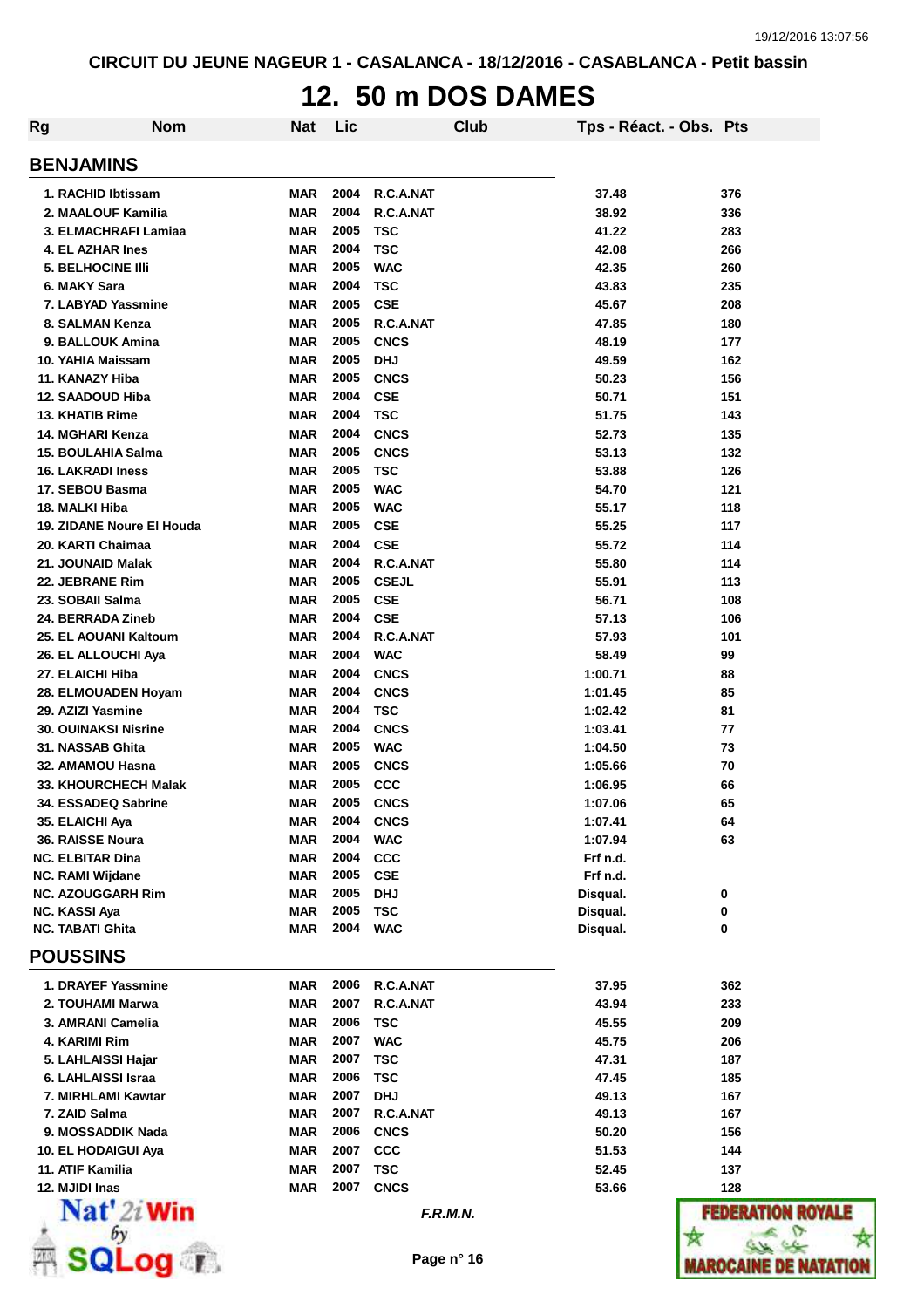### **12. 50 m DOS DAMES**

| Rg | Nom                                  | <b>Nat</b> | Lic  | Club        | Tps - Réact. - Obs. Pts |          |
|----|--------------------------------------|------------|------|-------------|-------------------------|----------|
|    | <b>POUSSINS</b>                      |            |      |             |                         |          |
|    | 13. EL BADLI Farah                   | <b>MAR</b> | 2007 | <b>CNCS</b> | 54.44                   | 122      |
|    | 14. CHIKARI Kenza                    | <b>MAR</b> | 2007 | <b>WAC</b>  | 55.23                   | 117      |
|    | <b>15. ZARGANI Rihab</b>             | <b>MAR</b> | 2006 | <b>CNCS</b> | 57.15                   | 106      |
|    | <b>16. BENCHERIF OUEDGHIRI Rania</b> | <b>MAR</b> | 2007 | <b>WAC</b>  | 57.16                   | 106      |
|    | 17. BAAKILI Sara                     | <b>MAR</b> | 2006 | <b>WAC</b>  | 57.91                   | 102      |
|    | 18. LABHALLA Samia                   | <b>MAR</b> | 2006 | <b>DHJ</b>  | 58.90                   | 96       |
|    | 19. HABBOUBI Hiba                    | <b>MAR</b> | 2007 | <b>CNCS</b> | 59.20                   | 95       |
|    | 20. CHAKIB Soulafa                   | <b>MAR</b> | 2006 | <b>TSC</b>  | 1:00.23                 | 90       |
|    | 21. YAMOURI Dina                     | <b>MAR</b> | 2006 | <b>CNCS</b> | 1:00.45                 | 89       |
|    | 22. MAKBOULI Hiba                    | <b>MAR</b> | 2007 | <b>DHJ</b>  | 1:00.81                 | 88       |
|    | 23. NABIL Yasmine                    | <b>MAR</b> | 2007 | <b>CNCS</b> | 1:01.24                 | 86       |
|    | 24. RADELLAH Abir                    | <b>MAR</b> | 2007 | <b>CNCS</b> | 1:01.50                 | 85       |
|    | 25. SAYOUTY Sofia                    | <b>MAR</b> | 2006 | R.C.A.NAT   | 1:02.09                 | 82       |
|    | 26. ARRAMI Amira                     | <b>MAR</b> | 2007 | R.C.A.NAT   | 1:03.48                 | 77       |
|    | 27. SABRI Alaa                       | <b>MAR</b> | 2007 | <b>CNCS</b> | 1:04.23                 | 74       |
|    | 28. DEALMEIDA Kiyenne                | <b>MAR</b> | 2007 | <b>WAC</b>  | 1:04.31                 | 74       |
|    | 29. LOUFA Yousra                     | <b>MAR</b> | 2007 | <b>CNCS</b> | 1:04.61                 | 73       |
|    | <b>30. BAROUDI Malak</b>             | <b>MAR</b> | 2007 | R.C.A.NAT   | 1:04.63                 | 73       |
|    | 31. BOUSLIM Lina                     | <b>MAR</b> | 2007 | <b>TSC</b>  | 1:04.98                 | 72       |
|    | <b>32. TUNA SALAS Lina</b>           | <b>MAR</b> | 2007 | <b>CNCS</b> | 1:05.34                 | 71       |
|    | 33. OUKCHOU Sara                     | <b>MAR</b> | 2006 | <b>TSC</b>  | 1:06.19                 | 68       |
|    | 34. FILALI NASSAH Ghada              | <b>MAR</b> | 2006 | <b>WAC</b>  | 1:06.91                 | 66       |
|    | 35. ZANARI Zineb Assaliha            | <b>MAR</b> | 2007 | <b>TSC</b>  | 1:07.19                 | 65       |
|    | 36. AFRIAD Ghita                     | <b>MAR</b> | 2007 | <b>CSE</b>  | 1:08.12                 | 62       |
|    | 37. LAALA Aya                        | <b>MAR</b> | 2007 | <b>TSC</b>  | 1:10.66                 | 56       |
|    | 38. AOUAM Rania                      | <b>MAR</b> | 2006 | <b>CNCS</b> | 1:12.25                 | 52       |
|    | 39. BOUMAHDI Lina Soulaika           | <b>MAR</b> | 2007 | <b>DHJ</b>  | 1:16.13                 | 44       |
|    | 40. MACHMOUM Marwa                   | <b>MAR</b> | 2006 | <b>CNCS</b> | 1:18.56                 | 40       |
|    | 41. ELOMRI Ghita                     | <b>MAR</b> | 2007 | <b>CNCS</b> | 1:29.24                 | 27       |
|    | 42. SAMIRI Maryam                    | <b>MAR</b> | 2007 | <b>CNCS</b> | 1:30.68                 | 26       |
|    | 43. ELKADIM Roaya                    | <b>MAR</b> | 2007 | R.C.A.NAT   | 1:39.41                 | 20       |
|    | 44. HARRAG Rim                       | <b>MAR</b> | 2007 | <b>WAC</b>  | 1:49.47                 | 15       |
|    | <b>NC. EL MOUATARIF Ghita</b>        | <b>MAR</b> | 2007 | CCC         | Frf n.d.                |          |
|    | <b>NC. ELBITAR Chedine</b>           | <b>MAR</b> | 2006 | CCC         | Frf n.d.                |          |
|    | <b>NC. BENNANI Selma</b>             | <b>MAR</b> | 2007 | <b>CNCS</b> | Frf n.d.                |          |
|    | <b>NC. LITIMI Dina</b>               | <b>MAR</b> | 2006 | <b>TSC</b>  | Frf n.d.                |          |
|    | <b>NC. HAJJARY Riham</b>             | <b>MAR</b> | 2007 | <b>WAC</b>  | Frf n.d.                |          |
|    | <b>NC. KOUSSAIR Douaa</b>            | <b>MAR</b> | 2007 | <b>WAC</b>  | Frf n.d.                |          |
|    | <b>NC. HILALI Hiba</b>               | <b>MAR</b> | 2007 | CCC         | Disqual.                | 0        |
|    | <b>NC. AZIZI Salma</b>               | <b>MAR</b> | 2007 | <b>TSC</b>  | Disqual.                | $\bf{0}$ |



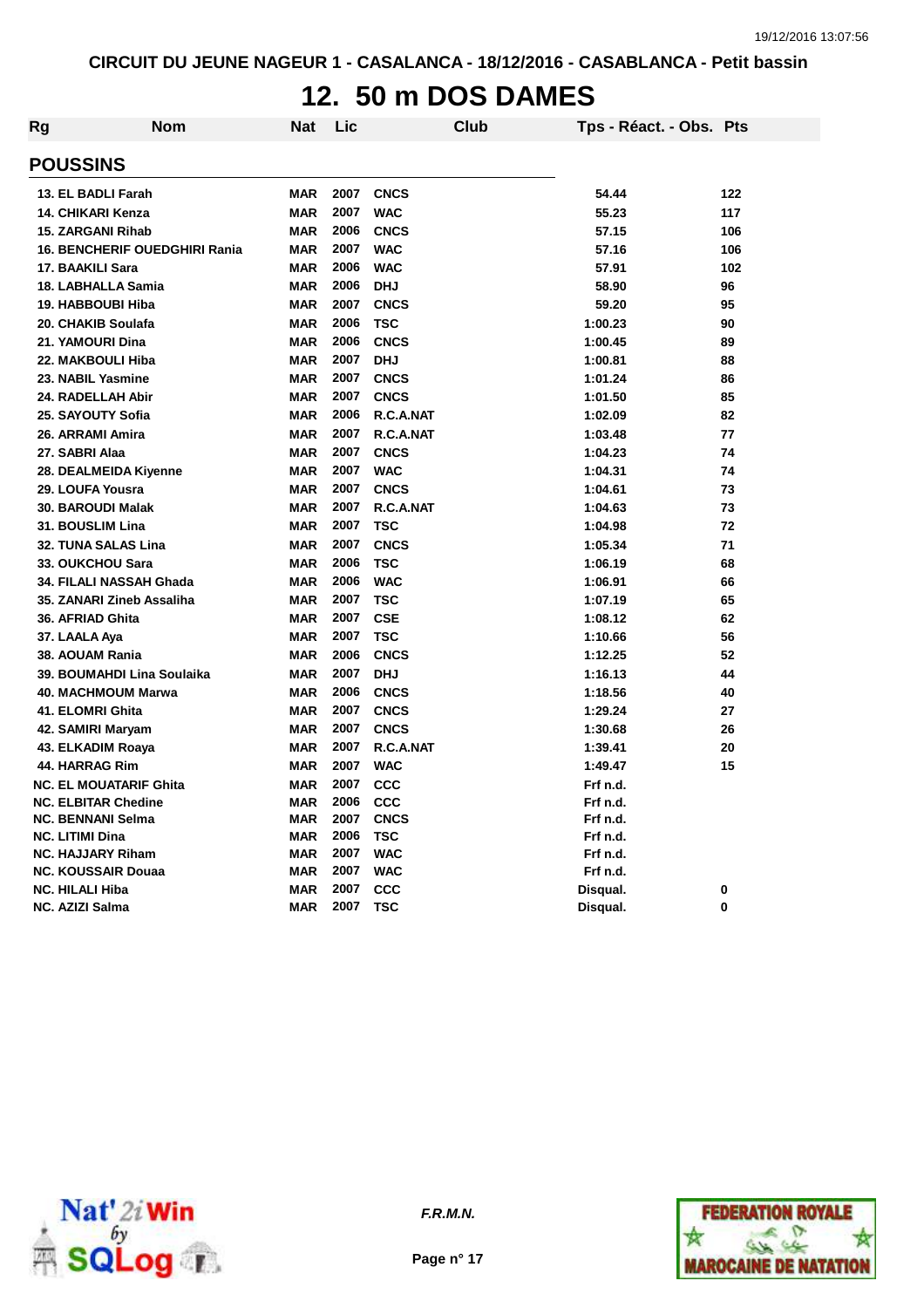### **13. 50 m DOS MESSIEURS**

| Rg | <b>Nom</b>                      | Nat        | Lic  |              | Club | Tps - Réact. - Obs. Pts |     |
|----|---------------------------------|------------|------|--------------|------|-------------------------|-----|
|    | <b>BENJAMINS</b>                |            |      |              |      |                         |     |
|    | 1. LAGSSAIBI IIyas              | <b>MAR</b> | 2004 | R.C.A.NAT    |      | 36.27                   | 291 |
|    | 2. OUAMMOU Mohamed Badr         | <b>MAR</b> | 2004 | <b>WAC</b>   |      | 36.59                   | 283 |
|    | 3. RAFILI Mohamed               | <b>MAR</b> | 2004 | R.C.A.NAT    |      | 41.61                   | 192 |
|    | 4. LOUAHAJ Reda                 | <b>MAR</b> | 2004 | <b>WAC</b>   |      | 42.05                   | 186 |
|    | 5. EL KHOUAJA Youssef           | <b>MAR</b> | 2004 | <b>CNCS</b>  |      | 43.19                   | 172 |
|    | <b>6. LAALA Younes</b>          | <b>MAR</b> | 2004 | <b>TSC</b>   |      | 45.60                   | 146 |
|    | 7. HAMDAOUI Mohamed Amine       | <b>MAR</b> | 2004 | <b>TSC</b>   |      | 46.85                   | 135 |
|    | 8. ZERHOUN Ayman                | <b>MAR</b> | 2004 | <b>CNCS</b>  |      | 47.17                   | 132 |
|    | 9. EL KAOUTI Abderrahmane       | <b>MAR</b> | 2004 | <b>DHJ</b>   |      | 47.31                   | 131 |
|    | 10. MOUSTAGHFIR Saad            | <b>MAR</b> | 2004 | R.C.A.NAT    |      | 47.38                   | 130 |
|    | 11. KATANE Sohaib               | <b>MAR</b> | 2004 | <b>CSE</b>   |      | 48.57                   | 121 |
|    | 12. EL FIOU Youssef             | <b>MAR</b> | 2004 | <b>CSEJL</b> |      | 48.69                   | 120 |
|    | 13. EL ATLASSI Wahb             | <b>MAR</b> | 2004 | <b>CNCS</b>  |      | 48.91                   | 118 |
|    | <b>14. AYOUCHI Akram</b>        | <b>MAR</b> | 2004 | <b>TSC</b>   |      | 49.59                   | 113 |
|    | <b>15. ABOUKIR Hamza</b>        | <b>MAR</b> | 2005 | R.C.A.NAT    |      | 50.38                   | 108 |
|    | <b>16. BENATMANE Amr</b>        | <b>MAR</b> | 2005 | <b>TSC</b>   |      | 51.19                   | 103 |
|    | 17. BENMAAZOUZ Samy             | <b>MAR</b> | 2005 | <b>WAC</b>   |      | 51.98                   | 98  |
|    | <b>18. OUITASSANE Adnane</b>    | <b>MAR</b> | 2004 | <b>CSE</b>   |      | 52.21                   | 97  |
|    | 19. BOURZIK Rayane              | <b>MAR</b> | 2004 | <b>TSC</b>   |      | 52.58                   | 95  |
|    | 20. SLILI Souhail               | <b>MAR</b> | 2004 | <b>CSEJL</b> |      | 52.72                   | 94  |
|    | 21. BENABDALLAH Hadi            | <b>MAR</b> | 2005 | R.C.A.NAT    |      | 52.88                   | 93  |
|    | 22. KHALLAD Adam                | <b>MAR</b> | 2004 | <b>TSC</b>   |      | 54.22                   | 87  |
|    | 23. ABOUTAIB Ilias              | <b>MAR</b> | 2005 | <b>WAC</b>   |      | 54.62                   | 85  |
|    | 24. ZAKARIA Salah Eddine        | <b>MAR</b> | 2004 | <b>TSC</b>   |      | 55.75                   | 80  |
|    | 25. IDHAMMOU Hamza              | <b>MAR</b> | 2005 | <b>WAC</b>   |      | 55.76                   | 80  |
|    | 26. DIYAAEDDINE Mouaddine       | <b>MAR</b> | 2004 | <b>CNCS</b>  |      | 55.86                   | 79  |
|    | 27. BELHOUJI Firass             | <b>MAR</b> | 2005 | <b>TSC</b>   |      | 56.80                   | 75  |
|    | 28. HOMZI Mohamed Reda          | <b>MAR</b> | 2004 | <b>CSEJL</b> |      | 57.20                   | 74  |
|    | 29. RAWASHE OUSSAMA Youssef     | <b>MAR</b> | 2005 | <b>WAC</b>   |      | 57.41                   | 73  |
|    | 30. AOUAM Achraf                | <b>MAR</b> | 2004 | <b>CNCS</b>  |      | 58.88                   | 68  |
|    | 31. HASSOUNI Khalid             | <b>MAR</b> | 2004 | <b>CSE</b>   |      | 59.03                   | 67  |
|    | 32. REGRAGUI Mohammed           | <b>MAR</b> | 2005 | <b>CSEJL</b> |      | 59.98                   | 64  |
|    | <b>33. FALIH Mouhssine</b>      | <b>MAR</b> | 2005 | <b>CSEJL</b> |      | 1:01.42                 | 59  |
|    | 34. SAYADI Mohammed Amine       | <b>MAR</b> | 2005 | <b>CSE</b>   |      | 1:01.88                 | 58  |
|    | 35. BOUBKERI Abdelkoddous       | <b>MAR</b> | 2004 | <b>TSC</b>   |      | 1:03.31                 | 54  |
|    | 36. KASSI Ismail                | <b>MAR</b> | 2004 | <b>TSC</b>   |      | 1:07.06                 | 46  |
|    | 37. GRIBA Anas                  | <b>MAR</b> | 2005 | <b>TSC</b>   |      | 1:08.75                 | 42  |
|    | <b>38. OUDADESS Anas</b>        | <b>MAR</b> | 2005 | <b>CSE</b>   |      | 1:10.82                 | 39  |
|    | <b>NC. ARHZANE Mohamed Anas</b> | <b>MAR</b> | 2005 | <b>DHJ</b>   |      | Frf exc.                |     |
|    | <b>NC. EL MANSAR Mehdi</b>      | <b>MAR</b> | 2004 | R.C.A.NAT    |      | Frf n.d.                |     |
|    | <b>NC. BOUCHTI Ilyass</b>       | <b>MAR</b> | 2004 | <b>WAC</b>   |      | Frf n.d.                |     |
|    | NC. CHBIHI EL WAHOUDI Zakariae  | <b>MAR</b> | 2005 | <b>WAC</b>   |      | Frf n.d.                |     |
|    | <b>NC. WARDI Anas</b>           | <b>MAR</b> | 2004 | <b>CSEJL</b> |      | Frf n.d.                |     |
|    | <b>NC. ATYA Walid</b>           | <b>MAR</b> | 2005 | TSC          |      | Disqual.                | 0   |
|    | <b>POUSSINS</b>                 |            |      |              |      |                         |     |
|    | 1. MAHRACH Ahmed Amine          | <b>MAR</b> | 2006 | <b>WAC</b>   |      | 44.83                   | 154 |
|    | 2. ALACHBILI Zakaria            | <b>MAR</b> | 2006 | <b>WAC</b>   |      | 45.51                   | 147 |
|    | 3. NACHAT Yahya                 | <b>MAR</b> | 2006 | <b>WAC</b>   |      | 46.03                   | 142 |
|    | 4. BENMAAZOUZ Adam              | <b>MAR</b> | 2006 | <b>WAC</b>   |      | 48.25                   | 123 |
|    | 5. HAJOUANE Mohamed Hamza       | <b>MAR</b> | 2006 | R.C.A.NAT    |      | 48.53                   | 121 |
|    | <b>6. BOUSLIM Ali</b>           | <b>MAR</b> | 2006 | <b>TSC</b>   |      | 48.78                   | 119 |
|    | 7. EL BOUZKRI Ismail            | <b>MAR</b> | 2007 | <b>CNCS</b>  |      | 49.00                   | 118 |
|    | 8. MALKI Mohamed                | <b>MAR</b> | 2007 | <b>WAC</b>   |      | 49.45                   | 114 |
|    |                                 |            |      |              |      |                         |     |



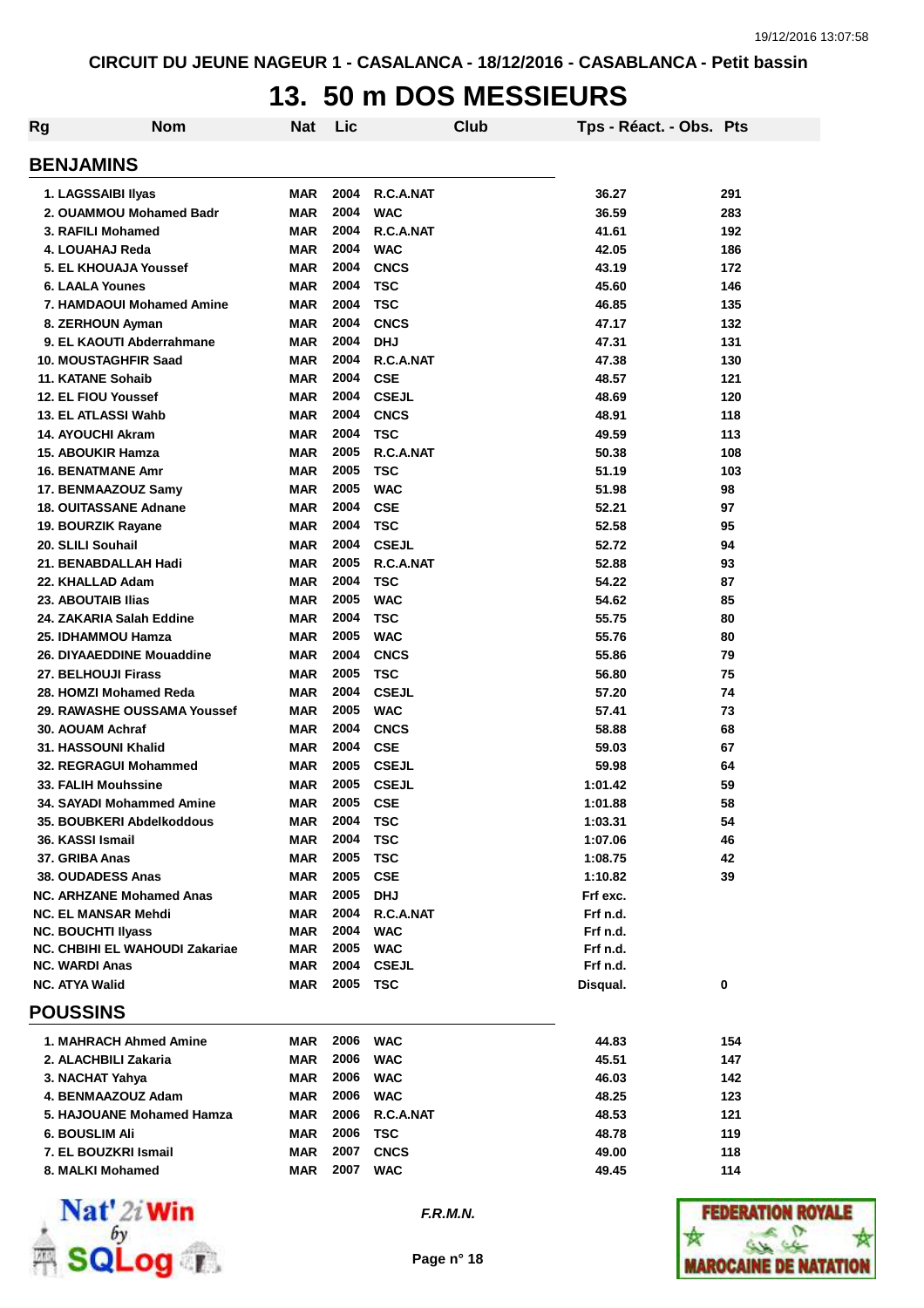### **13. 50 m DOS MESSIEURS**

| Rg                                | <b>Nom</b>                      | <b>Nat</b> | Lic  |              | <b>Club</b> | Tps - Réact. - Obs. Pts |     |
|-----------------------------------|---------------------------------|------------|------|--------------|-------------|-------------------------|-----|
| <b>POUSSINS</b>                   |                                 |            |      |              |             |                         |     |
| 9. ZOUGGARI Fadi                  |                                 | <b>MAR</b> | 2007 | <b>DHJ</b>   |             | 50.57                   | 107 |
| 10. QUISTAS Abdeljalil            |                                 | <b>MAR</b> | 2006 | <b>WAC</b>   |             | 50.63                   | 107 |
| 11. KHADRAOUI Mohamed Ghali       |                                 | <b>MAR</b> | 2006 | <b>CSE</b>   |             | 51.32                   | 102 |
| 12. LARABI Rayane                 |                                 | <b>MAR</b> | 2007 | <b>CNCS</b>  |             | 51.41                   | 102 |
| 13. ZIANE Othman                  |                                 | <b>MAR</b> | 2007 | <b>CNCS</b>  |             | 52.97                   | 93  |
| <b>14. AIT ZOULET Ibrahim</b>     |                                 | <b>MAR</b> | 2006 | <b>CSEJL</b> |             | 53.33                   | 91  |
| 15. AYYADA Karimeddine            |                                 | <b>MAR</b> | 2006 | <b>CNCS</b>  |             | 53.75                   | 89  |
| 16. NAJAH Abdelmajid              |                                 | <b>MAR</b> | 2007 | <b>CNCS</b>  |             | 53.81                   | 89  |
| 17. BELABBES Ahmed Amine          |                                 | <b>MAR</b> | 2006 | <b>DHJ</b>   |             | 53.95                   | 88  |
| 18. KARAM Ilyas                   |                                 | <b>MAR</b> | 2007 | <b>CSEJL</b> |             | 54.22                   | 87  |
| <b>19. OUITASSANE Nizar</b>       |                                 | <b>MAR</b> | 2006 | <b>CSE</b>   |             | 55.31                   | 82  |
| 20. EL MESKINI Yahya              |                                 | <b>MAR</b> | 2006 | <b>CNCS</b>  |             | 55.68                   | 80  |
|                                   | 21. EL HACHIMI EL ALAOUI Hachem | <b>MAR</b> | 2007 | <b>WAC</b>   |             | 56.44                   | 77  |
| 21. AKIL Achraf                   |                                 | <b>MAR</b> | 2006 | <b>CSEJL</b> |             | 56.44                   | 77  |
| 23. BILAL Mohamed Rayan           |                                 | <b>MAR</b> | 2007 | <b>CNCS</b>  |             | 56.45                   | 77  |
| 24. SENTISSI Ghali Brahim         |                                 | <b>MAR</b> | 2007 | <b>WAC</b>   |             | 56.88                   | 75  |
| 25. ELKHATIBI Yahya               |                                 | <b>MAR</b> | 2006 | <b>DHJ</b>   |             | 57.72                   | 72  |
| 26. KEBIRI Rayane                 |                                 | <b>MAR</b> | 2006 | R.C.A.NAT    |             | 58.30                   | 70  |
| 27. REGRAGUI Yasser               |                                 | <b>MAR</b> | 2006 | <b>CSEJL</b> |             | 58.78                   | 68  |
| 28. M'GHARI Rayane                |                                 | <b>MAR</b> | 2007 | <b>DHJ</b>   |             | 58.80                   | 68  |
| 29. NARBAD Fahd                   |                                 | <b>MAR</b> | 2007 | <b>CSE</b>   |             | 59.08                   | 67  |
| 30. BAHI Rayane                   |                                 | <b>MAR</b> | 2006 | <b>TSC</b>   |             | 59.13                   | 67  |
| 31. ENNASSER Yassine              |                                 | <b>MAR</b> | 2007 | <b>WAC</b>   |             | 59.19                   | 67  |
| 32. ATILLAH Haytame               |                                 | <b>MAR</b> | 2007 | <b>CNCS</b>  |             | 59.28                   | 66  |
| 33. LOUFA Youssef                 |                                 | <b>MAR</b> | 2007 | <b>CNCS</b>  |             | 59.88                   | 64  |
| <b>34. HOURICH Elmehdi</b>        |                                 | <b>MAR</b> | 2007 | <b>DHJ</b>   |             | 59.90                   | 64  |
| 35. SAGHIR Moslim                 |                                 | <b>MAR</b> | 2007 | <b>CNCS</b>  |             | 1:00.95                 | 61  |
| 36. EZZAKY Ali                    |                                 | <b>MAR</b> | 2007 | <b>CNCS</b>  |             | 1:01.02                 | 61  |
| 37. EL AIROUKI Adam               |                                 | <b>MAR</b> | 2007 | <b>DHJ</b>   |             | 1:01.59                 | 59  |
| 38. LAFRIDI Ilyas                 |                                 | <b>MAR</b> | 2006 | <b>CCC</b>   |             | 1:01.61                 | 59  |
| 39. LOURAK Adam                   |                                 | <b>MAR</b> | 2007 | <b>WAC</b>   |             | 1:01.81                 | 58  |
| <b>40. ENNHAILI Mohamed Amine</b> |                                 | <b>MAR</b> | 2007 | <b>WAC</b>   |             | 1:01.93                 | 58  |
| 41. FENNICH Aymen                 |                                 | <b>MAR</b> | 2006 | R.C.A.NAT    |             | 1:02.41                 | 57  |
| <b>42. HABBANE Youssef</b>        |                                 | <b>MAR</b> | 2006 | <b>WAC</b>   |             | 1:03.72                 | 53  |
| <b>43. BEN HAMOU Ilias</b>        |                                 | <b>MAR</b> | 2007 | <b>CSE</b>   |             | 1:03.84                 | 53  |
| 44. ENNAAMANI Adam                |                                 | <b>MAR</b> | 2006 | <b>CSE</b>   |             | 1:05.28                 | 49  |
| 45. MAAZOUZ Mohamed Ali           |                                 | <b>MAR</b> | 2007 | <b>WAC</b>   |             | 1:05.45                 | 49  |
| 46. MGHARI Ahmed Amine            |                                 | <b>MAR</b> | 2007 | <b>CNCS</b>  |             | 1:05.50                 | 49  |
| 47. ARBIDY Aymen                  |                                 | <b>MAR</b> | 2006 | <b>CNCS</b>  |             | 1:06.36                 | 47  |
| 48. SAADOUD Mohamed Amine         |                                 | <b>MAR</b> | 2006 | <b>CSE</b>   |             | 1:07.07                 | 46  |
| 49. OUBIH Ilias                   |                                 | <b>MAR</b> | 2006 | <b>CSE</b>   |             | 1:07.31                 | 45  |
| 50. BOUNOUAR Aymen                |                                 | <b>MAR</b> | 2006 | <b>WAC</b>   |             | 1:07.33                 | 45  |
| 51. TAJEDDINE Othmane             |                                 | <b>MAR</b> | 2007 | <b>CNCS</b>  |             | 1:07.41                 | 45  |
| 52. AFIF Yahya                    |                                 | <b>MAR</b> | 2006 | <b>TSC</b>   |             | 1:07.59                 | 45  |
| 53. AUSALAH TAOUFIK Ismail        |                                 | <b>MAR</b> | 2006 | <b>CNCS</b>  |             | 1:09.34                 | 41  |
| 54. MOKRINI Mohamed Amine         |                                 | <b>MAR</b> | 2006 | <b>TSC</b>   |             | 1:10.09                 | 40  |
| 55. RACHDY Rayane                 |                                 | <b>MAR</b> | 2007 | <b>WAC</b>   |             | 1:10.44                 | 39  |
| 56. ELKHATIBI Zakaria             |                                 | <b>MAR</b> | 2007 | <b>DHJ</b>   |             | 1:10.66                 | 39  |
| 57. ATTAR Adam                    |                                 | <b>MAR</b> | 2006 | <b>WAC</b>   |             | 1:11.50                 | 38  |
| 58. FALIH Adam                    |                                 | <b>MAR</b> | 2007 | <b>CSEJL</b> |             | 1:11.63                 | 37  |
| 59. ELBADRE Noureddine            |                                 | <b>MAR</b> | 2007 | <b>CSE</b>   |             | 1:12.06                 | 37  |
| 60. ZOUAKI Imad                   |                                 | <b>MAR</b> | 2007 | <b>DHJ</b>   |             | 1:12.42                 | 36  |
| 61. ABAOUSS Sami                  |                                 | <b>MAR</b> | 2007 | <b>DHJ</b>   |             | 1:14.98                 | 32  |
| 62. ELAZZAOUI Yassine             |                                 | <b>MAR</b> | 2006 | <b>CNCS</b>  |             | 1:16.84                 | 30  |
|                                   |                                 |            |      |              |             |                         |     |



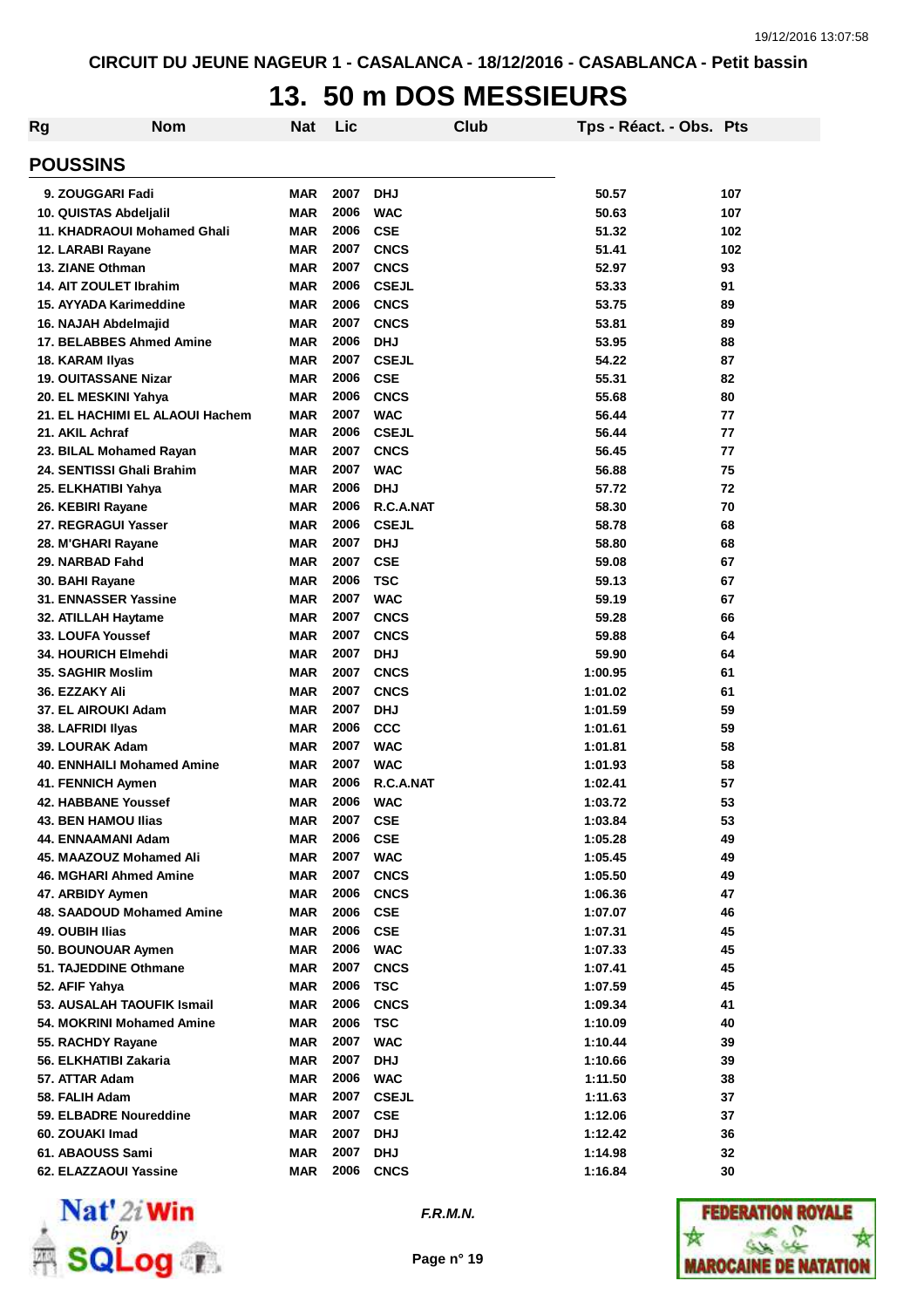### **13. 50 m DOS MESSIEURS**

| Rg | <b>Nom</b>                       | Nat        | Lic  | Club         | Tps - Réact. - Obs. Pts |    |
|----|----------------------------------|------------|------|--------------|-------------------------|----|
|    | <b>POUSSINS</b>                  |            |      |              |                         |    |
|    | 63. BOUFTASS Ryad                | <b>MAR</b> | 2007 | <b>WAC</b>   | 1:20.59                 | 26 |
|    | 64. BELHAMDOUNIA Anass           | <b>MAR</b> | 2007 | <b>DHJ</b>   | 1:21.20                 | 25 |
|    | 65. ZOJAJI Abdelghafour          | <b>MAR</b> | 2007 | <b>CSEJL</b> | 1:29.63                 | 19 |
|    | 66. JMEL Oussama                 | <b>MAR</b> | 2007 | R.C.A.NAT    | 1:36.67                 | 15 |
|    | 67. OUDADESS Soufiane            | <b>MAR</b> | 2007 | <b>CSE</b>   | 1:36.80                 | 15 |
|    | NC. KHALDI Mohamed Taha          | <b>MAR</b> | 2007 | R.C.A.NAT    | Frf n.d.                |    |
|    | <b>NC. ABOUELFATH Yahya</b>      | <b>MAR</b> | 2007 | <b>CNCS</b>  | Frf n.d.                |    |
|    | <b>NC. ELAYAZI Anas</b>          | <b>MAR</b> | 2006 | <b>CNCS</b>  | Frf n.d.                |    |
|    | <b>NC. BAGASS TAGHAOUTI Ramy</b> | <b>MAR</b> | 2007 | <b>WAC</b>   | Frf n.d.                |    |
|    | <b>NC. FARID Badreddine</b>      | <b>MAR</b> | 2006 | <b>WAC</b>   | Frf n.d.                |    |
|    | <b>NC. BOUDLAL Abdennour</b>     | <b>MAR</b> | 2006 | <b>WAC</b>   | Frf n.d.                |    |
|    | <b>NC. ELBARMI Elmehdi</b>       | <b>MAR</b> | 2007 | <b>CNCS</b>  | Disqual.                | 0  |
|    | <b>NC. FARASS Awab</b>           | <b>MAR</b> | 2007 | <b>DHJ</b>   | Disqual.                | 0  |
|    | <b>NC. LAFKIHI Diyaa</b>         | <b>MAR</b> | 2007 | TSC          | Disqual.                | 0  |
|    | <b>NC. OUBENAMI Mohamed</b>      | <b>MAR</b> | 2006 | <b>TSC</b>   | Disqual.                | 0  |



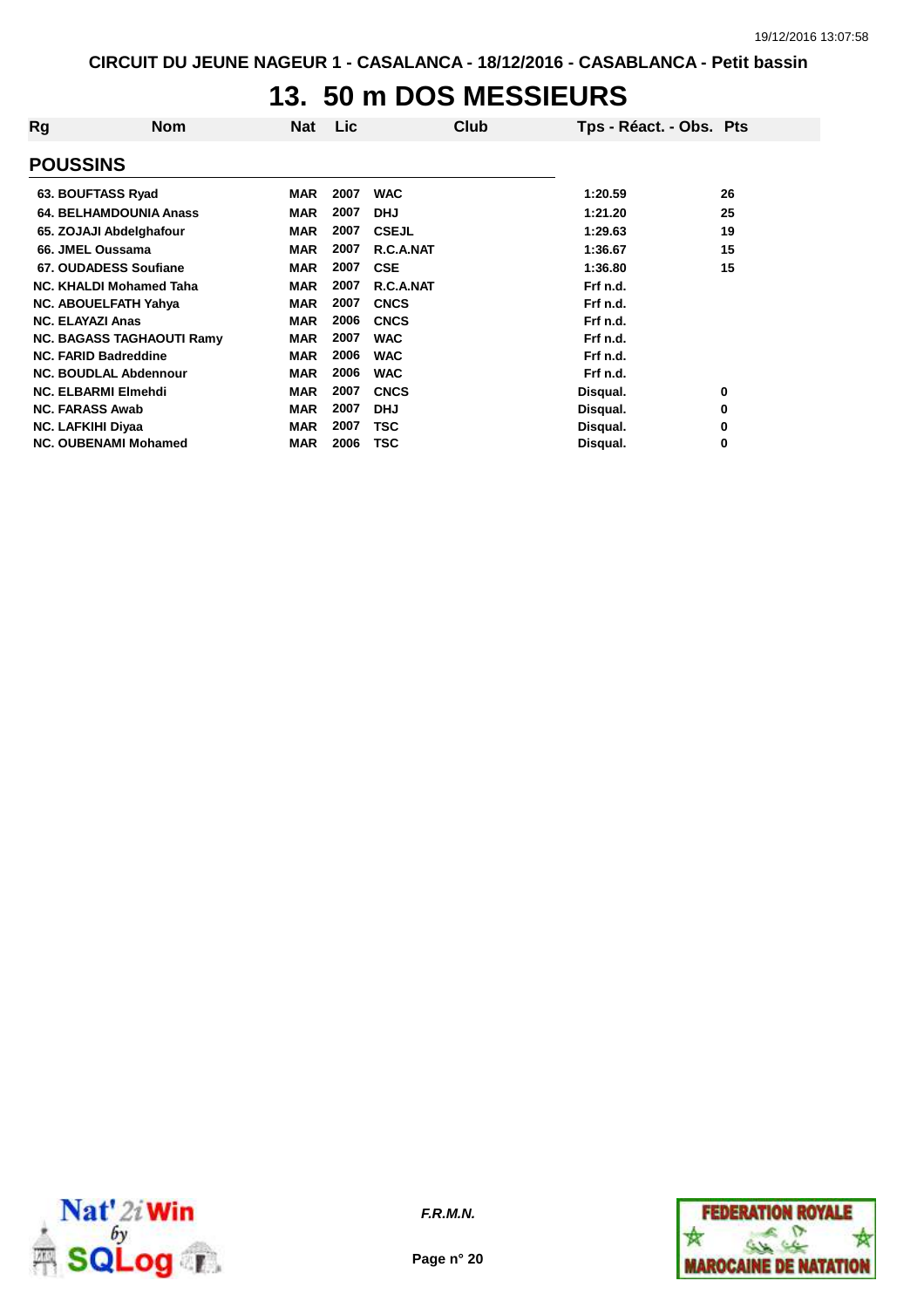#### **14. 50 m BRASSE DAMES**

| <b>Rg</b><br><b>Nom</b>                                   | Nat                      | Lic          |                            | <b>Club</b> | Tps - Réact. - Obs. Pts |            |
|-----------------------------------------------------------|--------------------------|--------------|----------------------------|-------------|-------------------------|------------|
| <b>BENJAMINS</b>                                          |                          |              |                            |             |                         |            |
| 1. MOUKTADIR Fatima Zahra                                 | <b>MAR</b>               | 2004         | <b>CNCS</b>                |             | 39.15                   | 442        |
| 2. ICHOU Aya                                              | <b>MAR</b>               | 2004         | R.C.A.NAT                  |             | 39.84                   | 420        |
| 3. FIRAS Nisrine                                          | <b>MAR</b>               | 2004         | <b>WAC</b>                 |             | 40.22                   | 408        |
| 4. DOUHA Hind                                             | <b>MAR</b>               | 2005         | R.C.A.NAT                  |             | 40.30                   | 406        |
| 5. MACHKOUR Chahd                                         | <b>MAR</b>               | 2004         | <b>WAC</b>                 |             | 41.16                   | 381        |
| 6. MAALOUF Kamilia                                        | <b>MAR</b>               | 2004         | R.C.A.NAT                  |             | 42.56                   | 344        |
| 7. JALAL Nada                                             | <b>MAR</b>               | 2004         | R.C.A.NAT                  |             | 43.11                   | 331        |
| 8. ARSALANE Ranya                                         | <b>MAR</b>               | 2004         | <b>CNCS</b>                |             | 46.08                   | 271        |
| 9. ZOHRY Amira                                            | <b>MAR</b>               | 2004         | <b>WAC</b>                 |             | 46.09                   | 271        |
| 10. SOBAII Hiba                                           | <b>MAR</b>               | 2004         | <b>CSE</b>                 |             | 46.69                   | 261        |
| 11. NAMLY Maria                                           | <b>MAR</b>               | 2005         | <b>WAC</b>                 |             | 46.76                   | 259        |
| <b>12. SAMMANI Rim</b>                                    | <b>MAR</b>               | 2004         | <b>CSE</b>                 |             | 47.42                   | 249        |
| 13. TABATI Ghita                                          | <b>MAR</b>               | 2004         | <b>WAC</b>                 |             | 47.69                   | 245        |
| 14. ALA KHIR Asmae                                        | <b>MAR</b>               | 2005<br>2005 | <b>CNCS</b>                |             | 49.24                   | 222        |
| <b>15. CHEMMAOUI Meryem</b>                               | <b>MAR</b><br><b>MAR</b> | 2004         | <b>CNCS</b>                |             | 49.31                   | 221        |
| <b>16. SAADOUD Hiba</b><br>17. BELBEIDA Asmae             | <b>MAR</b>               | 2004         | <b>CSE</b><br><b>CNCS</b>  |             | 49.77<br>50.13          | 215<br>210 |
| 18. KANAZY Hiba                                           | <b>MAR</b>               | 2005         | <b>CNCS</b>                |             | 53.29                   | 175        |
| 19. LABYAD Yassmine                                       | <b>MAR</b>               | 2005         | <b>CSE</b>                 |             | 53.88                   | 169        |
| 20. LAARIF Malak                                          | <b>MAR</b>               | 2005         | R.C.A.NAT                  |             | 54.37                   | 165        |
| 21. BERRADA Zineb                                         | <b>MAR</b>               | 2004         | <b>CSE</b>                 |             | 54.59                   | 163        |
| 22. EL AOUANI Kaltoum                                     | <b>MAR</b>               | 2004         | R.C.A.NAT                  |             | 55.70                   | 153        |
| 23. ECHARAFI Zineb                                        | <b>MAR</b>               | 2004         | <b>CNCS</b>                |             | 56.08                   | 150        |
| 24. AMAADOUR Nohaila                                      | <b>MAR</b>               | 2004         | <b>WAC</b>                 |             | 56.22                   | 149        |
| 25. MALKI Hiba                                            | <b>MAR</b>               | 2005         | <b>WAC</b>                 |             | 57.06                   | 143        |
| 26. ARSALANE Rim                                          | <b>MAR</b>               | 2004         | <b>CNCS</b>                |             | 57.34                   | 140        |
| 27. JEBRI Nada                                            | <b>MAR</b>               | 2005         | R.C.A.NAT                  |             | 57.35                   | 140        |
| 28. SOBAII Salma                                          | <b>MAR</b>               | 2005         | <b>CSE</b>                 |             | 57.56                   | 139        |
| 29. KARTI Chaimaa                                         | <b>MAR</b>               | 2004         | <b>CSE</b>                 |             | 58.83                   | 130        |
| 30. AYYADA Aya                                            | <b>MAR</b>               | 2004         | <b>CNCS</b>                |             | 59.34                   | 127        |
| 31. JOUNAID Malak                                         | <b>MAR</b>               | 2004         | R.C.A.NAT                  |             | 59.84                   | 124        |
| 32. ZIDANE Noure El Houda                                 | <b>MAR</b>               | 2005         | <b>CSE</b>                 |             | 59.95                   | 123        |
| 33. MGHARI Kenza                                          | <b>MAR</b>               | 2004         | <b>CNCS</b>                |             | 1:00.30                 | 121        |
| 34. QRIBIS Aya                                            | <b>MAR</b>               | 2004         | <b>CNCS</b>                |             | 1:03.86                 | 102        |
| 35. AMAMOU Hasna                                          | MAR                      | 2005         | <b>CNCS</b>                |             | 1:04.09                 | 100        |
| 36. JEBRANE Rim                                           | <b>MAR</b>               | 2005         | <b>CSEJL</b>               |             | 1:05.31                 | 95         |
| 37. BELLALI Ines                                          | <b>MAR</b>               | 2005         | <b>CNCS</b>                |             | 1:16.02                 | 60         |
| <b>NC. ELBITAR Dina</b>                                   | <b>MAR</b>               | 2004         | <b>CCC</b>                 |             | Frf n.d.                |            |
| <b>NC. BALLOUK Amina</b>                                  | <b>MAR</b>               | 2005         | <b>CNCS</b>                |             | Disqual.                | 0          |
| <b>NC. ELAICHI Hiba</b>                                   | <b>MAR</b>               | 2004         | <b>CNCS</b>                |             | Disqual.                | 0          |
| <b>NC. ELMOUADEN Hoyam</b><br><b>NC. OUINAKSI Nisrine</b> | <b>MAR</b>               | 2004<br>2004 | <b>CNCS</b><br><b>CNCS</b> |             | Disqual.                | 0          |
| <b>NC. HANAFI Douaa</b>                                   | <b>MAR</b><br><b>MAR</b> | 2005         | R.C.A.NAT                  |             | Disqual.<br>Disqual.    | 0<br>0     |
| <b>POUSSINS</b>                                           |                          |              |                            |             |                         |            |
|                                                           |                          |              |                            |             |                         |            |
| 1. YOUSRI Yasmine                                         | MAR                      | 2006         | <b>CNCS</b>                |             | 44.75                   | 296        |
| 2. TOUHAMI Marwa                                          | <b>MAR</b>               | 2007<br>2007 | R.C.A.NAT                  |             | 49.03                   | 225        |
| 3. BERRISSOUL Lina                                        | <b>MAR</b>               | 2007         | <b>WAC</b><br>R.C.A.NAT    |             | 49.73                   | 216        |
| 4. EL YOUSFI Salma<br>5. SABIR Ghita                      | <b>MAR</b><br><b>MAR</b> | 2006         |                            |             | 51.89                   | 190        |
| 6. MOSSADDIK Nada                                         | <b>MAR</b>               | 2006         | <b>CNCS</b><br><b>CNCS</b> |             | 52.92<br>53.88          | 179<br>169 |
| 7. MJIDI Inas                                             | <b>MAR</b>               | 2007         | <b>CNCS</b>                |             | 53.94                   | 169        |
| 8. KORDANE Yousra                                         | <b>MAR</b>               | 2006         | R.C.A.NAT                  |             | 54.94                   | 160        |
| 9. CHEMMAOUI Safae                                        | <b>MAR</b>               | 2006         | <b>CNCS</b>                |             | 55.32                   | 156        |
| 10. BAHI Rihab                                            | MAR                      | 2006         | R.C.A.NAT                  |             | 55.97                   | 151        |
| $\mathbf{Nat}'$ 2i Win                                    |                          |              |                            | F.R.M.N.    |                         | FEDER      |
|                                                           |                          |              |                            |             |                         |            |
|                                                           |                          |              |                            |             |                         |            |
| $OQ \parallel E$                                          |                          |              |                            | Page n° 21  |                         | IAROCAI    |

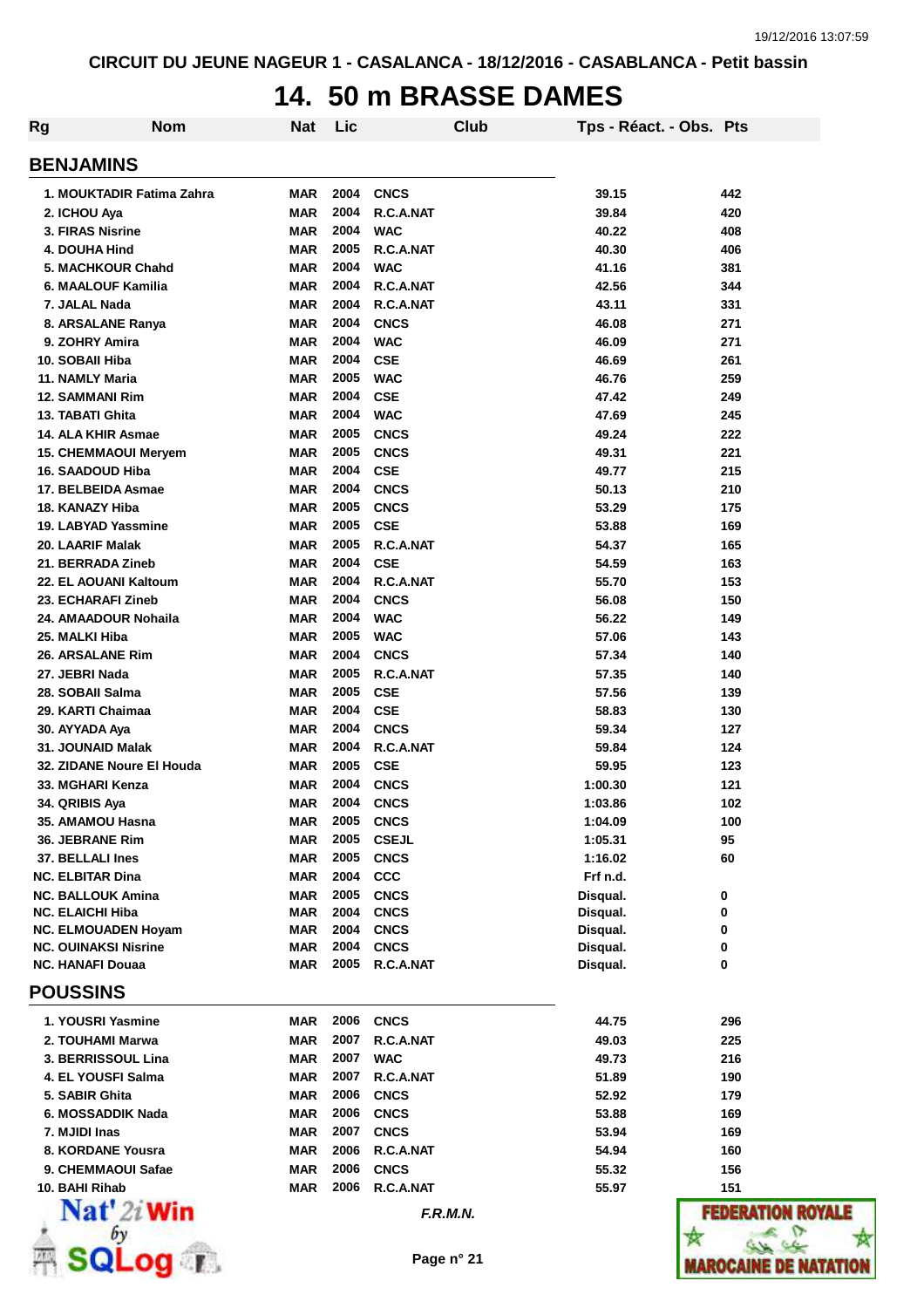### **14. 50 m BRASSE DAMES**

| Rg                      | Nom                                  | <b>Nat</b> | Lic  | Club        | Tps - Réact. - Obs. Pts |     |
|-------------------------|--------------------------------------|------------|------|-------------|-------------------------|-----|
| <b>POUSSINS</b>         |                                      |            |      |             |                         |     |
| 11. ZAID Salma          |                                      | <b>MAR</b> | 2007 | R.C.A.NAT   | 56.92                   | 144 |
|                         | 12. LABHALLA Samia                   | <b>MAR</b> | 2006 | <b>DHJ</b>  | 57.16                   | 142 |
|                         | 13. ZARGANI Rihab                    | <b>MAR</b> | 2006 | <b>CNCS</b> | 58.75                   | 131 |
|                         | <b>14. BENCHERIF OUEDGHIRI Rania</b> | <b>MAR</b> | 2007 | <b>WAC</b>  | 1:01.42                 | 114 |
|                         | <b>15. SAYOUTY Sofia</b>             | <b>MAR</b> | 2006 | R.C.A.NAT   | 1:08.22                 | 83  |
| 16. LOUZI Wissal        |                                      | <b>MAR</b> | 2007 | R.C.A.NAT   | 1:08.63                 | 82  |
| 17. ATIF Aicha          |                                      | <b>MAR</b> | 2007 | <b>CNCS</b> | 1:08.84                 | 81  |
| <b>18. LOUFA Yousra</b> |                                      | <b>MAR</b> | 2007 | <b>CNCS</b> | 1:11.44                 | 72  |
| 19. SABRI Alaa          |                                      | <b>MAR</b> | 2007 | <b>CNCS</b> | 1:14.69                 | 63  |
| 20. AOUAM Rania         |                                      | <b>MAR</b> | 2006 | <b>CNCS</b> | 1:14.97                 | 63  |
|                         | 21. MACHMOUM Marwa                   | <b>MAR</b> | 2006 | <b>CNCS</b> | 1:15.56                 | 61  |
|                         | 22. SAMIRI Maryam                    | <b>MAR</b> | 2007 | <b>CNCS</b> | 1:18.75                 | 54  |
| 23. AICH Sofia          |                                      | <b>MAR</b> | 2007 | R.C.A.NAT   | 1:21.66                 | 48  |
|                         | 24. ELKADIM Roaya                    | <b>MAR</b> | 2007 | R.C.A.NAT   | 1:29.34                 | 37  |
|                         | 25. MACHMOUM Safae                   | <b>MAR</b> | 2006 | <b>CNCS</b> | 1:29.48                 | 37  |
|                         | <b>NC. ELBITAR Chedine</b>           | <b>MAR</b> | 2006 | CCC         | Frf n.d.                |     |
| <b>NC. AMRANI Sara</b>  |                                      | <b>MAR</b> | 2007 | <b>IRT</b>  | Frf n.d.                |     |
|                         | <b>NC. BENNANI Selma</b>             | <b>MAR</b> | 2007 | <b>CNCS</b> | Frf n.d.                |     |
|                         | <b>NC. SAMADI Nossaiba</b>           | <b>MAR</b> | 2007 | <b>CNCS</b> | Frf n.d.                |     |
|                         | <b>NC. EL BADLI Farah</b>            | <b>MAR</b> | 2007 | <b>CNCS</b> | Disqual.                | 0   |
|                         | <b>NC. HABBOUBI Hiba</b>             | <b>MAR</b> | 2007 | <b>CNCS</b> | Disqual.                | 0   |
|                         | <b>NC. SAOUT EL HAK Alaa</b>         | <b>MAR</b> | 2006 | <b>CNCS</b> | Disqual.                | 0   |
|                         | <b>NC. TUNA SALAS Lina</b>           | <b>MAR</b> | 2007 | <b>CNCS</b> | Disqual.                | 0   |
| <b>NC. YAMOURI Dina</b> |                                      | <b>MAR</b> | 2006 | <b>CNCS</b> | Disqual.                | 0   |
|                         | <b>NC. MAKBOULI Hiba</b>             | <b>MAR</b> | 2007 | <b>DHJ</b>  | Disqual.                | 0   |
|                         | <b>NC. SIFALLAH Yasmine</b>          | <b>MAR</b> | 2006 | <b>WAC</b>  | Disqual.                | 0   |
|                         | <b>NC. MAHRACH Razane</b>            | <b>MAR</b> | 2007 | <b>WAC</b>  | Disqual.                | 0   |



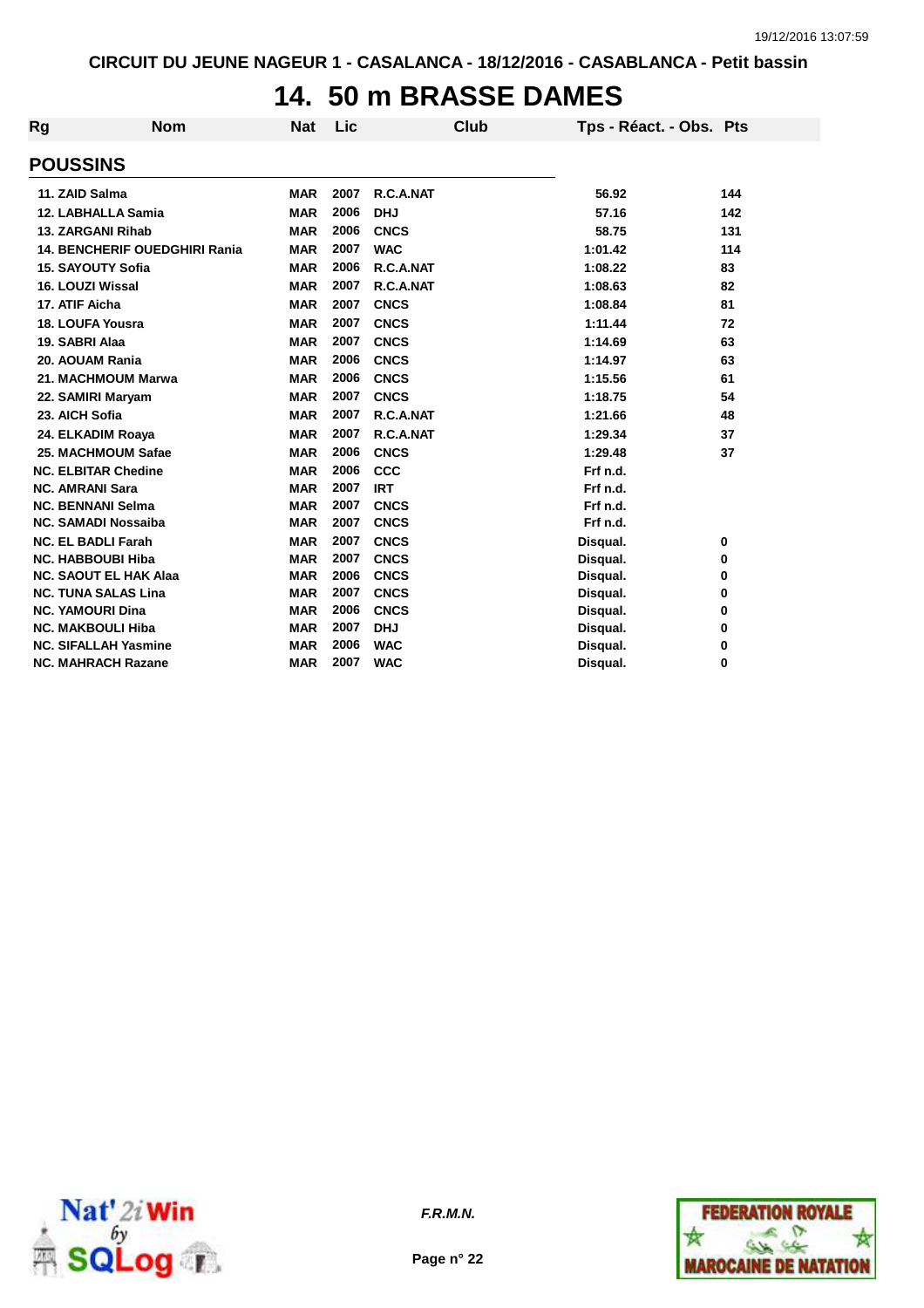### **15. 50 m BRASSE MESSIEURS**

| <b>Rg</b>                        | <b>Nom</b>                 | <b>Nat</b> | Lic  |                | Club | Tps - Réact. - Obs. Pts |     |
|----------------------------------|----------------------------|------------|------|----------------|------|-------------------------|-----|
| <b>BENJAMINS</b>                 |                            |            |      |                |      |                         |     |
| 1. OUAMMOU Mohamed Badr          |                            | <b>MAR</b> | 2004 | <b>WAC</b>     |      | 40.03                   | 295 |
| 2. LAGSSAIBI Ilyas               |                            | <b>MAR</b> | 2004 | R.C.A.NAT      |      | 42.94                   | 239 |
| 3. LOUAHAJ Reda                  |                            | <b>MAR</b> | 2004 | <b>WAC</b>     |      | 45.98                   | 195 |
|                                  | 4. HARRABIDA Mohamed Aymen | <b>MAR</b> | 2005 | R.C.A.NAT      |      | 47.09                   | 181 |
| 5. BOUKIOUD Saad                 |                            | <b>MAR</b> | 2004 | <b>CNCS</b>    |      | 47.80                   | 173 |
| 6. EL BOUZKRI Mohamed            |                            | <b>MAR</b> | 2005 | <b>CNCS</b>    |      | 47.97                   | 171 |
| 7. SLILI Souhail                 |                            | <b>MAR</b> | 2004 | <b>CSEJL</b>   |      | 51.31                   | 140 |
| 8. ZEHNOUNI Mehdi                |                            | <b>MAR</b> | 2005 | <b>DHJ</b>     |      | 51.34                   | 140 |
| 9. BENSALAH IIyass               |                            | <b>MAR</b> | 2004 | <b>WAC</b>     |      | 51.97                   | 135 |
| 10. BENABDALLAH Hadi             |                            | <b>MAR</b> | 2005 | R.C.A.NAT      |      | 52.03                   | 134 |
| 11. MJIDI Idris Rayane           |                            | <b>MAR</b> | 2005 | <b>CNCS</b>    |      | 52.76                   | 129 |
| <b>12. CHADIDE Othmane</b>       |                            | <b>MAR</b> | 2005 | R.C.A.NAT      |      | 53.53                   | 123 |
| 13. NAFI Adam                    |                            | <b>MAR</b> | 2004 | R.C.A.NAT      |      | 53.75                   | 122 |
| <b>14. BENJARY Youssef</b>       |                            | <b>MAR</b> | 2004 | <b>CSE</b>     |      | 56.22                   | 106 |
| <b>15. BOUCHTI Ilyass</b>        |                            | <b>MAR</b> | 2004 | <b>WAC</b>     |      | 56.38                   | 105 |
| 16. REGRAGUI Mohammed            |                            | <b>MAR</b> | 2005 | <b>CSEJL</b>   |      | 56.49                   | 105 |
| 17. EL FIOU Youssef              |                            | <b>MAR</b> | 2004 | <b>CSEJL</b>   |      | 58.06                   | 96  |
| <b>18. KATANE Sohaib</b>         |                            | <b>MAR</b> | 2004 | <b>CSE</b>     |      | 59.81                   | 88  |
| 19. AOUAM Achraf                 |                            | <b>MAR</b> | 2004 | <b>CNCS</b>    |      | 1:00.59                 | 85  |
| 20. HOMZI Mohamed Reda           |                            | <b>MAR</b> | 2004 | <b>CSEJL</b>   |      | 1:00.94                 | 83  |
| 21. ZERHOUN Ayman                |                            | <b>MAR</b> | 2004 | <b>CNCS</b>    |      | 1:01.22                 | 82  |
| 22. ESSBAA Akram                 |                            | <b>MAR</b> | 2005 | <b>CNCS</b>    |      | 1:01.30                 | 82  |
| 23. AMRANE Hatim                 |                            | <b>MAR</b> | 2004 | <b>CNCS</b>    |      | 1:01.47                 | 81  |
| <b>24. FALIH Mouhssine</b>       |                            | <b>MAR</b> | 2005 | <b>CSEJL</b>   |      | 1:03.41                 | 74  |
| 25. HASSOUNI Khalid              |                            | <b>MAR</b> | 2004 | <b>CSE</b>     |      | 1:05.70                 | 66  |
| 26. ELAICHI Walid                |                            | <b>MAR</b> | 2004 | <b>CNCS</b>    |      | 1:08.27                 | 59  |
| 27. SAYADI Mohammed Amine        |                            | <b>MAR</b> | 2005 | <b>CSE</b>     |      | 1:13.63                 | 47  |
| <b>NC. ARHZANE Mohamed Anas</b>  |                            | <b>MAR</b> | 2005 | <b>DHJ</b>     |      | Frf exc.                |     |
| <b>NC. MOUAAD Omar</b>           |                            | <b>MAR</b> | 2005 | CCC            |      | Frf n.d.                |     |
| <b>NC. EL MANSAR Mehdi</b>       |                            | <b>MAR</b> | 2004 | R.C.A.NAT      |      | Frf n.d.                |     |
| <b>NC. WARDI Anas</b>            |                            | <b>MAR</b> | 2004 | <b>CSEJL</b>   |      | Frf n.d.                |     |
| <b>NC. DIYAAEDDINE Mouaddine</b> |                            | <b>MAR</b> | 2004 | <b>CNCS</b>    |      | Disqual.                | 0   |
| <b>POUSSINS</b>                  |                            |            |      |                |      |                         |     |
| 1. ALACHBILI Zakaria             |                            | <b>MAR</b> | 2006 | <b>WAC</b>     |      | 48.78                   | 163 |
| 2. AKIL Achraf                   |                            | <b>MAR</b> | 2006 | <b>CSEJL</b>   |      | 50.04                   | 151 |
| 3. KAMIL Mehdi                   |                            | <b>MAR</b> | 2006 | <b>WAC</b>     |      | 50.75                   | 145 |
| 4. SAMMANI Adam                  |                            | <b>MAR</b> | 2006 | $\mathsf{CSE}$ |      | 52.67                   | 129 |
| 5. BOURAOUD Ziad                 |                            | <b>MAR</b> | 2007 | R.C.A.NAT      |      | 53.06                   | 127 |
| <b>6. MAAROUF Ali</b>            |                            | <b>MAR</b> | 2006 | R.C.A.NAT      |      | 53.45                   | 124 |
| 7. NAMLY Ahmed Rayane            |                            | <b>MAR</b> | 2007 | <b>WAC</b>     |      | 53.52                   | 123 |
| 8. NIDAOUI Ahmed                 |                            | <b>MAR</b> | 2007 | <b>WAC</b>     |      | 53.91                   | 121 |
| 9. QUISTAS Abdeljalil            |                            | <b>MAR</b> | 2006 | <b>WAC</b>     |      | 53.93                   | 120 |
| 10. AIT ZOULET Ibrahim           |                            | <b>MAR</b> | 2006 | <b>CSEJL</b>   |      | 54.32                   | 118 |
| 11. SERHIR Abdarahman            |                            | <b>MAR</b> | 2006 | <b>CNCS</b>    |      | 54.55                   | 116 |
| 12. CHAFFAA Abdelhakim           |                            | <b>MAR</b> | 2006 | <b>CSE</b>     |      | 54.73                   | 115 |
| 13. SLIM Saad                    |                            | <b>MAR</b> | 2006 | R.C.A.NAT      |      | 55.19                   | 112 |
| <b>14. HOUMMANE Mouad</b>        |                            | <b>MAR</b> | 2006 | R.C.A.NAT      |      | 55.50                   | 110 |
| 15. BAZZINE Yassir               |                            | <b>MAR</b> | 2007 | <b>CNCS</b>    |      | 56.00                   | 108 |
| 16. ZOUHAIR Abderrazak           |                            | <b>MAR</b> | 2007 | R.C.A.NAT      |      | 56.53                   | 105 |
| 17. BELAOUNI Omar                |                            | <b>MAR</b> | 2007 | <b>WAC</b>     |      | 58.02                   | 97  |
| <b>18. BOUJNANE Achraf</b>       |                            | <b>MAR</b> | 2006 | <b>CSE</b>     |      | 58.41                   | 95  |
| 19. EZZOUBI Omar                 |                            | <b>MAR</b> | 2006 | <b>CNCS</b>    |      | 58.89                   | 92  |
| 20. ELBARMI Elmehdi              |                            | <b>MAR</b> | 2007 | <b>CNCS</b>    |      | 59.51                   | 90  |



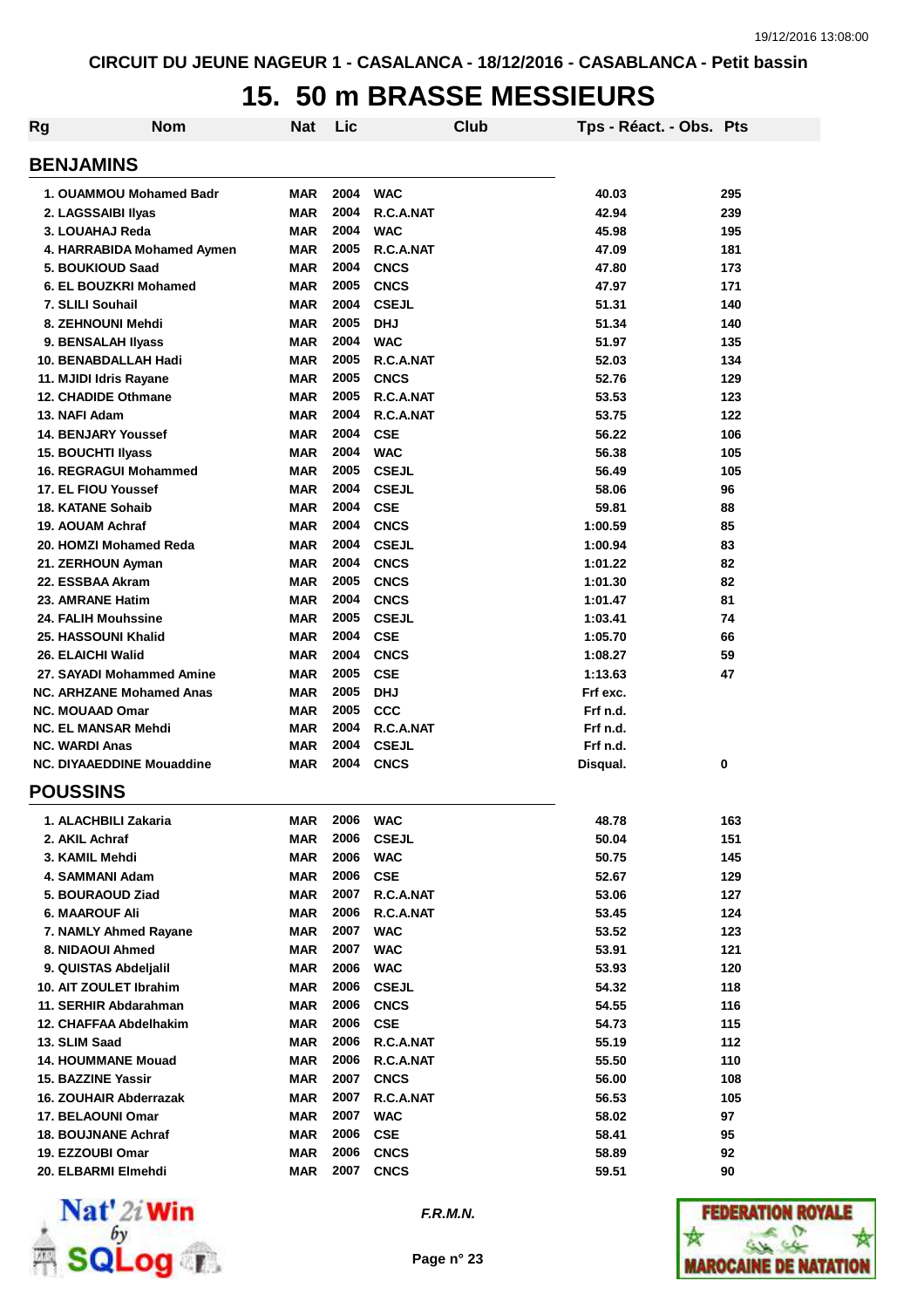## **15. 50 m BRASSE MESSIEURS**

| Rg              | <b>Nom</b>                        | <b>Nat</b> | Lic  | Club         | Tps - Réact. - Obs. Pts |    |
|-----------------|-----------------------------------|------------|------|--------------|-------------------------|----|
| <b>POUSSINS</b> |                                   |            |      |              |                         |    |
|                 | 21. KARAM Ilyas                   | <b>MAR</b> | 2007 | <b>CSEJL</b> | 59.79                   | 88 |
|                 | 22. BEN HAMOU Ilias               | <b>MAR</b> | 2007 | <b>CSE</b>   | 1:00.02                 | 87 |
|                 | 23. FENNICH Aymen                 | <b>MAR</b> | 2006 | R.C.A.NAT    | 1:00.23                 | 86 |
|                 | 24. NAJAH Abdelmajid              | <b>MAR</b> | 2007 | <b>CNCS</b>  | 1:01.12                 | 83 |
|                 | 25. AYYADA Karimeddine            | <b>MAR</b> | 2006 | <b>CNCS</b>  | 1:01.31                 | 82 |
|                 | 26. BICHARA Badr                  | <b>MAR</b> | 2007 | R.C.A.NAT    | 1:01.42                 | 81 |
|                 | 27. KEBIRI Rayane                 | <b>MAR</b> | 2006 | R.C.A.NAT    | 1:01.59                 | 81 |
|                 | 28. FALIH Adam                    | <b>MAR</b> | 2007 | <b>CSEJL</b> | 1:02.03                 | 79 |
|                 | 29. EL MESKINI Yahya              | <b>MAR</b> | 2006 | <b>CNCS</b>  | 1:07.22                 | 62 |
|                 | <b>30. AUSALAH TAOUFIK Ismail</b> | <b>MAR</b> | 2006 | <b>CNCS</b>  | 1:08.51                 | 59 |
|                 | 31. REGRAGUI Yasser               | <b>MAR</b> | 2006 | <b>CSEJL</b> | 1:10.12                 | 55 |
|                 | 32. BENHAROUN Jad                 | <b>MAR</b> | 2006 | R.C.A.NAT    | 1:10.13                 | 55 |
|                 | 33. TAJEDDINE Othmane             | <b>MAR</b> | 2007 | <b>CNCS</b>  | 1:12.30                 | 50 |
|                 | NC. AL ECHCHEIKH AL ALAOUI Yazid  | <b>MAR</b> | 2006 | <b>CNCS</b>  | Frf n.d.                |    |
|                 | <b>NC. ELAYAZI Anas</b>           | <b>MAR</b> | 2006 | <b>CNCS</b>  | Frf n.d.                |    |
|                 | <b>NC. SAGHIR Moslim</b>          | <b>MAR</b> | 2007 | <b>CNCS</b>  | Frf n.d.                |    |
|                 | NC. KHALDI Mohamed Taha           | <b>MAR</b> | 2007 | R.C.A.NAT    | Frf n.d.                |    |
|                 | <b>NC. JMEL Oussama</b>           | <b>MAR</b> | 2007 | R.C.A.NAT    | Disqual.                | 0  |
|                 | <b>NC. ATILLAH Haytame</b>        | <b>MAR</b> | 2007 | <b>CNCS</b>  | Disqual.                | 0  |
|                 | <b>NC. BILAL Mohamed Rayan</b>    | <b>MAR</b> | 2007 | <b>CNCS</b>  | Disqual.                | 0  |
|                 | <b>NC. LOUFA Youssef</b>          | <b>MAR</b> | 2007 | <b>CNCS</b>  | Disqual.                | 0  |
|                 | <b>NC. OUITASSANE Nizar</b>       | <b>MAR</b> | 2006 | <b>CSE</b>   | Disqual.                | 0  |
|                 | <b>NC. ELBADRE Noureddine</b>     | <b>MAR</b> | 2007 | <b>CSE</b>   | Disqual.                | 0  |
|                 | <b>NC. LAGSSAIBI Ismail</b>       | <b>MAR</b> | 2007 | R.C.A.NAT    | Disqual.                | 0  |